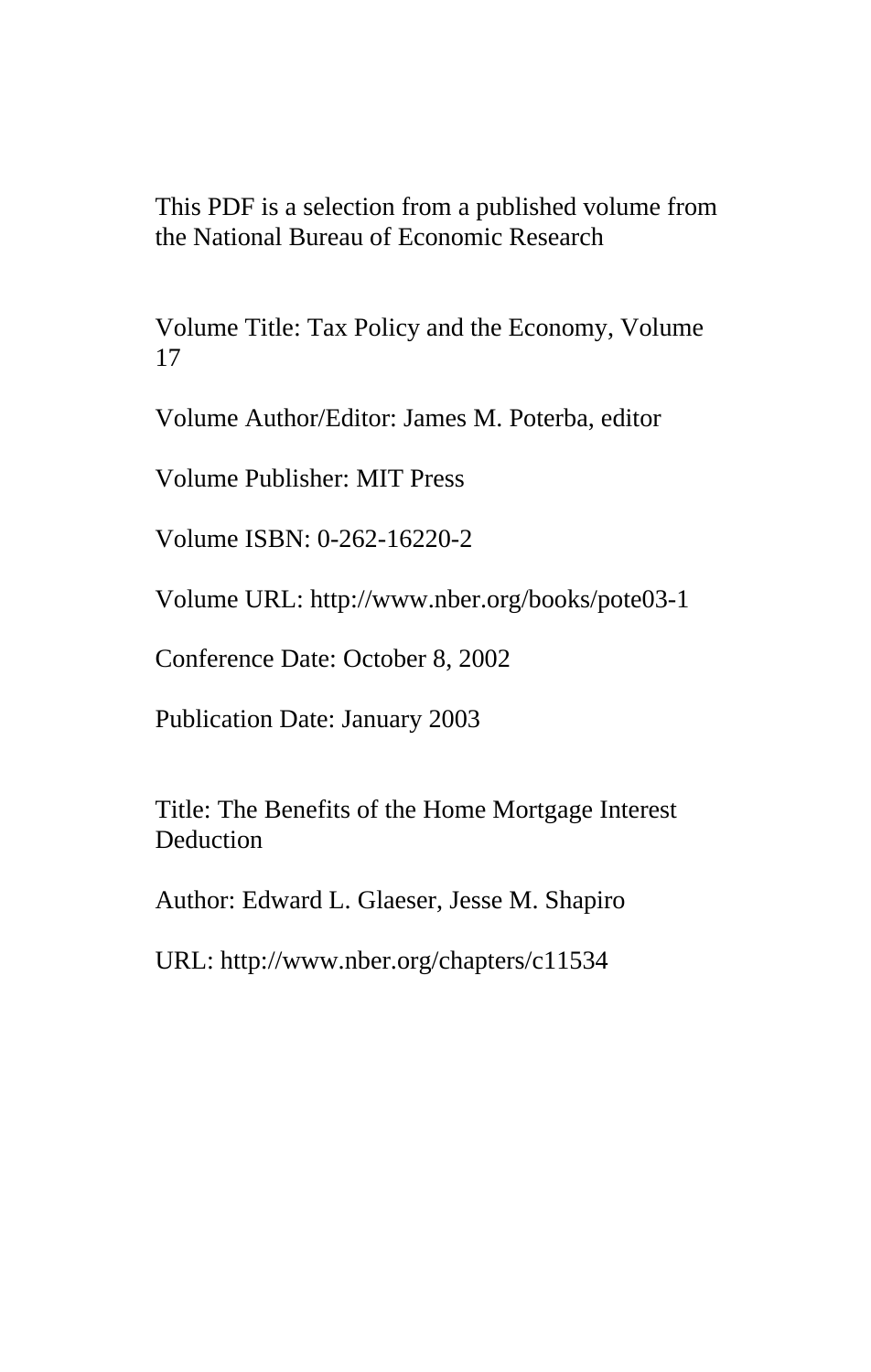# **THE BENEFITS OF THE HOME MORTGAGE INTEREST DEDUCTION**

## *Edward L. Glaeser*

Harvard University and NBER

*Jesse M. Shapiro* Harvard University

### **EXECUTIVE SUMMARY**

The home mortgage interest deduction creates incentives to buy more housing and to become a homeowner, and the case for the deduction rests on social benefits from housing consumption and homeownership. There is little evidence suggesting large externalities from the level of housing consumption, but there appear to be externalities from homeownership. Externalities from living around homeowners are far too small to justify the deduction. Externalities from home ownership are larger, but the home mortgage interest deduction is a particularly poor instrument for encouraging homeownership because it is targeted at the wealthy, who are almost always homeowners. The irrelevance of the deduction is supported by the time series, which shows that the ownership subsidy moves with inflation and has changed significantly between 1965 and today, but the homeownership rate has been essentially constant.

## **1. INTRODUCTION**

The American subsidy of homeownership is among the most prominent features of our tax code. In 1999, \$773 billion was deducted by 40 million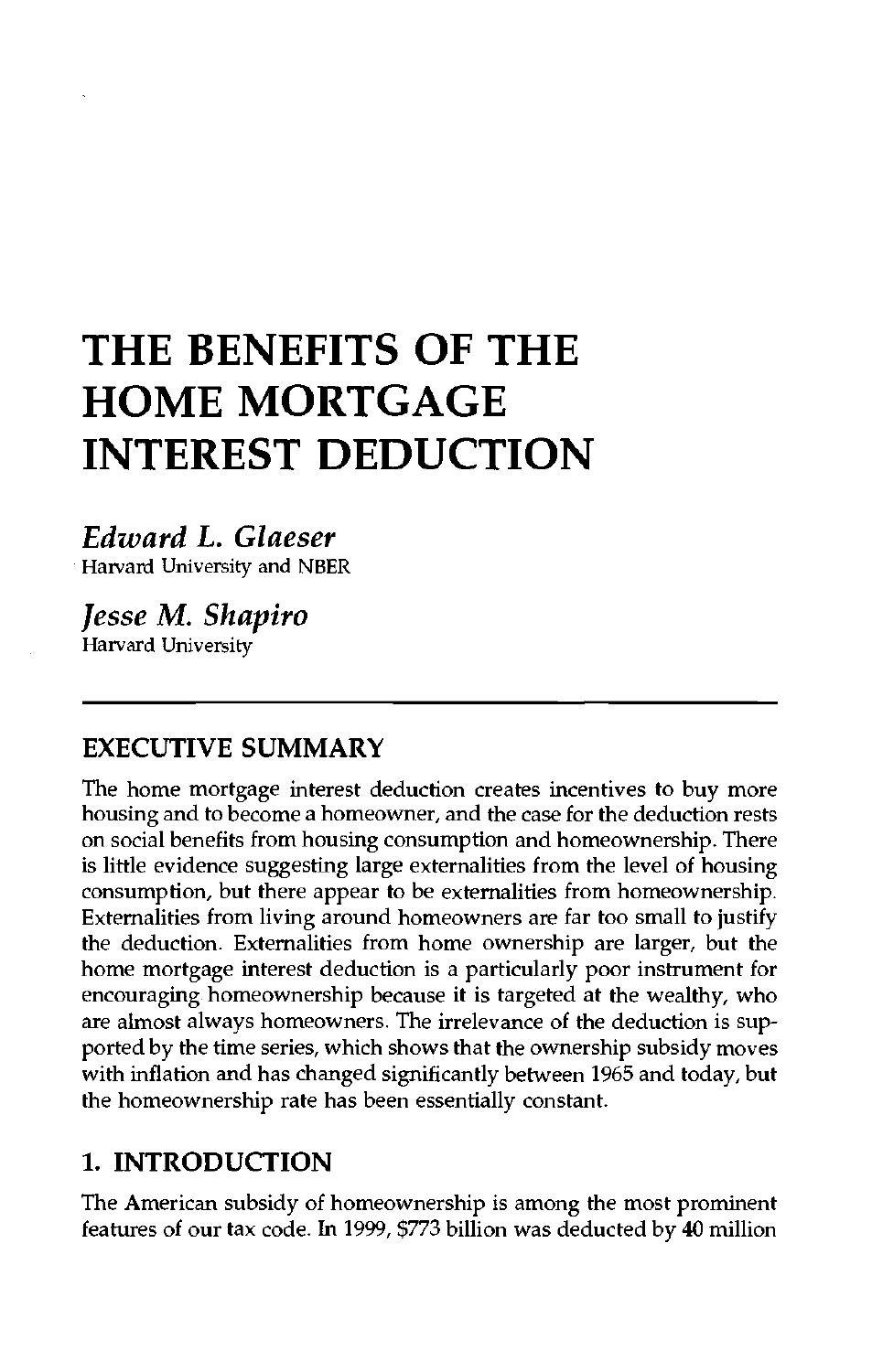homeowners using the home mortgage interest deduction. After state taxes, it is the most common deduction, and it stands as one of the most striking and one of the most debated features of the U.S. tax code.

To its detractors, the home mortgage interest deduction is a boondoggle that robs the U.S. Treasury and subsidizes America's wealthiest homeowners, the construction industry, and quite possibly politically active banks and entities like Fannie Mae and Freddie Mac. To these critics, the deduction stands as glaring evidence for Director's Law—redistribution ultimately goes to the median voter. The critics of the deduction argue that it distorts behavior and induces Americans to spend too much on housing. Some analysts, such as Voith (1999), even blame the plight of the inner cities on the housing subsidy.

To its supporters, the home mortgage interest deduction is a cornerstone of American society. Homeownership gives people a stake in society and induces them to care about their neighborhoods and towns. By subsidizing property ownership, the deduction induces people to invest and then to have a stake in our democracy. Ownership makes people vote for long-run investments instead of short-run transfers. Home ownership, and perhaps housing consumption itself, seems to be good for the outcomes of children. The deduction may favor the rich, but after all, much of the tax code is progressive and the home mortgage interest deduction levels the playing field a little.

We believe that there is truth to both views. The home mortgage interest deduction, like almost all deductions, disproportionately favors the wealthy. In 2001, more than 50 percent of taxes saved by deductions were saved by the richest decile in America. Furthermore, a rich body of economic research shows how the deduction increases, and possibly distorts, housing consumption.

However, there appear to be externalities both from homeownership and from housing consumption itself. Causal inference is tricky, but homeownership is strongly correlated with political activism and social connection. Homeownership appears to increase home maintenance and gardening. Most tellingly, people seem to be willing to pay more to live around homeowners. Controlling for metropolitan area and for the observable human capital of neighbors, we find that a 10 percent increase in the local homeownership rate increases local housing prices by 1.5 percent. While omitted unobservable variables might explain this correlation, the overall body of research seems to confirm positive externalities from homeownership.

The evidence suggests externalities that might be worth subsidizing, but the home mortgage interest deduction does not appear to be an effec-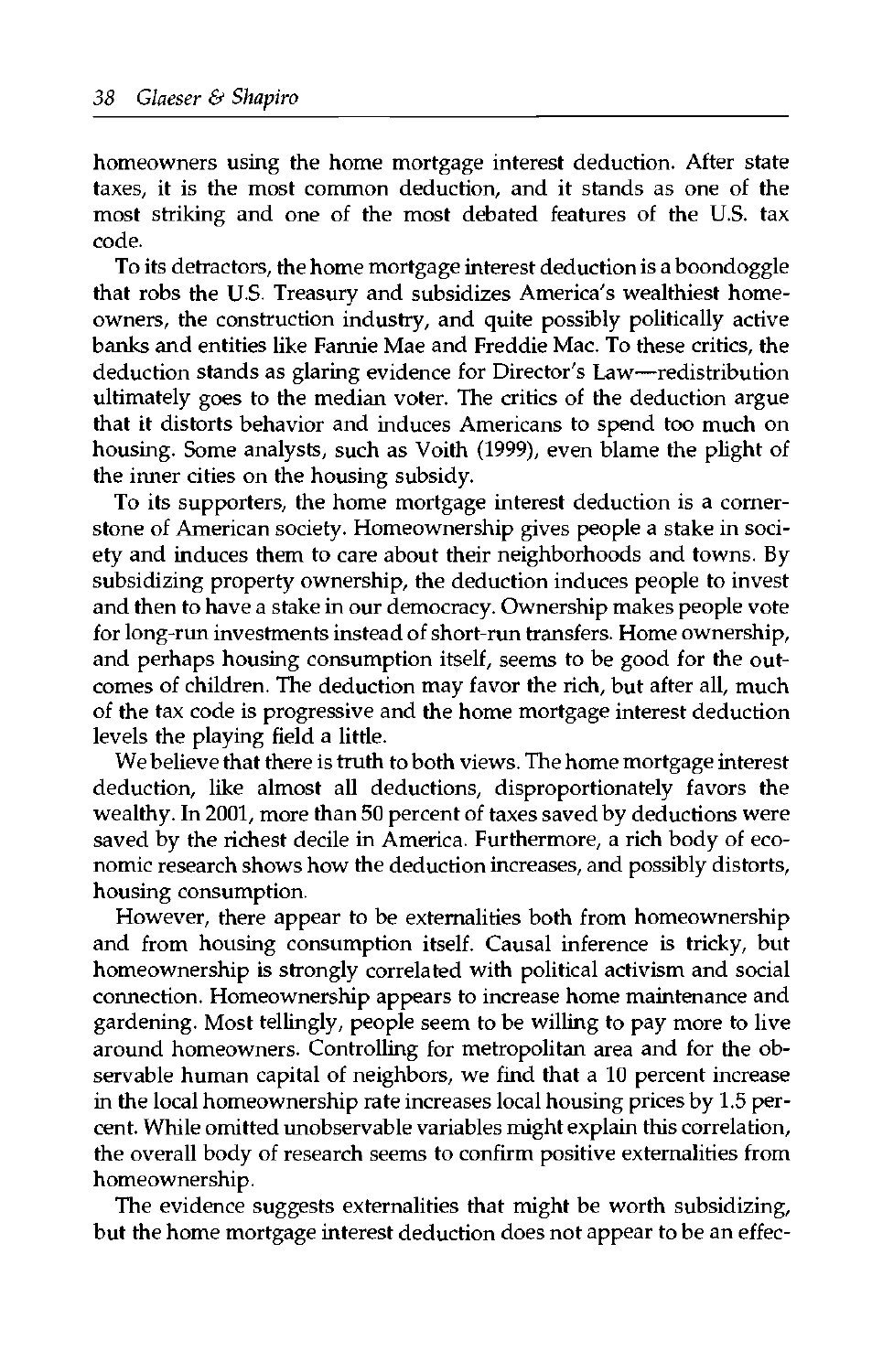

#### **FIGURE 1.** *Homeownership and Inflation, 1965-2000\**

\* Subsidy series shows the effect of federal taxes on the price of owner-occupied housing, based on the twelve-month CPI inflation rate prior to the first quarter of each year. Data from www.freelunch.com. See section 3 for a discussion of the calculation of the subsidy. Homeownership rate is the estimated rate for the first quarter of each year. Data from www.census.gov.

tive means of subsidizing ownership.<sup>1</sup> While the deduction appears to increase the amount spent on housing, it also appears to have almost no effect on the homeownership rate. The best evidence for this claim is the simple time series shown in Figure 1. Since 1965, the inflation rate has soared and collapsed, causing the subsidy to homeownership similarly to rise and fall [our formula for the subsidy is based on Poterba (1992)]. As Figure 2 also shows, changes in the tax code have caused itemization rates to rise and fall. If the tax code affected homeownership powerfully, we might expect a relationship between itemization rates and homeownership, but as Figure 2 shows, there is no such relationship. Since the 1960s, the homeownership rate has barely budged, staying within a fixed band between 63 and 68 percent. The changes in the itemization rate that have occurred seem more related to the suburbanization of the economy than to the subsidy created by the deduction.

<sup>&</sup>lt;sup>1</sup> When we speak of the home mortgage interest deduction as a subsidy, we mean to compare it to a benchmark of our current tax system absent the deduction, rather than to alternative tax policies such as a consumption tax.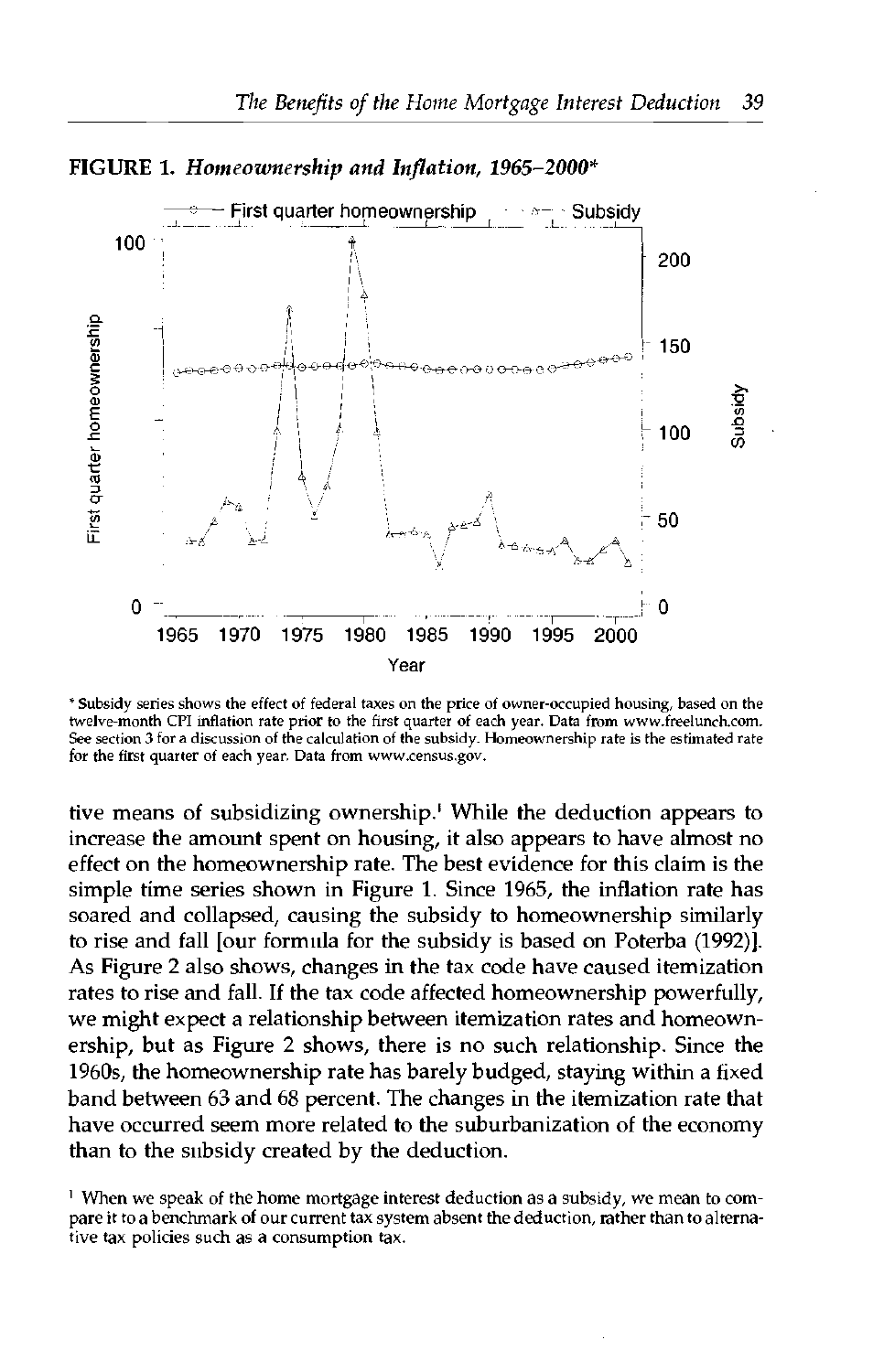

FIGURE 2. *Trends in Itemization, 1965-2000*

\* Series is percentage of all federal tax returns itemizing deductions. Data from www.irs.gov.

This relative invariance of the homeownership rate shouldn't surprise us. Homeownership is almost perfectly linked with the type of housing structure. People living in single-family detached units usually own and people who live in multifamily units rent. Because this stock of housing is relatively fixed in the short run, we shouldn't expect much of a response in the homeownership rate to any short-run fluctuations. In the long run though, the power of the home mortgage interest deduction to affect homeownership is also likely to be small. The groups that are really on the homeownership margin (the poor and the young) rarely use the deduction, even when they are owners. Thus, the deduction is unlikely to influence the homeownership rate. The limited impact of the deduction on homeownership means that there is little distortion of the ownership margin due to the home mortgage interest deduction and, as such, the deduction serves mainly to increase housing consumption and to change the progressiveness of the tax code. $2$ 

#### *1.1 Plan of the Paper*

In section 2 of this paper, we review basic facts about itemization, the home mortgage interest deduction, and homeownership. First, we review

<sup>2</sup> While some authors attack the deduction because it makes the income tax code less progressive, it is not obvious to us that making the tax code more progressive is a beneficial goal.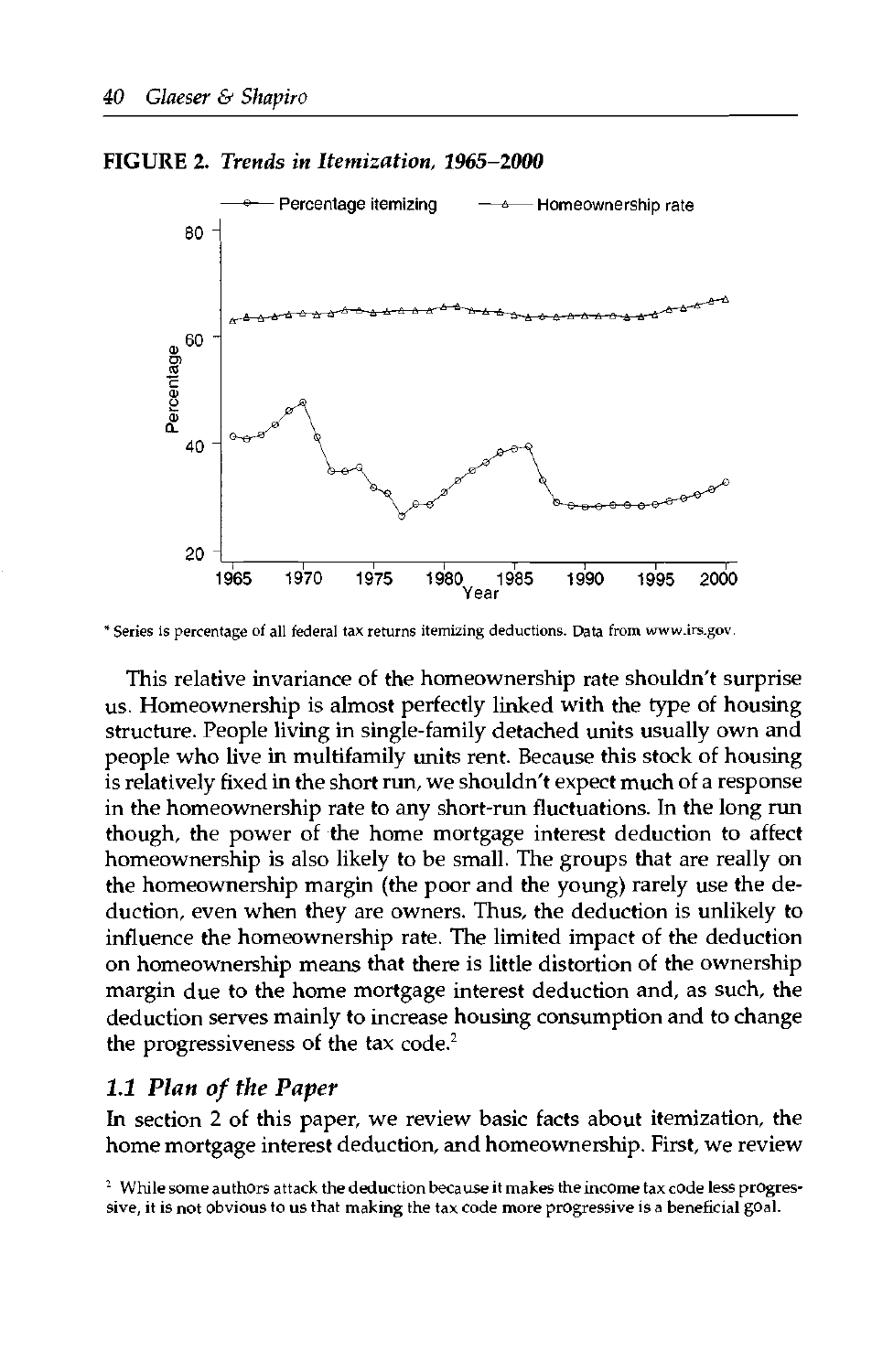the distribution of itemization throughout the population. Even among homeowners, itemization is extremely rare in the bottom deciles of the population. As a result, the home mortgage interest deduction creates tax savings overwhelmingly for the top deciles of the income distribution.

Second, we review the correlates of homeownership. Homeownership is particularly correlated with housing structure. People who live in multifamily dwellings rent—people who live in single-family detached houses own. We believe that this situation stems from agency problems related to home maintenance. Housing structure itself is very highly correlated with age and position in the life cycle. An overwhelmingly large share of nonpoor Americans who are married live in single-family houses. Together, these facts mean that the home mortgage interest deduction affects a subset of the population that almost never rents.

In section 3 of the paper, we review the economics of the home mortgage interest deduction. This deduction creates an incentive both to consume more housing and to own. In section 4, we consider evidence on possible externalities from housing consumption and home quality, rather than homeownership itself. In section 5, we turn to the theory behind the social benefits of homeownership. There are three ways that homeownership might create externalities. First, homeowners might take better care of their property, which might create externalities. Second, because they own an asset whose value is tied to the quality of their community, homeowners might work harder to make their community pleasant. Third, homeowners face higher mobility costs, which might induce them to invest more in their community. We find evidence for all of these channels.

In section 6, we look at homeownership and neighborhood externalities. First, and most obviously, is maintenance/gardening. While it sounds trivial, there is little doubt that owners spend more time maintaining their houses and gardens, and panel evidence suggests that this characteristic is not just the result of different people being homeowners—people take better care of their houses when they own. This effect appears to create at least 50 percent of any spillovers from homeownership. There is also evidence suggesting that homeowners are more involved in local social groups and are more likely to work to solve local problems. In section 6, we also consider the consequences of homeownership for local politics. DiPasquale and Glaeser (1999) showed that homeowners are more likely to vote locally. DiPasquale and Glaeser (1998) and Monroe (2001) showed that municipalities with homeowners are particularly likely to spend more on schools and streets and less on social welfare and hospitals. Theory predicts that homeowners favor policies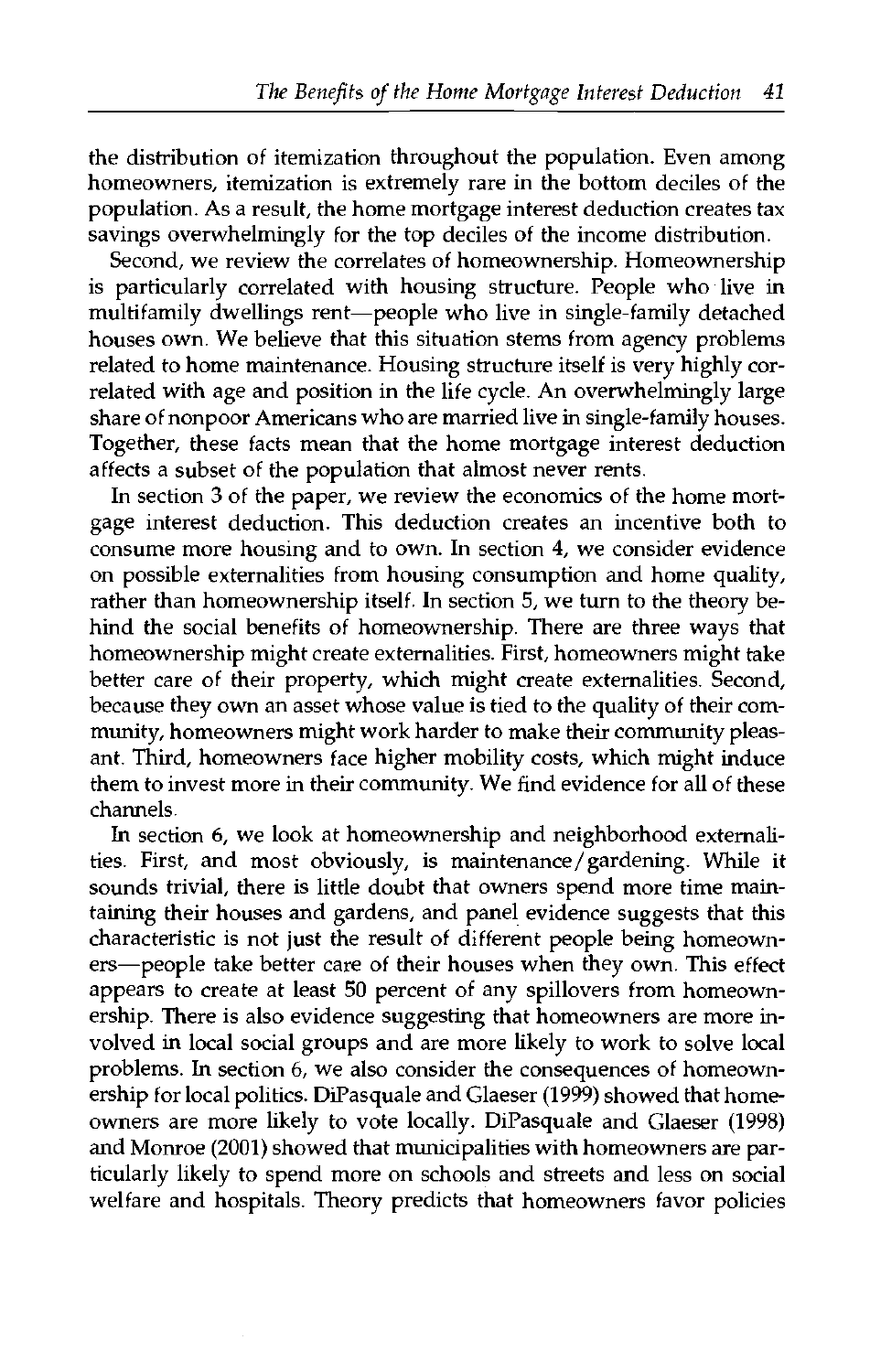that increase property values in their areas, while renters tend to favor immediate handouts. As a result, homeowners seem to favor longer-term local investments and, through the political process, homeownership may indeed create positive externalities.

The homeowners' desire to keep property values up has a dark side, however. Homeowners, not renters, have been more aggressive in fighting racial integration, especially in the 1960s and 1970s. More recently, homeowners have spearheaded the movement to limit new housing supply, which has artificially inflated housing throughout the United States. Essentially, as owners have organized, they have started to act like local cartels, restricting new entry into the market: the downside to having individuals who have incentives to keep price up.

Section 7 examines three other possible externalities from homeownership. Homeowners are more likely to vote in national elections and they are more likely to vote Republican. We remain undecided about whether that creates externalities. Green and White (1997) have shown that the children of homeowners are more successful than the children of renters. The mechanism through which homeownership operates in this instance is not clear, but if society places an extra value on the well-being of children, then it may make sense to subsidize homeownership for that reason. Finally, Oswald (1999) argues that there is a homeownership-unemployment link. We find little evidence for this link within the United States, but we agree that slowing mobility may create problems with the functioning of the labor market. In section  $\tilde{7}$ , we also attempt to quantify numerically, the externalities from increasing housing consumption and homeownership. Our primary approach is to compare the prices of houses that are surrounded by rental and owneroccupied properties. We control for a wide array of housing and neighborhood characteristics and find that prices rise both with neighborhood homeownership and with the quality of the housing stock in the local area.

In section 8, we estimate the impact of the home mortgage interest deduction on the homeownership rate. From time series information on the inflation rate, we conclude that this effect is probably small. Cross-state evidence also suggests that there is little connection between the size of the subsidy and the level of homeownership. This finding implies that the efficiency gains from the interest deduction's impact on homeownership are likely to be small. Even if the externalities from homeownership are large, the impact of the deduction seems likely to be small enough that the main consequence of the deduction is redistribution, not changing behavior. Section 9 concludes the paper.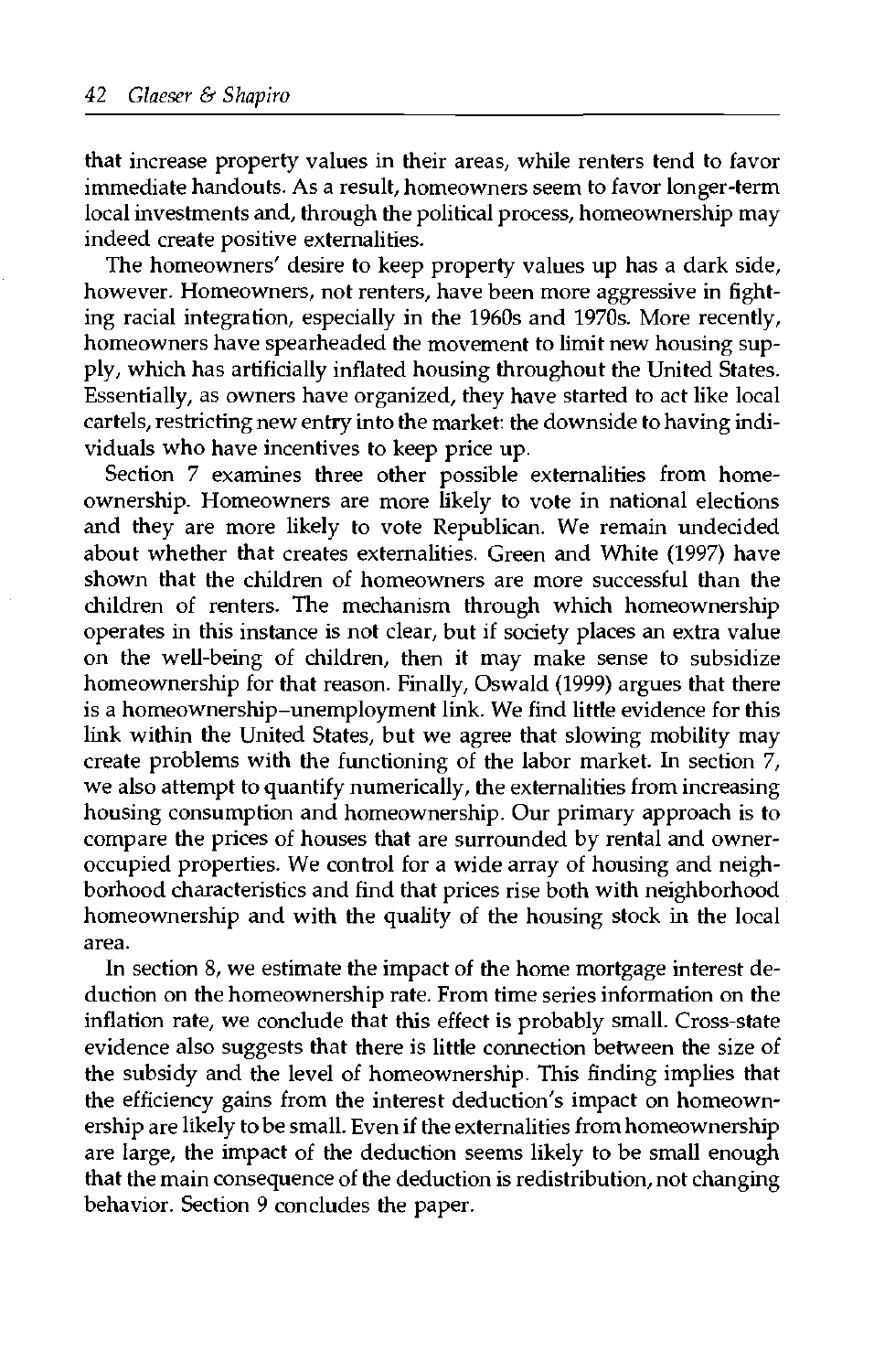## **2. BASIC FACTS ABOUT ITEMIZATION AND HOUSING**

Figure 2 shows the path of itemization over time in the United States since 1965. In 1950, only 19.4 percent of Americans itemized. Over the 1950's, this share doubled to 41.1 percent and hit a peak of 47.6 percent in 1970. Responding, presumably, to the Tax Reform Act of 1969, the share of returns that included itemization fell to 34.8 percent by 1972. Between 1972 and 1986, the share of returns that included itemization rose again, to a peak of 39.1 percent in 1986. Since the 1986 Tax Reform Act, the share of returns with itemization has been steady: around 30 percent.

The 30 percent of the population who itemize are distributed disproportionately among the upper income brackets. Table 1 shows the share of itemizers (and the share of total itemized income) by income decile based on information from the 1998 Survey of Consumer Finances. Slightly over one-half of the itemizers are in the top two income deciles. More than 50 percent of the overall itemized income is in the top decile alone. The poorest 40 percent of the population contains only 5 percent of the itemizers, and they are responsible for 3.5 percent of the total itemized income.

Table 1 also shows itemization rates for homeowners and renters by income bracket. The table makes clear that, among the poorest Americans, itemization is very rare for either owners or renters. On average, 12.9 percent of homeowners in the bottom 40 percent of the income distribution itemize. On the other hand, almost 50 percent of people in the top decile itemize, whether they are owners or not. These facts are not surprising, but they illustrate the extent to which the home mortgage interest deduction is targeted toward wealthier Americans.

But homeownership is high even among the rich who don't itemize. In the top income decile, the share of homeownership among nonitemizers is still over 75 percent. In Table 2, we look at the relationship between income and homeownership again using the Survey of Consumer Finances. In regression (1), we find that the marginal effect of the log of income on the probability of being a homeowner is .19. In regression (2), this coefficient falls to .13 when we control for itemization. Income still strongly determines homeownership. Because itemization is itself a function of homeownership, controlling for itemization is problematic, so these results are merely descriptive. In regression (3), we control for building structure and find that the coefficient on income remains at .13.

As the results in column (3) of Table 2 illustrate, homeownership depends to a considerable degree on taste for structure. To explore this issue further, we split structure type into four categories: single-family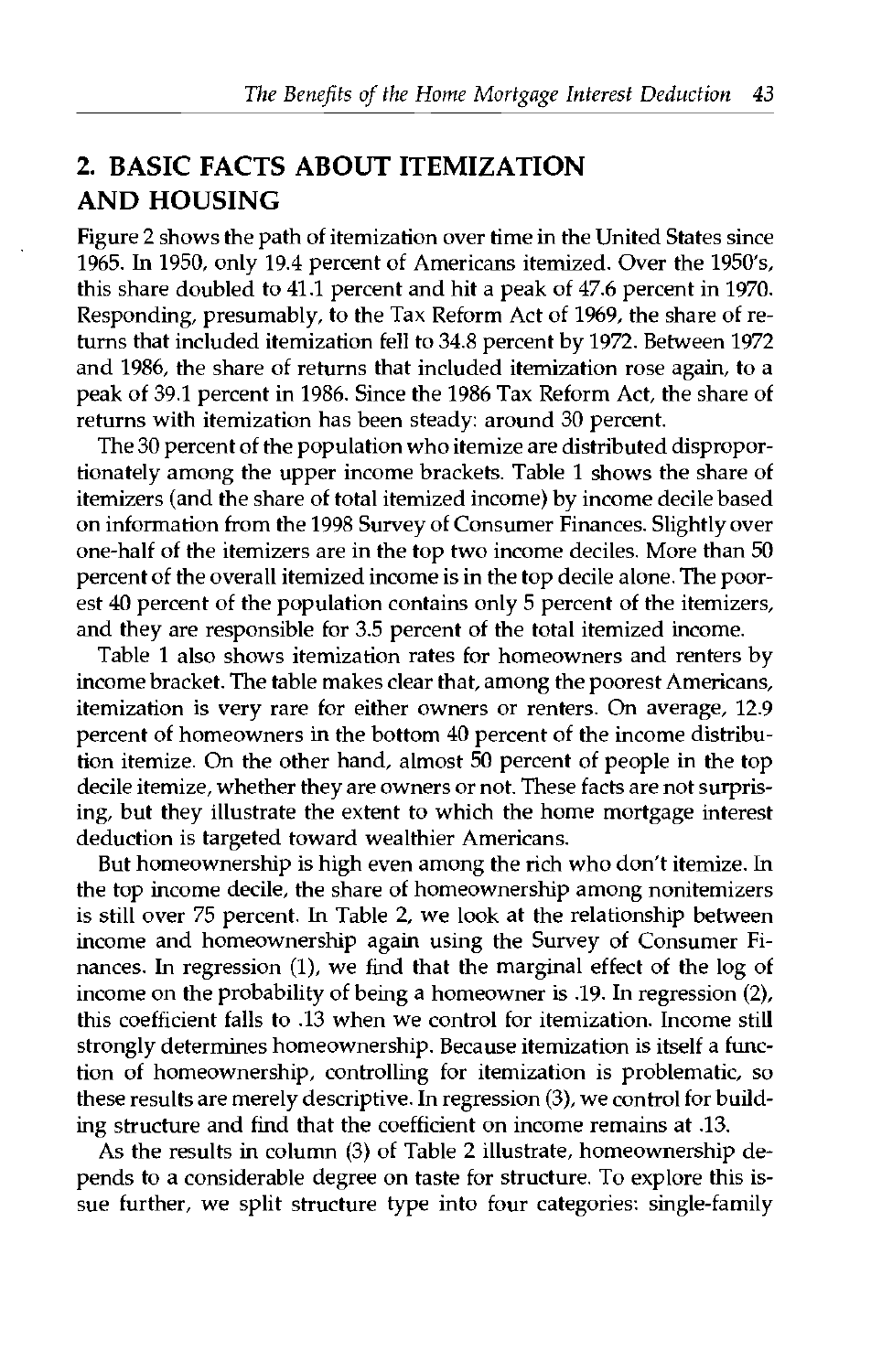|               |                            | Percentage                             |         | Percentage itemizing            |                                                                        | Percentage                 |
|---------------|----------------------------|----------------------------------------|---------|---------------------------------|------------------------------------------------------------------------|----------------------------|
| Jecile        | Percentage<br>of itemizers | of itemized<br>income                  | Renters | Homeowners                      | Total                                                                  | owning<br>residence        |
|               |                            |                                        |         |                                 |                                                                        |                            |
|               | asserungaraa<br>oodaasaraa | 888FFF88F88<br>898FFF8FF88<br>889FF8FF |         | ns<br>Erserenter<br>Erstättenka | e dructure de la<br>signe de la de la de la<br>signe de la de la de la | KS&FFERERRE<br>RS&FFERERRE |
|               |                            |                                        |         |                                 |                                                                        |                            |
|               |                            |                                        |         |                                 |                                                                        |                            |
|               |                            |                                        |         |                                 |                                                                        |                            |
|               |                            |                                        |         |                                 |                                                                        |                            |
|               |                            |                                        |         |                                 |                                                                        |                            |
|               |                            |                                        |         |                                 |                                                                        |                            |
|               |                            |                                        |         |                                 |                                                                        |                            |
| $\frac{1}{2}$ |                            |                                        |         |                                 |                                                                        |                            |
| Total         |                            |                                        |         |                                 |                                                                        |                            |

 $\frac{1}{2}$ 

*44 Glaeser & Shapiro*

**w PQ**

 $\epsilon$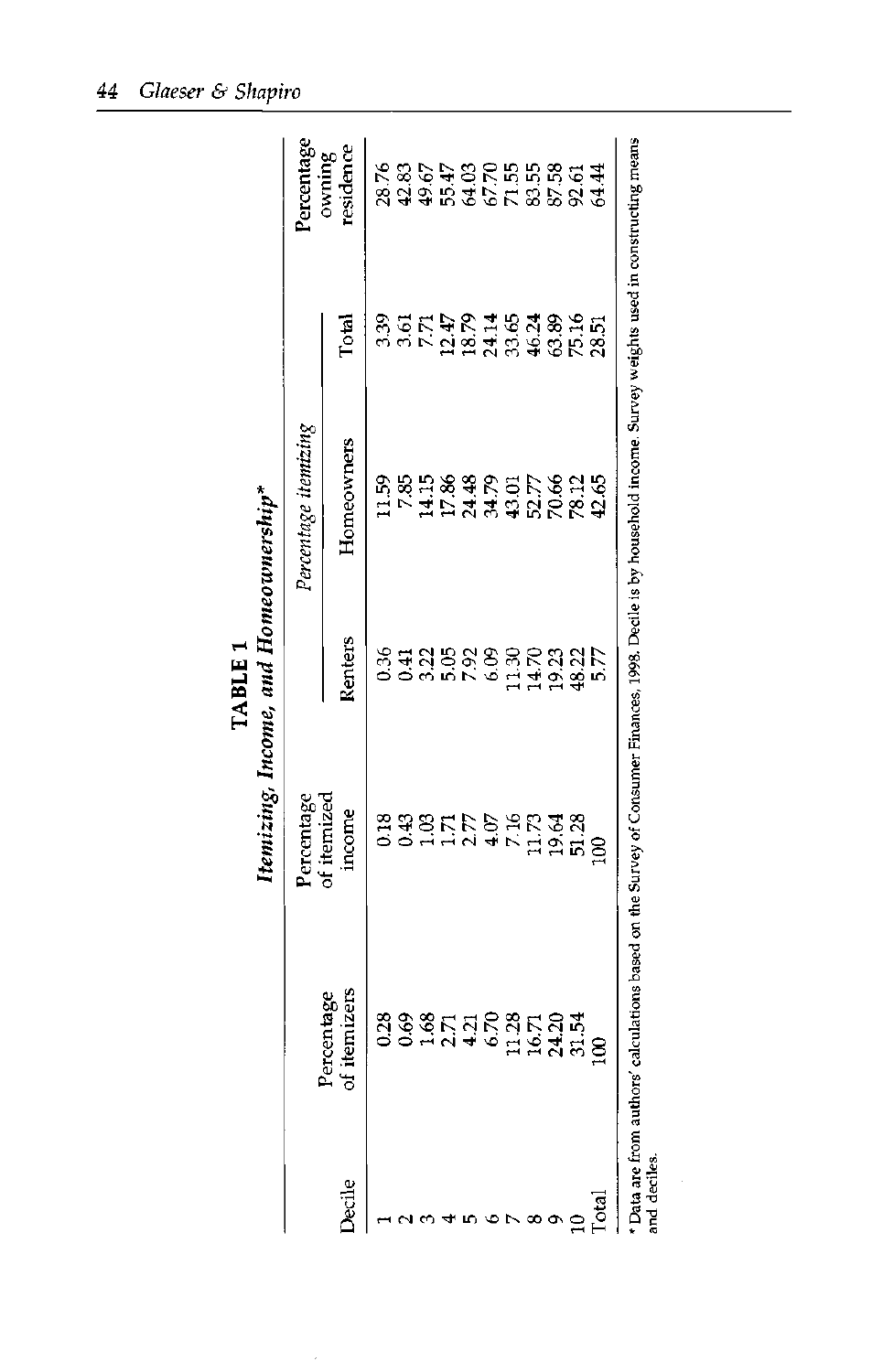|                              | (1)                | (2)                | (3)                   |
|------------------------------|--------------------|--------------------|-----------------------|
| Log(income)                  | 0.1917<br>(0.0027) | 0.1317<br>(0.0029) | 0.1316<br>(0.0036)    |
| Itemizer                     |                    | 0.2711<br>(0.0068) | 0.1900<br>(0.0083)    |
|                              |                    |                    | 0.1229                |
| Single-family detached home  |                    |                    | (0.0217)<br>$-0.4019$ |
| Home in multi-unit structure |                    |                    | (0.0239)              |
| Mobile home                  |                    |                    | 0.0948<br>(0.0252)    |
| Observations                 | 20,215             | 20,215             | 18,525                |

**TABLE 2** *Homeownership and Income\**

\* Regressions are from authors' calculations based on the Survey of Consumer Finances, 1998. Coefficients are marginal effects from probit models. All coefficients are significant at the 1 percent level.

detached, which represents 59 percent of the housing stock of the United States; single-unit attached, which represents 6 percent of the housing stock; multiunit attached, which represents 30 percent; and mobile homes, which represent 5 percent of the housing stock. Eighty-five and one-half percent of people living in single family detached homes are owners, and 85.9 percent of people living in multifamily units are renters. People living in mobile homes generally also own (79.6 percent). The only category that is clearly mixed is single-family attached homes, where 53.2 percent own.

Another way of thinking about this relationship is that the correlation between living in a single-family detached home (or mobile home) and owning is 58 percent. At the city level (among cities with more than 25,000 inhabitants in 1990), the correlation is even higher—73 percent. Figure 3 shows the relationship between owning and living in single-family detached houses across cities in the United States with more than 25,000 inhabitants. There are few facts in urban economics as reliable as the fact that people in multifamily units overwhelmingly rent and people in single-family units overwhelmingly own.

The most convincing theory to explain this fact is that the agency problems with home maintenance lead to having exactly one owner for each building, as suggested by Henderson and Ioannides (1983) and Kanemoto (1990). The literature on home maintenance (DiPasquale and Glaeser, 1999; Shilling, Sirmans, and Dombrow, 1991; and Galster, 1983) documents that in single-family units, renters take worse care of their homes than do owners, and that rental homes depreciate faster. This finding is unsurprising. Owners face strong incentives to maintain their property; renters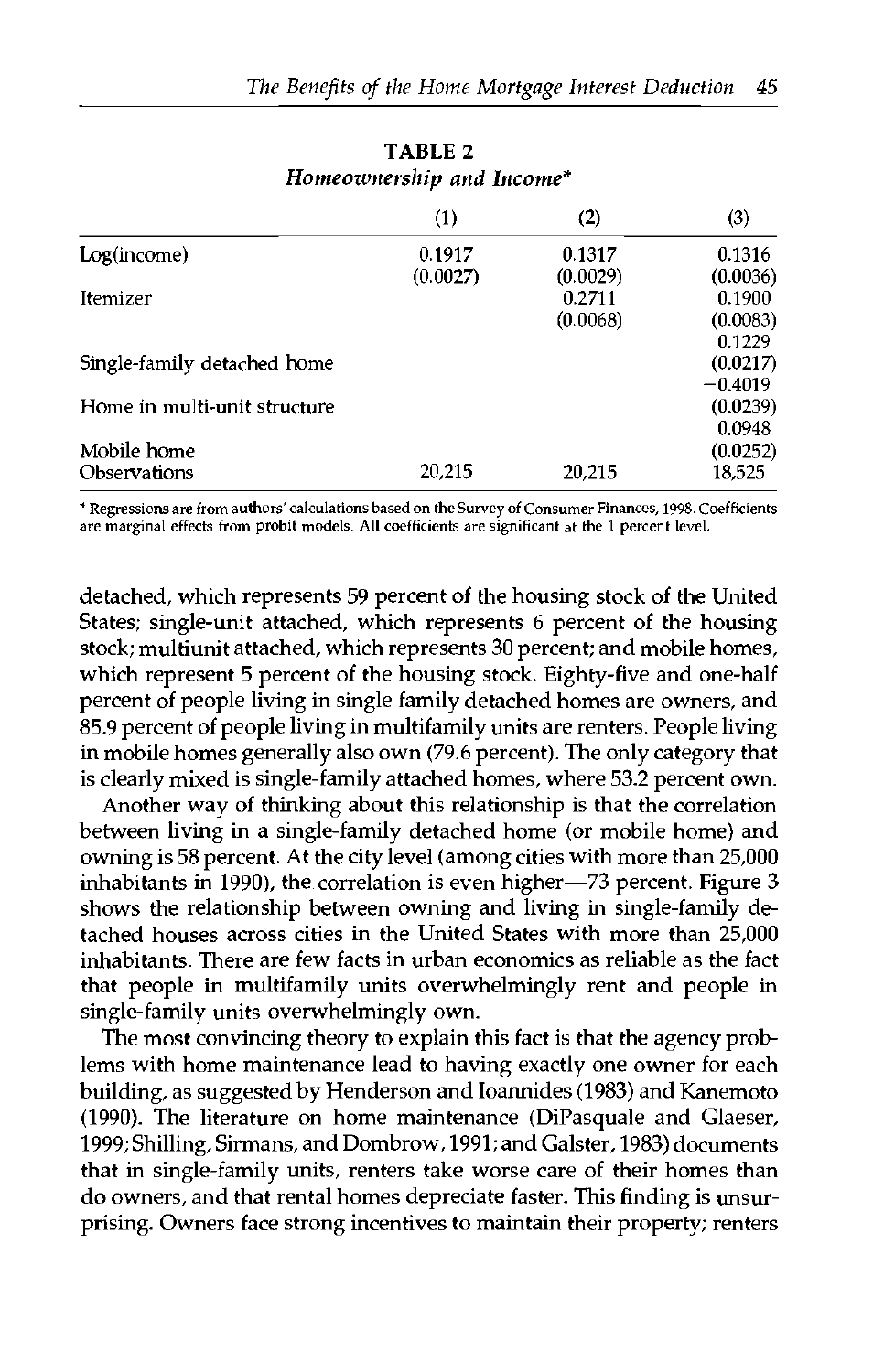



\* Graph shows percentage of housing that is owner-occupied and percentage of housing that is singlefamily detached in 1990 for places containing 25,000 people or more. Data from the *City and County Data Book,* 1994.

face much weaker incentives. The agency problems involved with renting single-family detached homes (or mobile homes) make it natural for these structures generally to be owner-occupied.

However, the major maintenance problems in multi-unit dwellings are all building-, not unit-, specific. A large structure has one boiler, one roof, and one electrical system. These featers are best maintained by a single owner. Several owners jointly responsible for maintaining these common building attributes, creates a huge free-rider problem. As a result, it makes sense for multi-unit dwellings to be rental units with a single owner. There is no concrete evidence on the management costs involved in cooperative apartment buildings, but anecdotal evidence suggests that the agency problems are immense.<sup>3</sup> Large amounts of tenant time are frequently spent trying to manage these large structures, and generally this type of management rarely seems to be efficient. The maintenance problems appear to be building specific, so agency theory would suggest the

<sup>&</sup>lt;sup>3</sup> One treasurer of a New York City cooperative apartment building describes two primary sources of waste. First, cooperative apartment owners lack the specialized expertise needed for large-scale technical problems and complex legal issues. Second, board meetings often devolve into lengthy debates over unclear property rights and get mired in interpersonal conflict.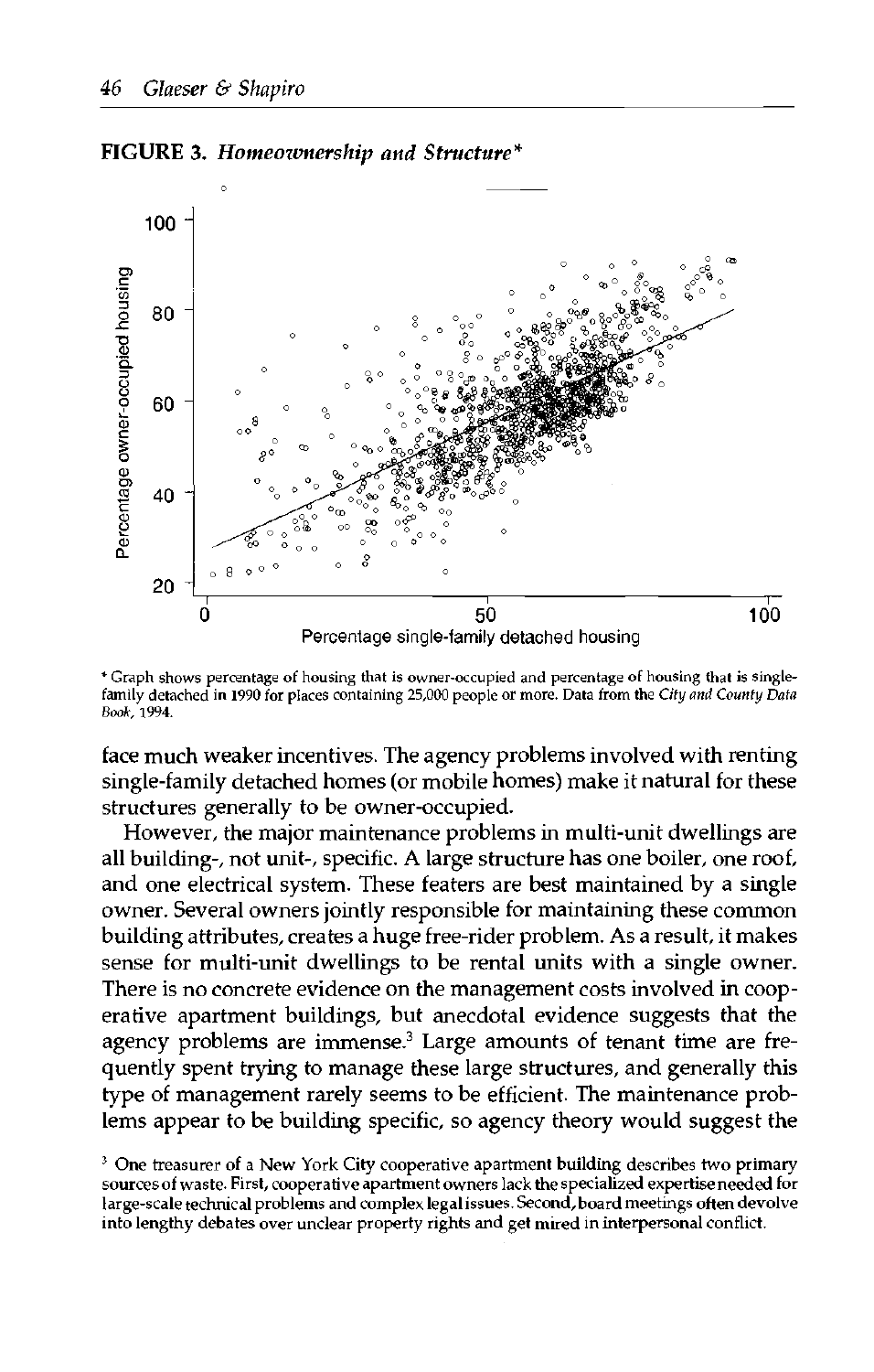simple rule—one building, one owner—and this is what we generally see in the United States.<sup>4</sup>

This strong relationship between building structure and ownership means that viewing homeownership solely as a portfolio decision is invalid. The homeownership decision generally involves a simultaneous decision about structure. Subsidizing homeownership will have only modest short-term effects because the building structure is relatively fixed. We think that the connection between ownership and structure type also suggests that subsidizing homeownership may have only modest long-term effects as well because, in many cases, it would require a very large subsidy to prompt a well-to-do family of five to live in a multi-unit building. By the same token, multi-unit areas are unlikely to become filled with homeowners. Indeed, the massive distortions of rent control only managed to increase the homeownership rate of New York City—which is filled with multifamily dwellings—to 30 percent. To us, this situation implies that the ability to shift multifamily units to cooperative or condominium status has limits.

#### **3. TAXES AND HOUSING**

The tax treatment of homes potentially changes behavior along two margins: the decision to own or rent and the decision of how much housing to consume. The home mortgage interest deduction both induces individuals to consume more housing and to own the housing that they do consume. In this discussion, we focus on the impact of that deduction, but other aspects of the tax code (and government policy more broadly) also affect the homeownership decision.

For example, much literature emphasizes the pro-renter aspects of some areas of the tax code (see, for example, Gordon, Hines, and Summers, 1987). In particular, the accelerated depreciation schedule for landlords tends to support the construction of structures relative to other forms of capital. This feature of the tax code tends to increase the consumption of rental housing (just like the home mortgage interest deduction). Unlike the home mortgage interest deduction, it is not as targeted to wealthier Americans because accelerated depreciation applies to almost all rental units. This paper will not focus on these issues and will pay more attention instead to the home mortgage interest deduction alone.

<sup>&</sup>lt;sup>4</sup> There are substantial cross-national differences in ownership patterns that might lead one to doubt the universal applicability of that rule. Proper analysis of these differences lies beyond the scope of this paper, but we certainly accept the point that large enough policy differences toward housing can indeed turn apartment dwellers into owners or people in single-family houses into renters.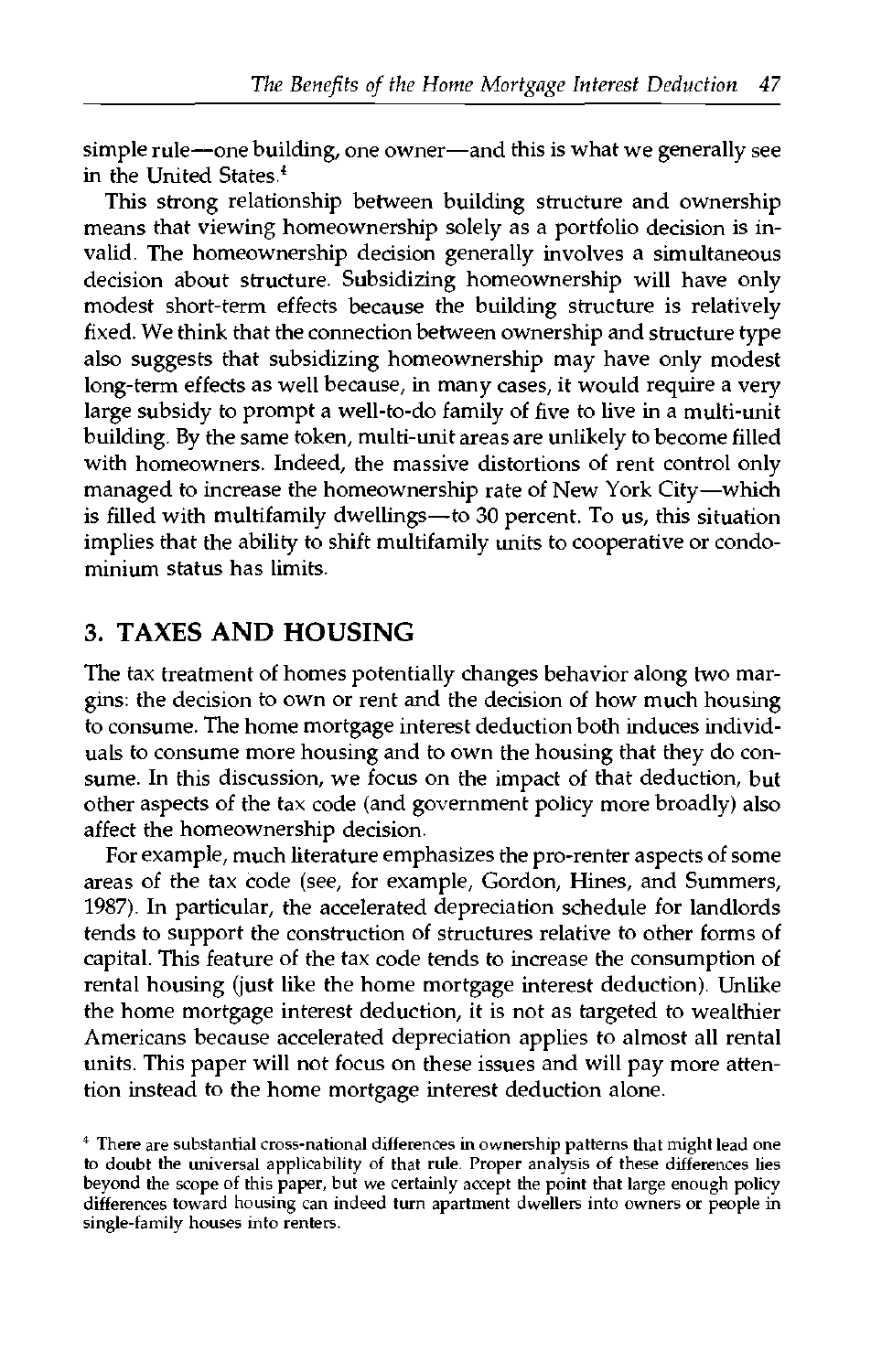Because there are two distinct margins that are affected by the home mortgage interest deduction, it makes sense to separate discussion of tax reform into two separate questions. First, should the tax system continue to subsidize the level of housing consumption? (Are there social benefits from building bigger homes?) Second, should the tax system continue to subsidize owning relative to renting? (Do we want to encourage Americans to own property?)

The efficiency arguments for subsidizing either the level of housing consumption or homeownership rely on the existence of externalities. The case against the subsidy focuses on the distortions created by the tax code. Of course, there may also be desirable or undesirable distribution consequences of transferring from renters to owners and transferring from people who consume little housing to people who consume more expensive housing. It is also possible that there are negative externalities associated with either ownership or the level of housing consumption.

The literature on the home mortgage interest deduction is oddly bifurcated. The authors who focus on the costs of the deduction focus entirely on the amount of housing consumed. Aaron (1972), Rosen (1979, 1985), Poterba (1984, 1992), and Mills (1987) are but a small sample of the authors who have looked at the social costs of overconsuming housing due to the home mortgage interest deduction. The authors who look at the possible benefits of the deduction look only at the benefits of ownership. This much smaller group includes DiPasquale and Glaeser (1999), Green and White (1997), and Rossi and Weber (1996). None of their papers even mentions the possible costs of overconsuming housing.

We begin with a brief formal analysis, following Poterba (1992), on the home mortgage interest deduction and the housing capital gains exemption on the price of housing. To permit this analysis, we look at the impact of tax policy on the steady-state cost of housing, and we assume (as does Poterba) that the price of housing is rising deterministically with the level of inflation. We let *n* denote the inflation rate, *i* denote the real interest rate,  $\tau$  denote the federal income tax rate, and  $\tau_p$  denote the local (deductible) property tax rate. The quantity of housing is denoted as *H,* and the price per unit of housing is  $P_H$ . We assume that the standard deduction is  $\overline{D}$ .

Our one substantive difference from Poterba's model is that we assume the depreciation and maintenance costs differ for renters and owners. This assumption is meant to capture the agency costs involved in renting, or the problems involved in coordinating multiple owners of a multi-unit dwelling. We denote the total maintenance and depreciation costs as  $d_R$ for renters and  $d_0$  for owners. Following our previous discussion, we assume that  $d<sub>R</sub>$  is greater than  $d<sub>O</sub>$  for single-unit dwellings and that  $d<sub>O</sub>$  is greater than  $d<sub>R</sub>$  for multi-unit dwellings.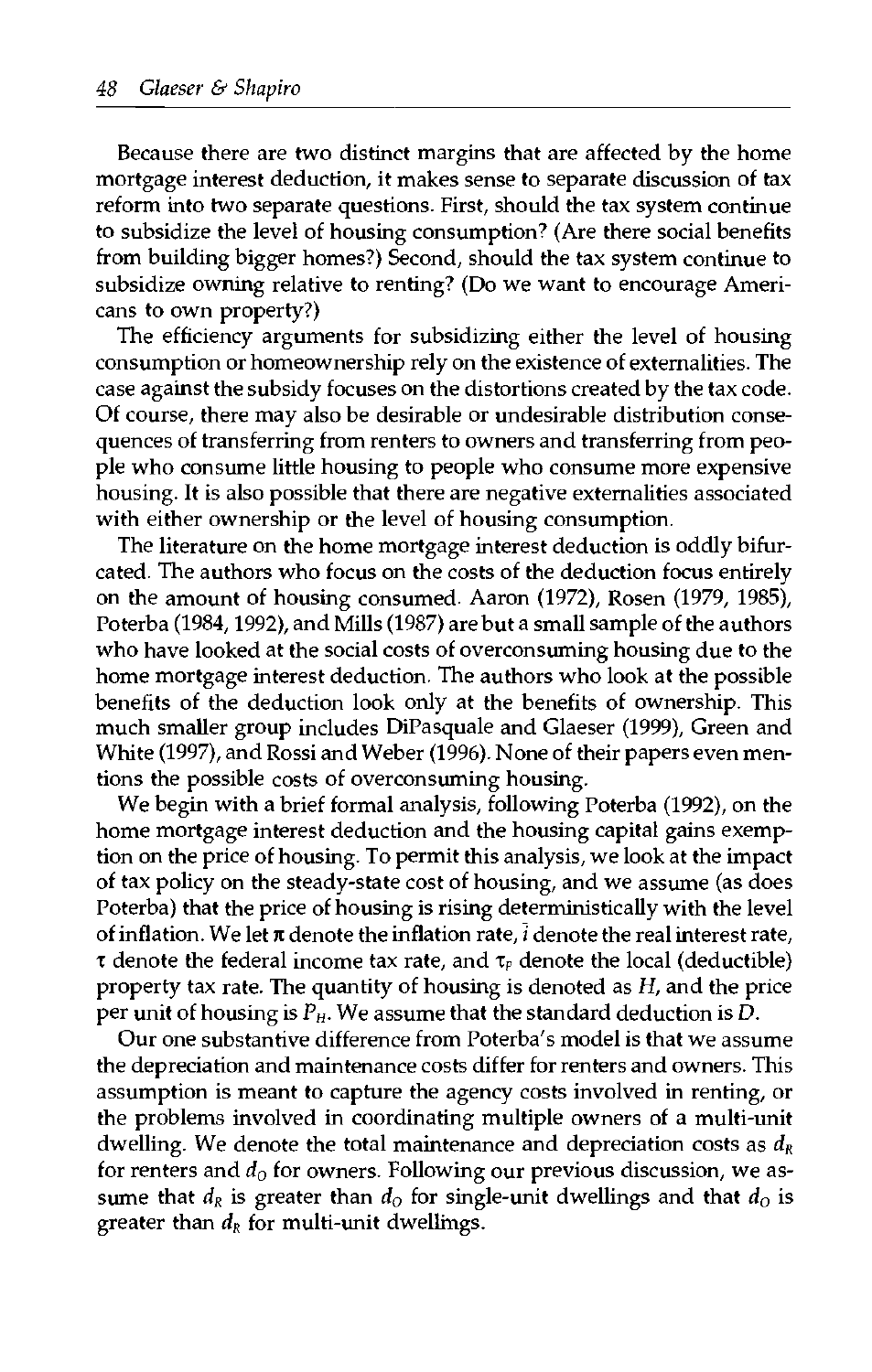Free entry of landlords (that is, a zero profit condition) implies that the free-market rent for a unit of housing equals  $(\bar{i} + \tau_p + d_g)P_H$ , in after-tax dollars. For owners who itemize, the per unit cost of housing equals *(i +*  $\tau_p$ )(1 –  $\tau$ ) + *d*<sub>0</sub> –  $\tau$  $\pi$ )*P<sub>H</sub>*. For owners who don't itemize, the per unit cost of housing equals  $(\tilde{i} + \tau_p + d_o - \tau \theta (\tilde{i} + \pi))P_H$ , where  $\theta$  refers to the fraction of the house that is financed with the owners' capital (as opposed to debt). Nonitemizers (as opposed to itemizers) face tax-created incentives to put everything into their home because the capital gains in that asset are not taxed. The home mortgage thus provides an incentive for owners who don't itemize to invest more in housing (at least relative to renters). This incentive is much higher for individuals who itemize and higher too for individuals who face high tax rates.

One way to think about this incentive that we will use later is the percentage decrease in the price of housing created by the tax code relative to a nondurable good with a price of 1. The percentage reduction in the price of owned housing created by the federal tax code equals

$$
\frac{\tau(\overline{i}+\pi+\tau_p)}{(\overline{i}+\tau_p)(1-\tau)+d_O-\tau\pi}
$$

If we assume that the real interest rate is 2 percent, the nominal interest rate is 6 percent, the local property tax rate is 1 percent, the depreciation and maintenance cost is 3 percent (\$3,000 per year on a \$100,000 home), and the federal tax rate is 25 percent, then this number equals 41 percent. If depreciation and maintenance are as high as 5 percent, then this number would fall to 28 percent, which is still quite sizable. For nonitemizers, we have financed 80 percent of their house with their own equity, and the subsidy equals 7 percent of the cost of the home if maintenance is 3 percent of total costs.

The benefit from owning (as opposed to renting) a house of fixed size equals  $(\bar{i} + \pi + \tau_p)\tau + d_R - d_0$  per dollar spent on housing if the individual itemizes when he or she is both an owner and a renter. If the individual itemizes only when he or she owns, the incentive to own (again per dollar spent on housing) equals  $(\bar{i} + \pi + \tau_p)\tau + d_R - d_0 - \tau D/P_H H$ . If the individual doesn't itemize in either case, then the incentive to own relative to the cost of housing equals  $\tau \theta(\bar{i} + \pi) + d_R - d_Q$ .

Table 3 shows the magnitude of these three tax-related subsidy values for different parameter values. The tax-related subsidies exclude the depreciation elements from each expression, and they equal  $(\vec{i} + \pi + \tau_p)\tau$ ,  $(\vec{i} + \pi + \tau_p)\tau - \tau D/P_H H$ , and  $\tau \theta (\vec{i} + \pi)$  for the three always owners, sometimes owners, and never owner, respectively. Poterba (1984) empha-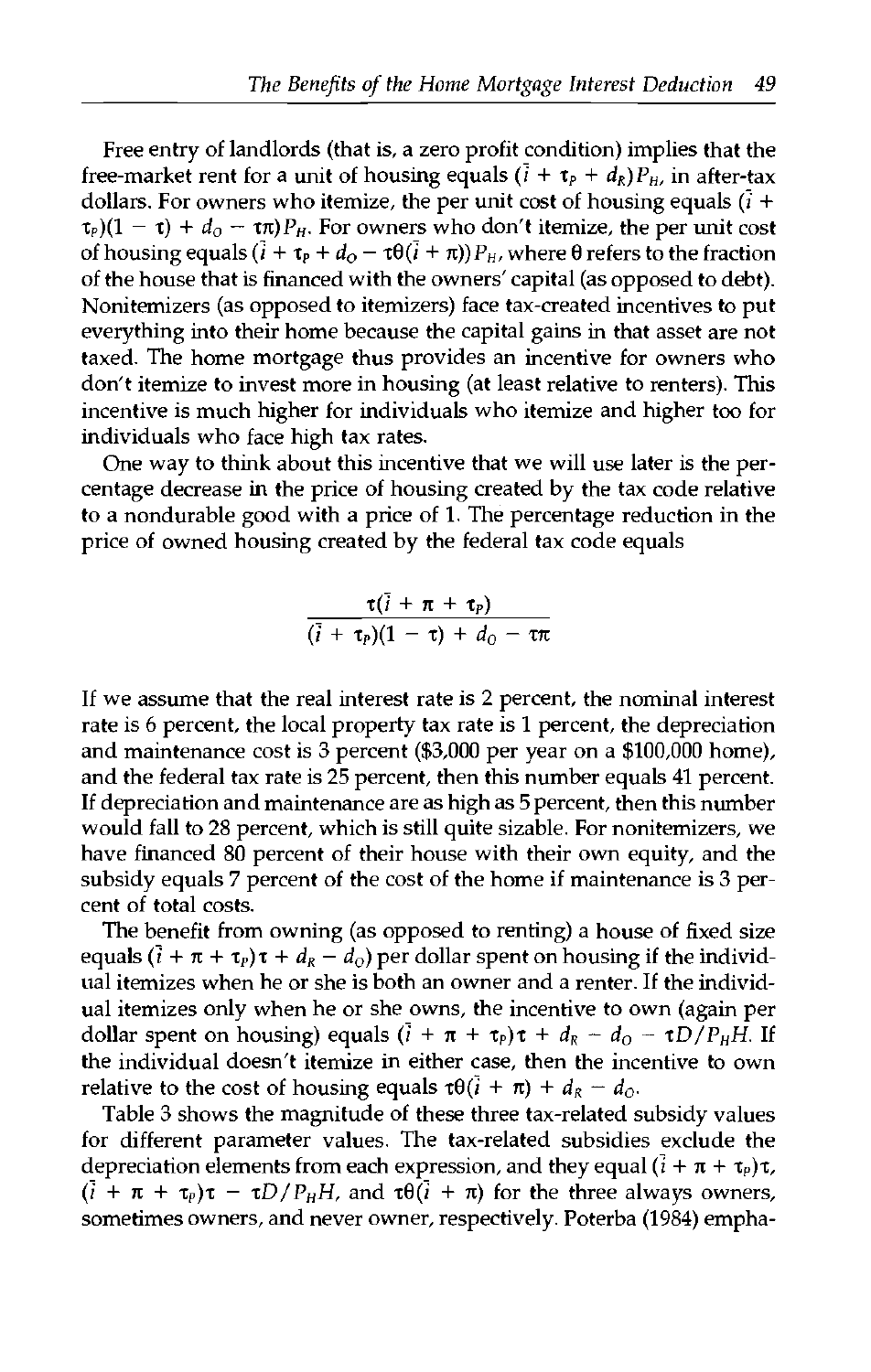| Real           |                 |                                                |                   |        | Subsidy to homeownership,<br>when itemizing |          |
|----------------|-----------------|------------------------------------------------|-------------------|--------|---------------------------------------------|----------|
| interest.      | Inflation,<br>π | Property<br>tax, $\tau_{\scriptscriptstyle P}$ | Federal<br>tax, τ | Always | When<br>own                                 | Never    |
| 2%             | 4%              | $1\%$                                          | 25%               | 2%     | $1\%$                                       | $0.30\%$ |
|                | 4               |                                                | 25                | 2      |                                             | 0.25     |
| 3              | 4               |                                                | 25                | 2      |                                             | 0.35     |
| $\overline{2}$ | 4               |                                                | 25                | າ      |                                             | 0.30     |
| 2              | З               |                                                | 25                | າ      |                                             | 0.25     |
| $\overline{2}$ |                 |                                                | 25                | າ      |                                             | 0.35     |

TABLE 3 *Subsidy per Dollar for Itemizers*

sized the powerful effect that inflation has on the incentive to consume more housing—but the incentive that inflation creates to own homes is just as strong. As the table shows, when the inflation rate rises, the subsidy (at least for the itemizers) rises significantly. For individuals who don't itemize in either case, the subsidy tends to be small. For example, as the table shows, a less wealthy individual who has financed 80 percent of the value of the house with debt and who faces a marginal federal tax of 25 percent and a nominal interest rate of 7 percent, the value of  $\tau \theta$  $(i + \pi)$ equals .35 percent.

It certainly wouldn't surprise us if the difference between  $d<sub>R</sub>$  and  $d<sub>O</sub>$  is 2 percent (positive for single-family dwellings and negative for multi-unit homes). In this case, the depreciation-related incentive to own (or rent) will swamp the tax-related benefits of owning for individuals who don't itemize in either case. This situation may explain why changes in the tax subsidy do not seem to change the homeownership rate.

The tax code creates incentives both to consume more housing and for people to own their homes. These incentives are focused on wealthier people who are likely to itemize. Among nonitemizers, the incentive to own increases only for those buyers who pay for a significant fraction of their own homes. We will return to the impact of changes in the incentive to own on the homeownership rate, but first we will discuss the incentive to overconsume, which has received a much larger share of academic attention.

#### **4. SUBSIDIZING HOUSING CONSUMPTION**

The case for subsidizing housing consumption is based on a desire either to redistribute income to people who buy a lot of housing or to encourage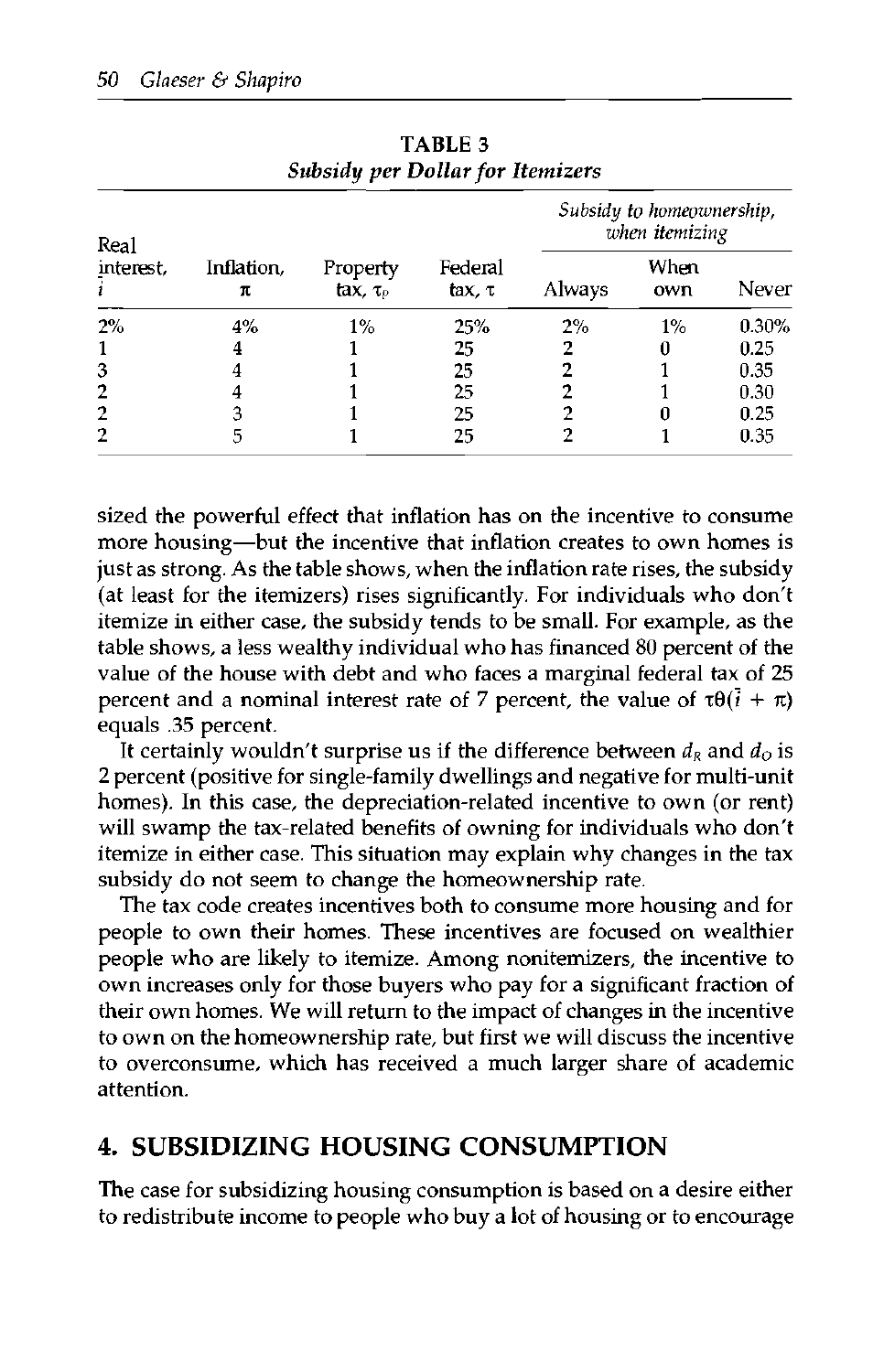people to consume more housing. We have little to say about the benefit of redistributing to those who consume a lot of housing, so we will focus on the benefits and costs of inducing greater consumption of housing. The usual justification for a subsidy to something like housing is based on claims about externalities, i.e., social benefits from housing that are not internalized by the individuals themselves. By this reasoning, people generally buy too little housing, and the home mortgage interest deduction induces them to step up to the plate and consume the size of houses that they should consume if they internalized all the benefits that more expensive housing creates for society.

Three main externalities might come from housing consumption. First, sufficiently poor housing could spread disease and fire. Indeed, throughout most of history, government intervention in the housing market has been motivated mainly by a desire to impose minimum standards on housing to stem the flow of infectious diseases and to reduce the threat of widespread urban fires. Second, better housing might create aesthetic amenities that bring pleasure to neighbors and passersby. Third, housing might benefit children. If the government, in general, cares more about children relative to parents, and parents care about children relative to themselves, then there is a case for subsidizing commodities that specifically benefit children.

The first externality is probably at best minimally relevant in twentyfirst-century America, at least outside the poorest areas. Most people are living in well-ventilated, relatively fire-resistant homes. Outside the bottom quartile of society, Americans live in good homes. Fire and safety codes, which are often fairly draconian, appear to be much more effective in limiting the dangers from fire than a blanket home mortgage interest deduction.

Given that health and fire externalities are very rare except among the poorest Americans, the home mortgage interest deduction is poorly designed to correct those externalities. The American Housing Survey (AHS) also illustrates that wealthier Americans, i.e., Americans in the top half of the income distribution, are unlikely to live in either crowded or dangerous housing. For example, 95 percent of the top 70 percent of the income distribution live in homes with more than 228 square feet per capita. This number may seem small relative to the newer McMansions, but it is higher than the median square footage per capita in London, Paris, or Rome, and it certainly is not crowded by any standard. The AHS also tells us that home problems, such as leaks and rats, are very rare among any but the poorest Americans. Indeed, in the entire AHS, more than 40 percent of the housing problems occur in the poorest 25 percent of the population and less than 15 percent of this population itemizes,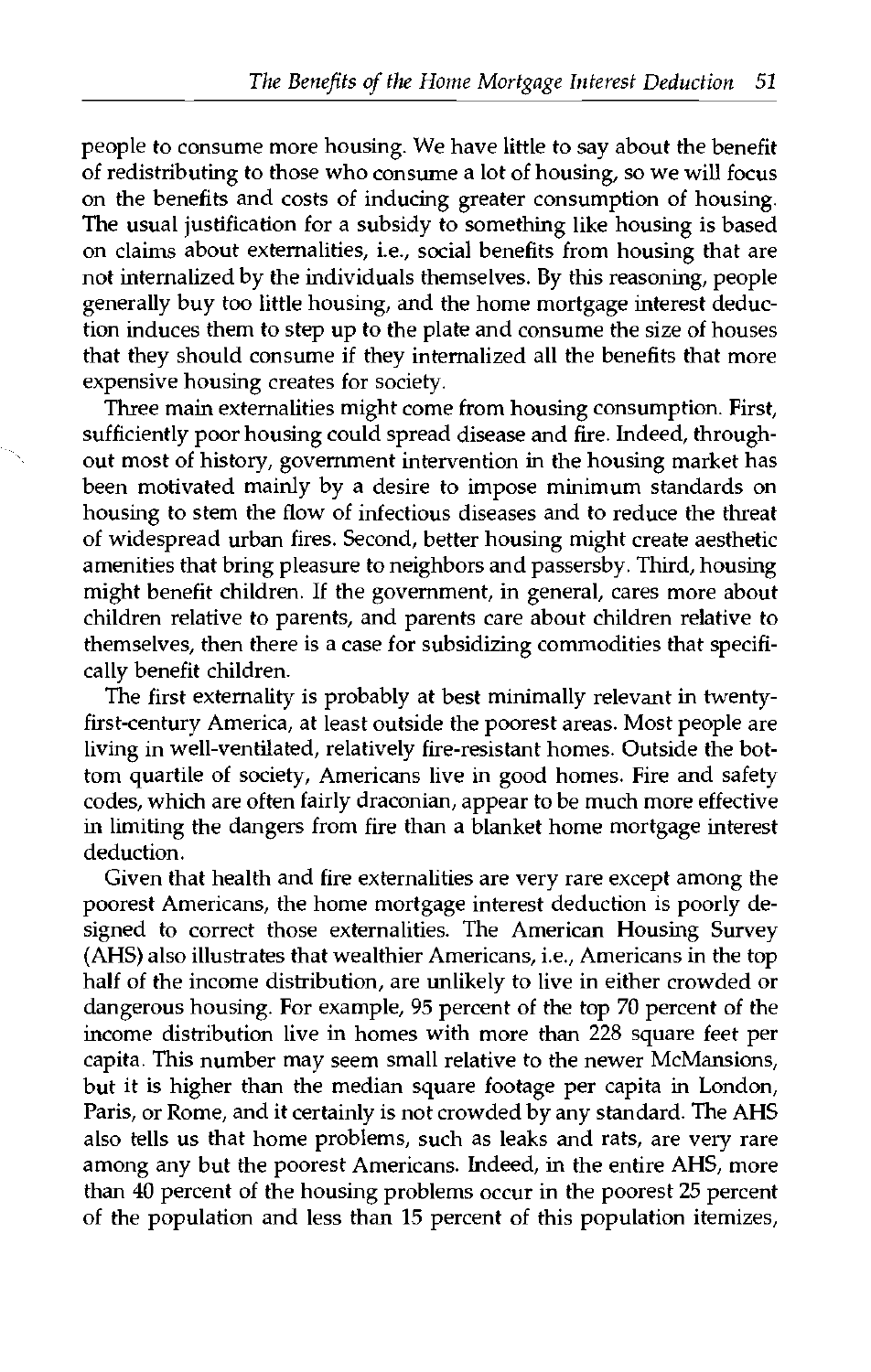even if they own. The home mortgage interest deduction doesn't provide incentives for the population groups that are really at risk of consuming substandard housing.

A second externality is aesthetic—perhaps people enjoy looking at fancier homes and, as a result, people should be induced to consume big houses. In principle, the externality from fancy homes might be either positive or negative. Living around nicer homes might provide a positive experience. On the other hand, particularly fancy homes might incite envy and actually create negative utility. Thus the externality from home quality is theoretically, at least, ambiguous.

One could easily argue that aesthetic externalities are not really a fit subject for federal government policy. After all, aesthetic tastes are quite heterogeneous, and it makes little sense to try to influence these tastes with federal tax policy. Indeed, zoning and land-use controls appear to be much more appropriate instruments for internalizing visual externalities. Localities appear to be quite effective (perhaps too much so) at regulating the appearance of their homes.

It seems sensible, however, to test whether there is evidence for externalities from housing consumption. If the evidence suggests large externalities, particularly among the rich, then there may be a case for subsidizing the housing consumption of this group through the home mortgage interest deduction.

The standard approach to quantifying these forms of externalities is to see whether people pay more for homes in places where other homes are nicer, i.e., the hedonic approach. In this approach, for each house we estimate

log(price) = 
$$
a \times
$$
 attributes +  $b \times$  neighboring housing quality (1)  
+  $c \times$  other controls

There are several standard problems with hedonic regressions of this form. Measured neighborhood home quality is likely to be correlated with unobserved attributes of the house and neighborhood that also affect the value of the house. This correlation is likely to bias our estimates upward. The standard criticisms of hedonic estimation (Epple, 1987) also apply. Nonetheless, in Table 4, we proceed with a hedonic estimate of the spillovers from living around nicer homes. We use the 1993 neighborhood survey from the American Housing Survey. This survey is a variant of the standard housing survey with detailed information on housing quality. The advantage of this neighborhood survey is that the AHS gathers information on the 10 closest neighbors. We have information on the char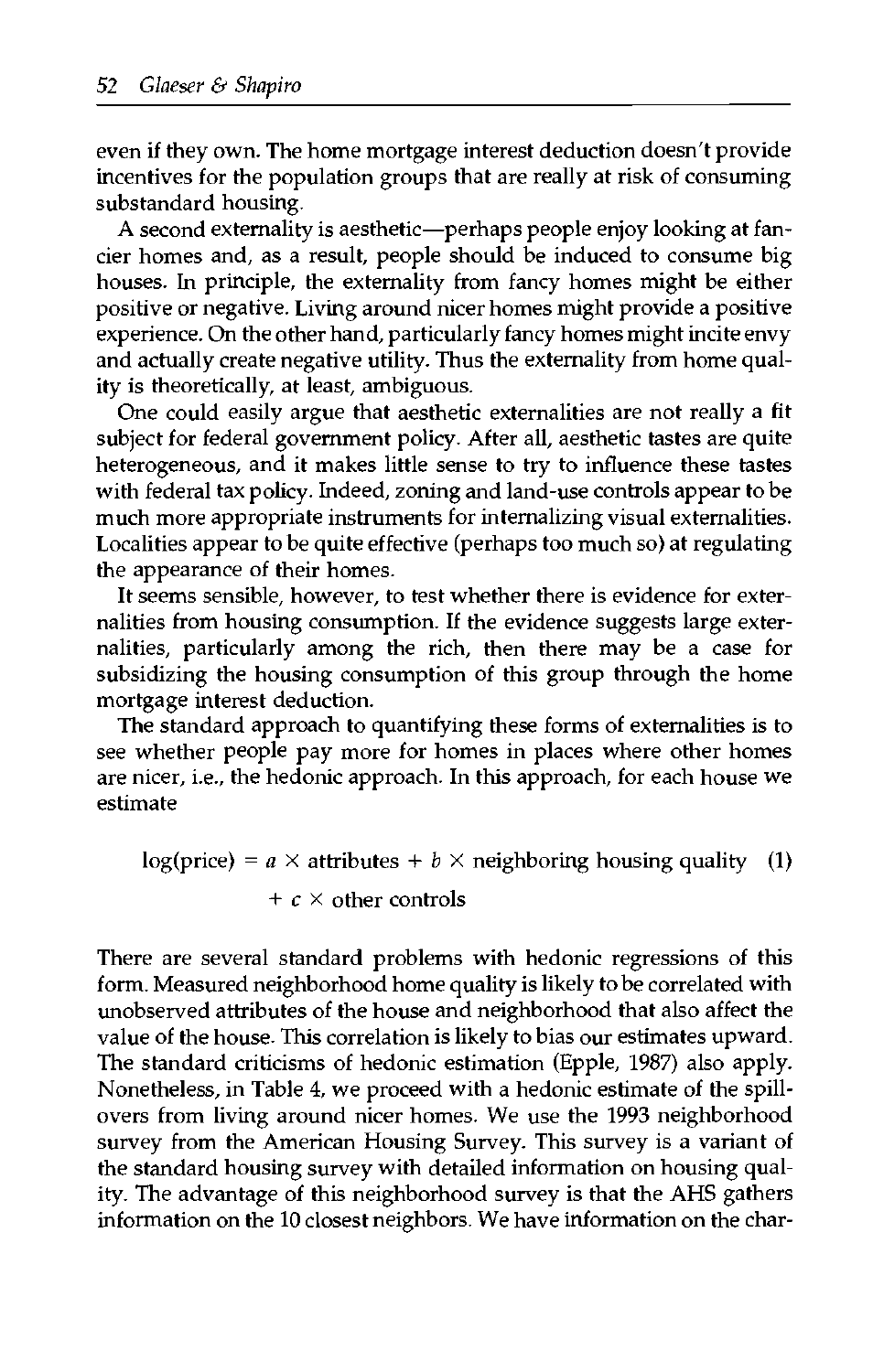acteristics of the neighbors' housing (and their own demographics). This information can, in principle at least, help us to identify the magnitude of some spillovers.

Housing prices are self-reported and this feature may create biases. However, Goodman and Ittner (1992) find that self-reported housing values generally overstate true values, but that this overstatement is fairly orthogonal to other features of the house. The bias from self-reported as opposed to market values is thus not likely to confound our results too much.

In all of our regressions, we include a large array of standard house characteristics that are standard in the literature. We are not focused on the value of the coefficients on these attributes, but rather we see them as a control. We also include the average education in the 10-house cluster. This control is meant to control for the average human capital level of community. The estimates in regressions  $(1)-(3)$  of Table 4 seem quite sensible and suggest that housing prices increase by slightly more than 3 percent with each year of schooling in the neighborhood.

In regression (1), we include three measures of average neighborhood housing quality: mean lot size, mean unit size, and mean number of housing problems. These averages are based on the housing characteristics of the other 9 units in the 10-unit cluster. We use a value of 0 for the lot size of apartments. The housing problems measure is the AHS index measure for capturing the presence of substandard housing. At the house level, each new problem is associated with a 9 percent lower housing value.

Both the neighborhood lot size and the unit size coefficients go in the wrong direction—being around bigger homes reduces housing values. We interpret these coefficients as showing the omitted variables problems in these regressions. Presumably, people buy bigger lots in areas that are cheaper, and so we shouldn't be surprised to see the negative coefficient. Only the mean number of problems coefficient goes in the expected direction, and it does suggest that houses are cheaper, holding their characteristics constant, if their neighbors have more housing problems. Still, the omitted variables problems continue to make interpretation of this coefficient difficult.

In regression (2), we include a composite housing quality measure by using the hedonic parameters estimating a basic housing hedonic. To make averaging sensible, we regress the housing price itself (not its logarithm) on housing characteristics. We use these estimated coefficients to create a predicted housing value for each apartment. We take the average of the predicted house value for the other nine houses in the cluster and log that average value to get an elasticity. These results are robust to alternative averaging procedures (i.e., taking the average of a log estimate).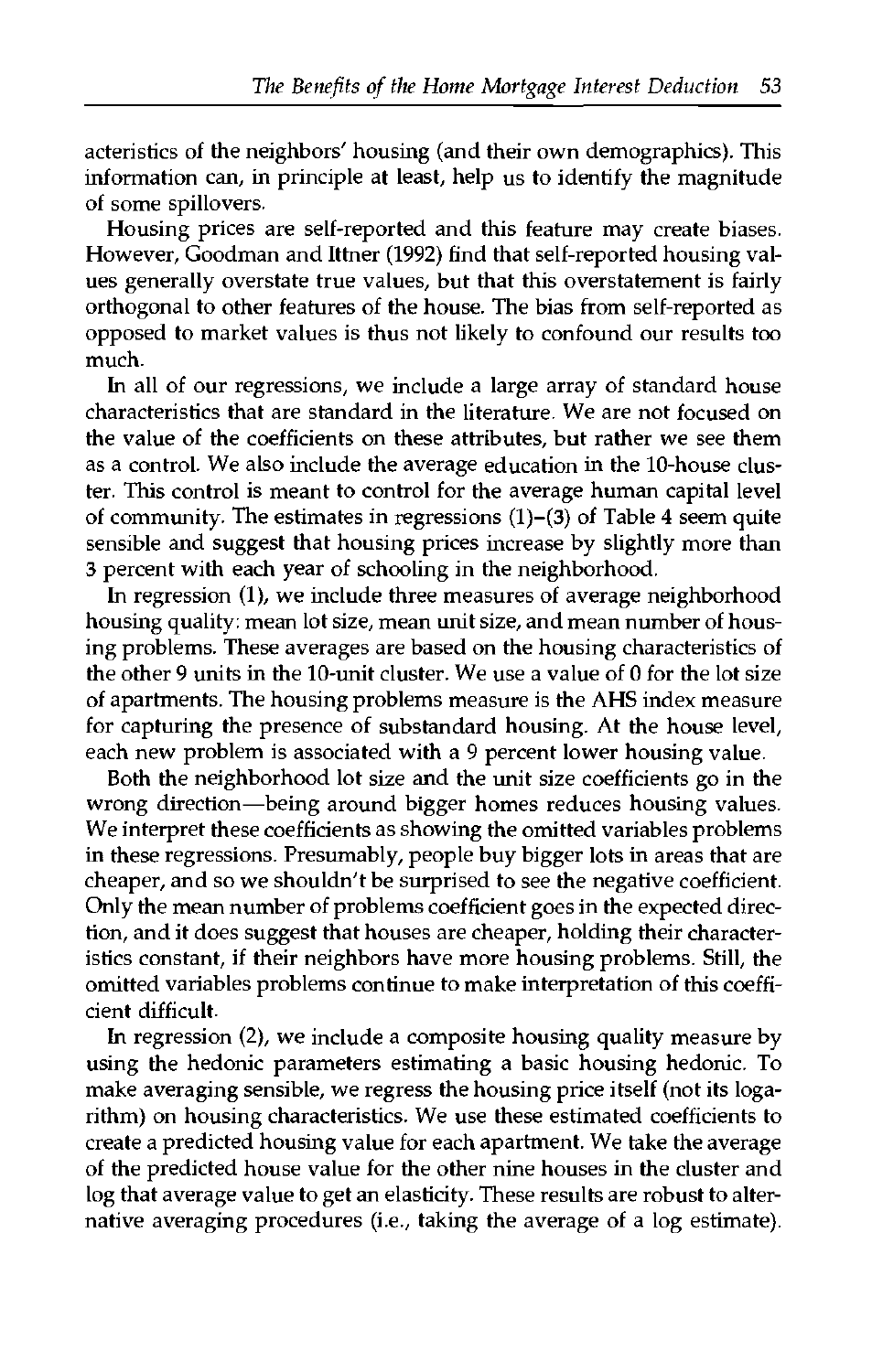| House Value and Neighborhood Characteristics (Dependent Variable: Log House Price)* |                                     | <b>TABLE 4</b>         |                                                                                                      |                        |                                                                                                          |
|-------------------------------------------------------------------------------------|-------------------------------------|------------------------|------------------------------------------------------------------------------------------------------|------------------------|----------------------------------------------------------------------------------------------------------|
|                                                                                     | $\widehat{c}$                       | $\widehat{\infty}$     | $\widehat{\mathbf{e}}$                                                                               | $\widehat{\mathbf{t}}$ | $\widehat{\circ}$                                                                                        |
| Mean years of schooling                                                             | 0.0315                              | (0.0379)               | $0.0351$<br>$(0.0044)$                                                                               | (0.0020)<br>$-0.0017$  | $-0.0014$<br>(0.0020)                                                                                    |
| Mean lot size                                                                       | (0.0047)                            |                        |                                                                                                      |                        |                                                                                                          |
| Mean unit size                                                                      | $(0.0032)$<br>$-0.0820$             |                        |                                                                                                      |                        |                                                                                                          |
| problems<br>Mean number of                                                          | $(0.0205)$<br>$-0.2948$<br>(0.0781) |                        |                                                                                                      |                        |                                                                                                          |
| Log mean predicted price                                                            |                                     | $0.0860$<br>$(0.0350)$ |                                                                                                      |                        |                                                                                                          |
| Spline of log mean predicted price:<br>Bottom third                                 |                                     |                        |                                                                                                      |                        |                                                                                                          |
| Middle third                                                                        |                                     |                        | $-0.0102$<br>$-0.0444$<br>$-0.2677$<br>$-0.3677$<br>$-0.4004$<br>$-0.1181$<br>$-0.4099$<br>$-0.1199$ |                        |                                                                                                          |
| Top third                                                                           |                                     |                        |                                                                                                      |                        |                                                                                                          |
| Log mean price                                                                      |                                     |                        |                                                                                                      | $0.8906$<br>$(0.0202)$ |                                                                                                          |
| Spline of log mean price:<br>Bottom third                                           |                                     |                        |                                                                                                      |                        | 0.9826                                                                                                   |
| Middle third                                                                        |                                     |                        |                                                                                                      |                        | $\begin{array}{l} (0.0317)\\ 0.8052\\ 0.8052\\ 0.0402)\\ 0.8762\\ 0.0358)\\ 0.0358)\\ 4.216 \end{array}$ |
| Top third                                                                           |                                     |                        |                                                                                                      |                        |                                                                                                          |
| Observations                                                                        | 3,625                               | 4,208                  | 4,208                                                                                                | 4,216                  |                                                                                                          |

 $\sim$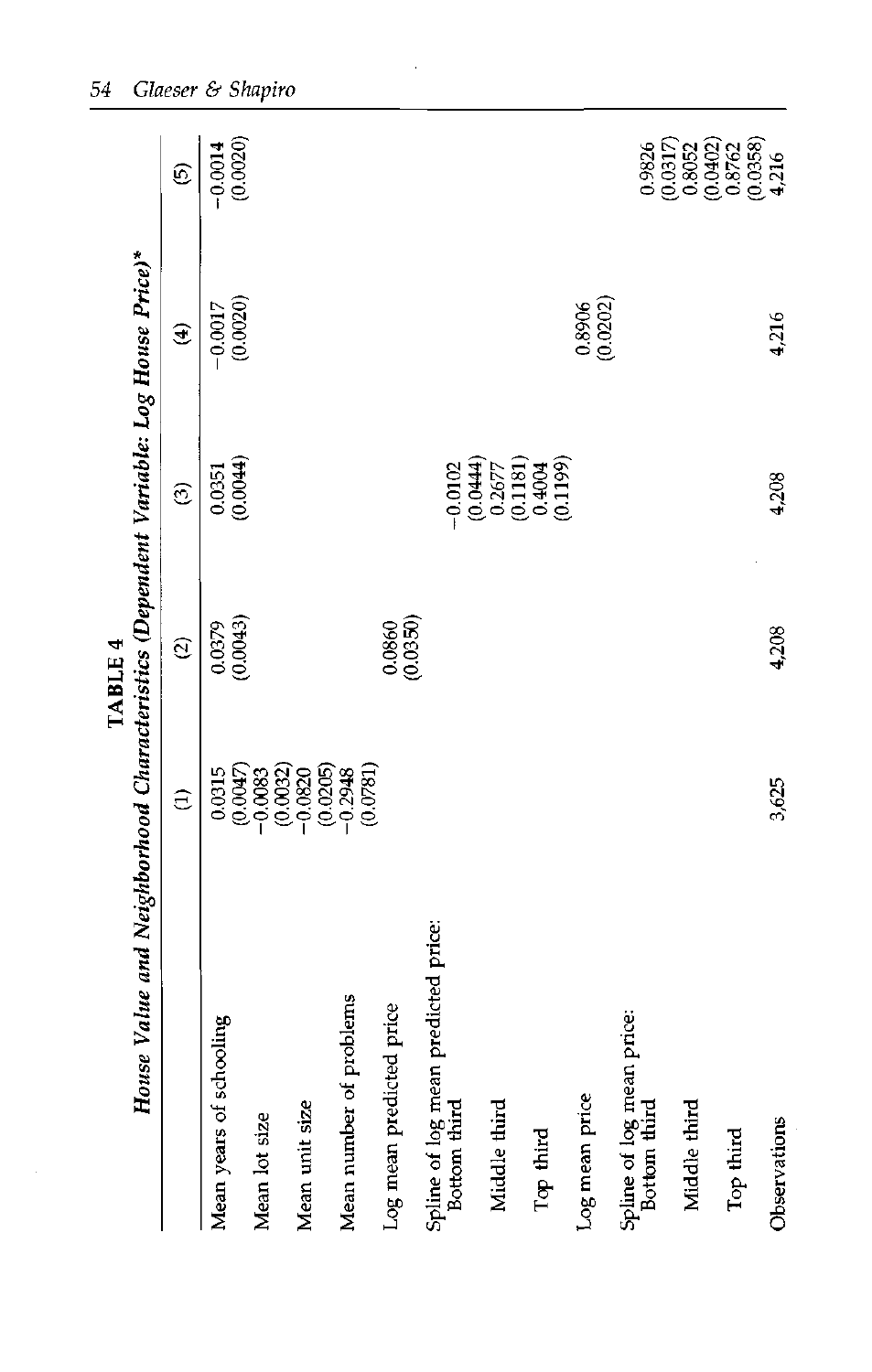| Garage/carpor                                                 |                                                                                                                                                                                                                                                                                             |                                  |                                                                                                                                                                                                                                                                                                          |                                                                                                                                                                                                                                                                                             |                                                            |                                                                                                                                                                                                                                                                                                            |
|---------------------------------------------------------------|---------------------------------------------------------------------------------------------------------------------------------------------------------------------------------------------------------------------------------------------------------------------------------------------|----------------------------------|----------------------------------------------------------------------------------------------------------------------------------------------------------------------------------------------------------------------------------------------------------------------------------------------------------|---------------------------------------------------------------------------------------------------------------------------------------------------------------------------------------------------------------------------------------------------------------------------------------------|------------------------------------------------------------|------------------------------------------------------------------------------------------------------------------------------------------------------------------------------------------------------------------------------------------------------------------------------------------------------------|
|                                                               |                                                                                                                                                                                                                                                                                             |                                  |                                                                                                                                                                                                                                                                                                          |                                                                                                                                                                                                                                                                                             |                                                            |                                                                                                                                                                                                                                                                                                            |
| Basement                                                      |                                                                                                                                                                                                                                                                                             |                                  |                                                                                                                                                                                                                                                                                                          |                                                                                                                                                                                                                                                                                             |                                                            |                                                                                                                                                                                                                                                                                                            |
|                                                               |                                                                                                                                                                                                                                                                                             |                                  |                                                                                                                                                                                                                                                                                                          |                                                                                                                                                                                                                                                                                             |                                                            |                                                                                                                                                                                                                                                                                                            |
| Central air-conditioning                                      |                                                                                                                                                                                                                                                                                             |                                  |                                                                                                                                                                                                                                                                                                          |                                                                                                                                                                                                                                                                                             |                                                            |                                                                                                                                                                                                                                                                                                            |
|                                                               | $\begin{array}{l} 1562 \\ 0.0294 \\ 0.1403 \\ 0.0086 \\ 0.0087 \\ 0.0099 \\ 0.0090 \\ 0.0000 \\ 0.0000 \\ 0.0000 \\ 0.0000 \\ 0.0000 \\ 0.0000 \\ 0.0000 \\ 0.0000 \\ 0.0000 \\ 0.0000 \\ 0.0000 \\ 0.0000 \\ 0.0000 \\ 0.0000 \\ 0.0000 \\ 0.0000 \\ 0.0000 \\ 0.0000 \\ 0.0000 \\ 0.0000$ |                                  | $\begin{array}{l} 0.1266 \\ 0.0276 \\ 0.02368 \\ 0.00000 \\ 0.00000 \\ -0.00000 \\ -0.00000 \\ -0.00000 \\ -0.00000 \\ -0.00000 \\ -0.00000 \\ -0.00000 \\ -0.00000 \\ -0.00000 \\ -0.00000 \\ -0.00000 \\ -0.00000 \\ -0.00000 \\ -0.00000 \\ -0.00000 \\ -0.00000 \\ -0.00000 \\ -0.00000 \\ -0.00000$ | $\begin{array}{l} 1.417 \\ 0.0279 \\ 0.0385 \\ 0.0000 \\ 0.0000 \\ 0.0000 \\ 0.0000 \\ 0.0000 \\ 0.0000 \\ 0.0000 \\ 0.0000 \\ 0.0000 \\ 0.0000 \\ 0.0000 \\ 0.0000 \\ 0.0000 \\ 0.0000 \\ 0.0000 \\ 0.0000 \\ 0.0000 \\ 0.0000 \\ 0.0000 \\ 0.0000 \\ 0.0000 \\ 0.0000 \\ 0.0000 \\ 0.000$ |                                                            | $\begin{smallmatrix} 666\\[-4pt] 660120\\[-4pt] 60119\\[-4pt] 60119\\[-4pt] 601010\\[-4pt] 60000\\[-4pt] 60000\\[-4pt] 60000\\[-4pt] 6000\\[-4pt] 6000\\[-4pt] 6000\\[-4pt] 6000\\[-4pt] 6000\\[-4pt] 6000\\[-4pt] 6000\\[-4pt] 600\\[-4pt] 600\\[-4pt] 600\\[-4pt] 600\\[-4pt] 600\\[-4pt] 600\\[-4pt] 6$ |
| Located in central city                                       |                                                                                                                                                                                                                                                                                             |                                  |                                                                                                                                                                                                                                                                                                          |                                                                                                                                                                                                                                                                                             |                                                            |                                                                                                                                                                                                                                                                                                            |
|                                                               |                                                                                                                                                                                                                                                                                             |                                  |                                                                                                                                                                                                                                                                                                          |                                                                                                                                                                                                                                                                                             |                                                            |                                                                                                                                                                                                                                                                                                            |
| Age of structure (years)                                      |                                                                                                                                                                                                                                                                                             |                                  |                                                                                                                                                                                                                                                                                                          |                                                                                                                                                                                                                                                                                             |                                                            |                                                                                                                                                                                                                                                                                                            |
|                                                               |                                                                                                                                                                                                                                                                                             |                                  |                                                                                                                                                                                                                                                                                                          |                                                                                                                                                                                                                                                                                             |                                                            |                                                                                                                                                                                                                                                                                                            |
| Number of bathrooms                                           |                                                                                                                                                                                                                                                                                             |                                  |                                                                                                                                                                                                                                                                                                          |                                                                                                                                                                                                                                                                                             |                                                            |                                                                                                                                                                                                                                                                                                            |
|                                                               |                                                                                                                                                                                                                                                                                             |                                  |                                                                                                                                                                                                                                                                                                          |                                                                                                                                                                                                                                                                                             |                                                            |                                                                                                                                                                                                                                                                                                            |
| Number of bedrooms                                            |                                                                                                                                                                                                                                                                                             |                                  |                                                                                                                                                                                                                                                                                                          |                                                                                                                                                                                                                                                                                             |                                                            |                                                                                                                                                                                                                                                                                                            |
|                                                               |                                                                                                                                                                                                                                                                                             |                                  |                                                                                                                                                                                                                                                                                                          |                                                                                                                                                                                                                                                                                             |                                                            |                                                                                                                                                                                                                                                                                                            |
| Number of other rooms                                         |                                                                                                                                                                                                                                                                                             |                                  |                                                                                                                                                                                                                                                                                                          |                                                                                                                                                                                                                                                                                             |                                                            |                                                                                                                                                                                                                                                                                                            |
|                                                               |                                                                                                                                                                                                                                                                                             |                                  |                                                                                                                                                                                                                                                                                                          |                                                                                                                                                                                                                                                                                             |                                                            |                                                                                                                                                                                                                                                                                                            |
| Steam heat                                                    |                                                                                                                                                                                                                                                                                             |                                  |                                                                                                                                                                                                                                                                                                          |                                                                                                                                                                                                                                                                                             |                                                            |                                                                                                                                                                                                                                                                                                            |
|                                                               |                                                                                                                                                                                                                                                                                             |                                  |                                                                                                                                                                                                                                                                                                          |                                                                                                                                                                                                                                                                                             |                                                            |                                                                                                                                                                                                                                                                                                            |
| Electric heat                                                 |                                                                                                                                                                                                                                                                                             |                                  |                                                                                                                                                                                                                                                                                                          |                                                                                                                                                                                                                                                                                             |                                                            |                                                                                                                                                                                                                                                                                                            |
|                                                               |                                                                                                                                                                                                                                                                                             |                                  |                                                                                                                                                                                                                                                                                                          |                                                                                                                                                                                                                                                                                             |                                                            |                                                                                                                                                                                                                                                                                                            |
| Other heating type                                            |                                                                                                                                                                                                                                                                                             |                                  |                                                                                                                                                                                                                                                                                                          |                                                                                                                                                                                                                                                                                             |                                                            |                                                                                                                                                                                                                                                                                                            |
|                                                               |                                                                                                                                                                                                                                                                                             |                                  |                                                                                                                                                                                                                                                                                                          |                                                                                                                                                                                                                                                                                             |                                                            |                                                                                                                                                                                                                                                                                                            |
| Number of problems                                            |                                                                                                                                                                                                                                                                                             |                                  |                                                                                                                                                                                                                                                                                                          |                                                                                                                                                                                                                                                                                             |                                                            |                                                                                                                                                                                                                                                                                                            |
|                                                               |                                                                                                                                                                                                                                                                                             |                                  |                                                                                                                                                                                                                                                                                                          |                                                                                                                                                                                                                                                                                             |                                                            |                                                                                                                                                                                                                                                                                                            |
| Constant                                                      |                                                                                                                                                                                                                                                                                             |                                  |                                                                                                                                                                                                                                                                                                          |                                                                                                                                                                                                                                                                                             |                                                            |                                                                                                                                                                                                                                                                                                            |
|                                                               |                                                                                                                                                                                                                                                                                             |                                  |                                                                                                                                                                                                                                                                                                          |                                                                                                                                                                                                                                                                                             |                                                            |                                                                                                                                                                                                                                                                                                            |
| Observations                                                  |                                                                                                                                                                                                                                                                                             |                                  |                                                                                                                                                                                                                                                                                                          |                                                                                                                                                                                                                                                                                             |                                                            |                                                                                                                                                                                                                                                                                                            |
| Source is authors' calculations based on the American Housing |                                                                                                                                                                                                                                                                                             | Surray 1993 neighborhood cluster |                                                                                                                                                                                                                                                                                                          |                                                                                                                                                                                                                                                                                             | cample All recrease include five affects for motemanistics |                                                                                                                                                                                                                                                                                                            |

<sup>.&</sup>lt;br>१९००<br>१००० **arvey,<br>by neig** .<br>E a o> CL, en «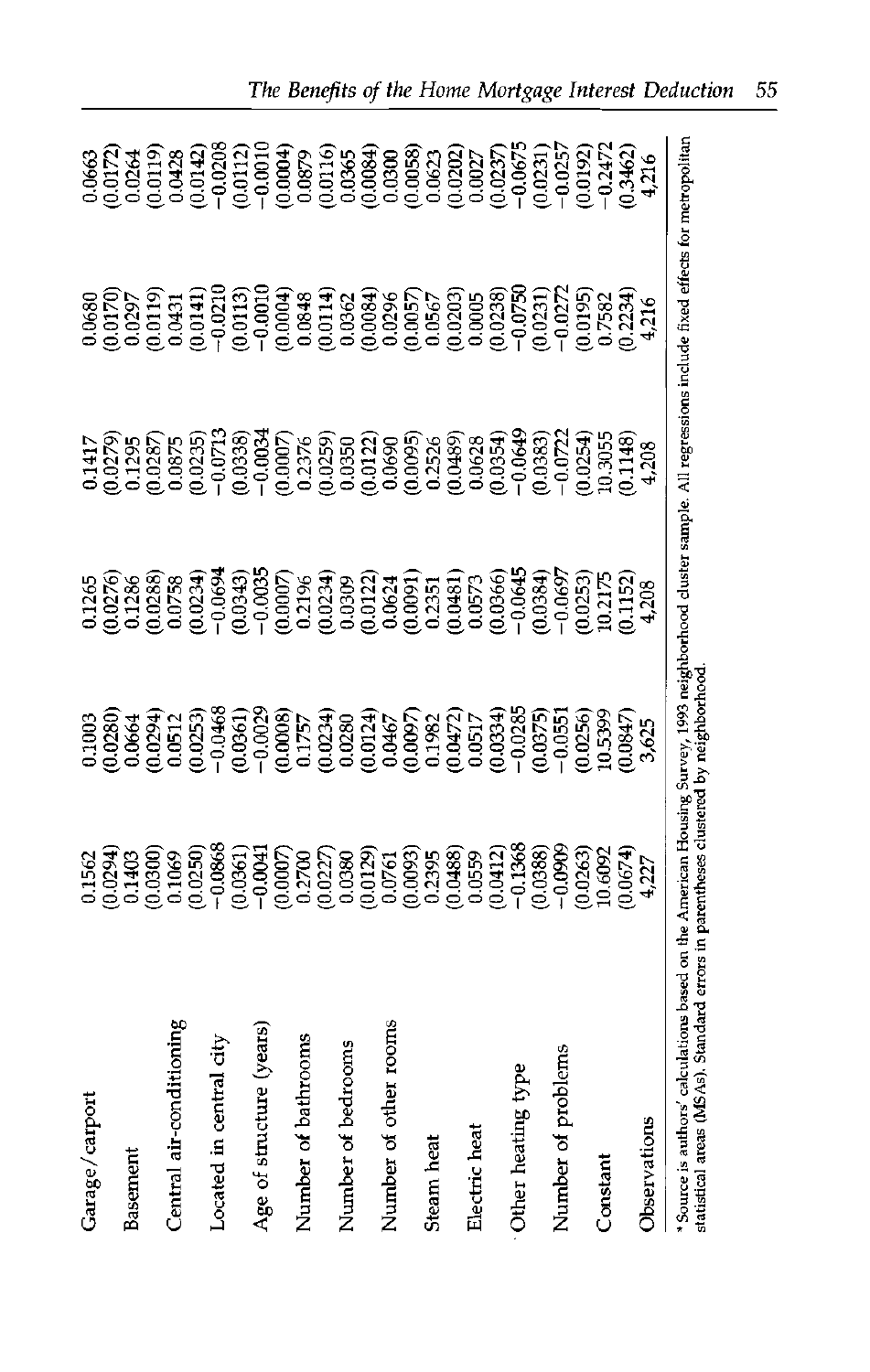We find an overall coefficient of .086, which means that a 1 percent increase in average housing quality in the neighborhood is associated with an 8.6 percent increase in the value of the house. This coefficient would imply an optimal subsidy of 8.6 percent to the price of housing (which is much less than the subsidy that actually exists for itemizers).

In regression (3), we estimate a spline in this average predicted value parameter. This estimate enables us to check whether the impact of the average value is different for poorer neighborhoods or for richer neighborhoods. We estimate the impact of average predicted housing values with two breaks, corresponding to the thirty-third and sixty-sixth percentile of the average home price distribution. Surprisingly, the strongest coefficient occurs for the top third of the housing price distribution. There is no effect of housing quality in the bottom third. The coefficient for the middle third is .27, and the coefficient for the top third is .4. In principle, these estimates could justify exactly the subsidy that we see in practice: a generous housing consumption subsidy oriented toward the top of the income distribution. Still, we believe that these results are sufficiently riddled with omitted variables problems that we would be loath to accept them without more proof.

Finally, in regression (4), we use the actual prices of one's neighbors to estimate the average housing quality in the neighborhood. This variable has the advantage of capturing unobserved housing attributes. In other words, if the American Housing Survey does not adequately measure some housing attributes (say, the aesthetic qualities of the house), then these attributes will still be included in the price. However, this variable has the disadvantage of incorporating omitted, neighborhood level characteristics, which would induce a spurious correlation between the dependent housing price and the housing prices of the neighboring houses.

Overall, we find a large effect from the average housing price of the neighbors. The estimated coefficient is .89. In regression (5), we perform the same spline as in regression (4), but here we use actual housing prices instead of predicted housing prices. As in the previous regression, we find that the impact of neighborhood housing price is the same at all housing quality levels. We are particularly suspicious about these results because unobserved factors that make houses expensive are likely to affect the entire neighborhood.

Overall, these results suggest that there may well be externalities involved in consuming more housing. Still, the home mortgage interest deduction subsidizes housing consumption beyond the level that would be justified by our preferred estimates in regression (2).

Finally, it is possible that there is an intergenerational externality related to housing consumption. In principle, larger, more comfortable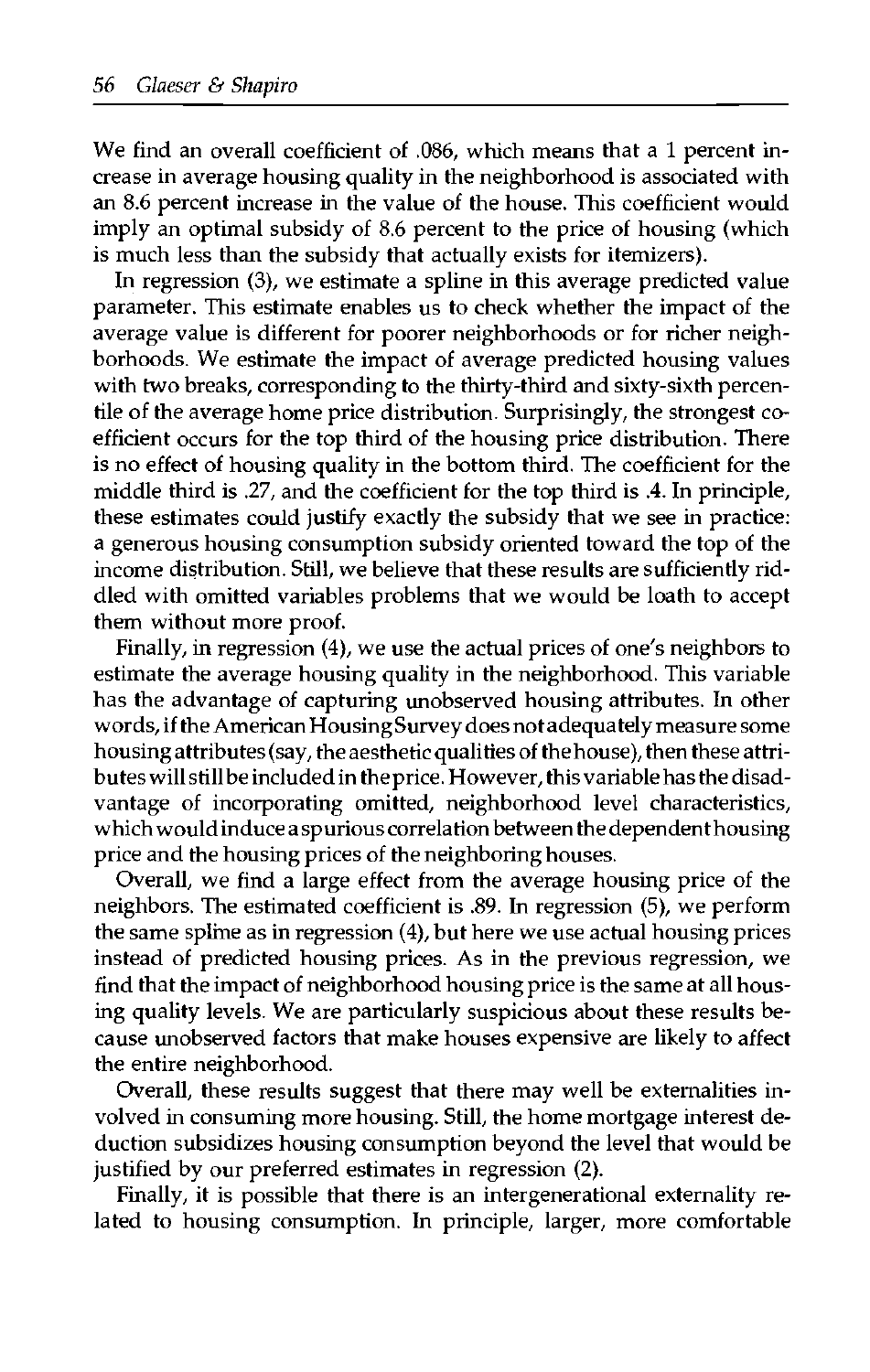homes may benefit children. If the government cares more about children (relative to parents) than parents  $d\tilde{o}$ , then it may make sense to subsidize homeownership.<sup>5</sup> We don't know of any evidence that documents the impact of extra space on the outcomes (or happiness) of children, but we do know that housing consumption and children are clearly complements. On average, the amount of interior space rises by 48 square feet per additional child in the American Housing Survey. This complementarity makes it possible at least that subsidizing housing may yield benefits for children. Of course, in most cases the disadvantaged children that we are most concerned about helping will not be affected by the home mortgage interest deduction.

The complementarity between housing consumption and children means that the mortgage interest deduction may also have an impact on fertility. If larger homes make big families possible, then subsidizing housing will be desirable if the government desires to subsidize fertility. Indeed, elsewhere we have shown that there is at least some relationship between fertility and floor area per capita across countries. While this correlation can be due to reverse causality or omitted variables, it is still suggestive and at least raises the possibility that the U.S. government's pro-housing policies may play some role in supporting high American fertility. Of course, this impact on fertility is only desirable if we want to subsidize fertility to begin with, a goal that is far from obvious.

#### *4.1 Negative Effects of Subsidizing Housing Consumption*

Numerous papers have talked about the welfare losses from subsidizing housing consumption in the absence of externalities. These papers have taken the straightforward economic view that distorting consumption creates welfare losses relative to an outcome where prices reflect social costs. However, these losses will increase if there are negative, not positive, externalities from certain types of housing consumption. Here, we mention briefly the possible negative externalities related to subsidizing housing consumption through the home mortgage interest deduction.

Voith (1999) has argued that subsidizing housing consumption may indeed be hurting our inner cities. His argument is that, by encouraging more housing consumption, the home mortgage interest deduction encourages people to leave small city apartments to consume larger places on the fringe of the city. This flight from the city might itself impose negative social costs on the people who remain in the city.

<sup>&</sup>lt;sup>5</sup> If a parent values his or her child's utility almost as much as his or her own, but the government values both equally (even if it doesn't care much about either one of them), then the government should act to create incentives for transfers from parent to child.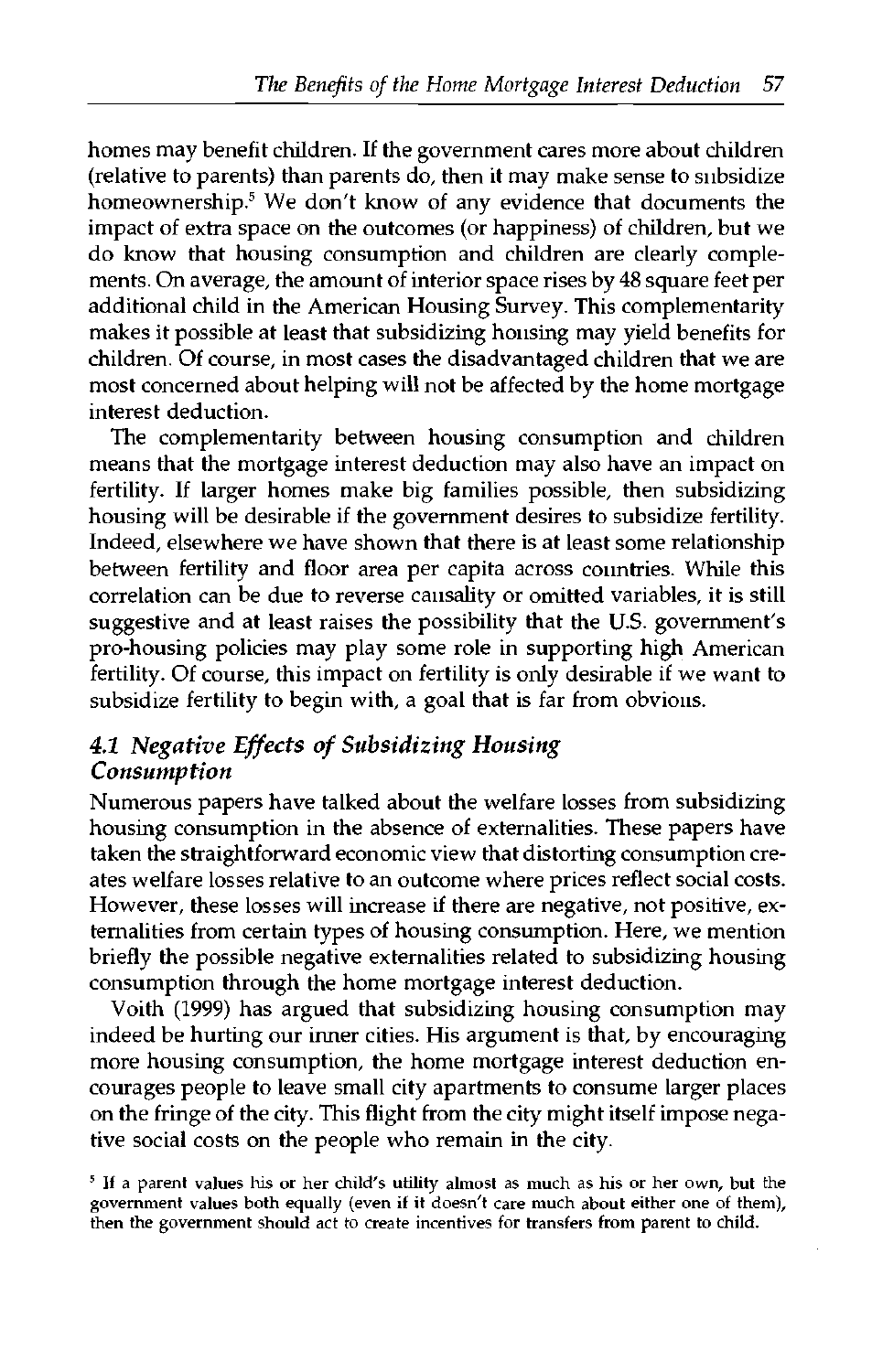More generally, the home mortgage interest deduction may create negative effects by disproportionately encouraging spending on housing among the wealthy, and not among the poor. To the extent to which spending is limited to structure, this unequal incentive seems unlikely to cause social problems. However, a significant amount of spending in the expensive areas of the country is on land, or community amenities, not on structure (see Glaeser and Gyourko, 2002). Thus, the home mortgage interest deduction encourages the rich to spend more on community attributes.

Again, this situation is not necessarily problematic if community attributes are innate items like access to the seacoast, but it is a problem if the primary community attribute is the average income, or human capital level, of the community. If we encourage the rich to buy more, then we encourage the rich to live in particularly high-income communities. In essence then, the home mortgage interest deduction acts to increase segregation by income. By creating incentives for the rich to spend more on housing, the home mortgage interest deduction creates incentives for the rich to live in better neighborhoods, which means that the rich will tend to segregate more.

To make this concrete, consider the following simple algebraic example. Consider a world with *N* rich people and *N* poor people living in two communities, each of size *N.* All houses are identical, except that people get utility from the percentage of rich people in the community equal to  $a \times r$ , where *r* is the percentage of the community that is rich and *a* is an individual specific parameter that is districted on the interval:  $[\alpha_R - \varepsilon]$ ,  $\alpha_R$  +  $\varepsilon$ ] for the rich and  $[\alpha_P - \varepsilon, \alpha_P + \varepsilon]$  and for the poor, where  $\alpha_R > \alpha_P$ . The equilibrium condition for this model is that the difference in housing prices between the two neighborhoods must offset exactly the utility gains from being in a neighborhood with more rich people. In the absence of subsidized housing, there will be one rich community with a proportion of rich residents equal to

$$
.5+\frac{\alpha_{R}-\alpha_{P}}{4\epsilon}
$$

and a poor community with a proportion of its residents that are rich equal to

$$
5-\frac{\alpha_R-\alpha_P}{4\epsilon}
$$

If the tax code subsidizes housing consumption for the rich (and not the poor) so that they pay only  $1 - \overline{s}$  of any housing costs, then in the new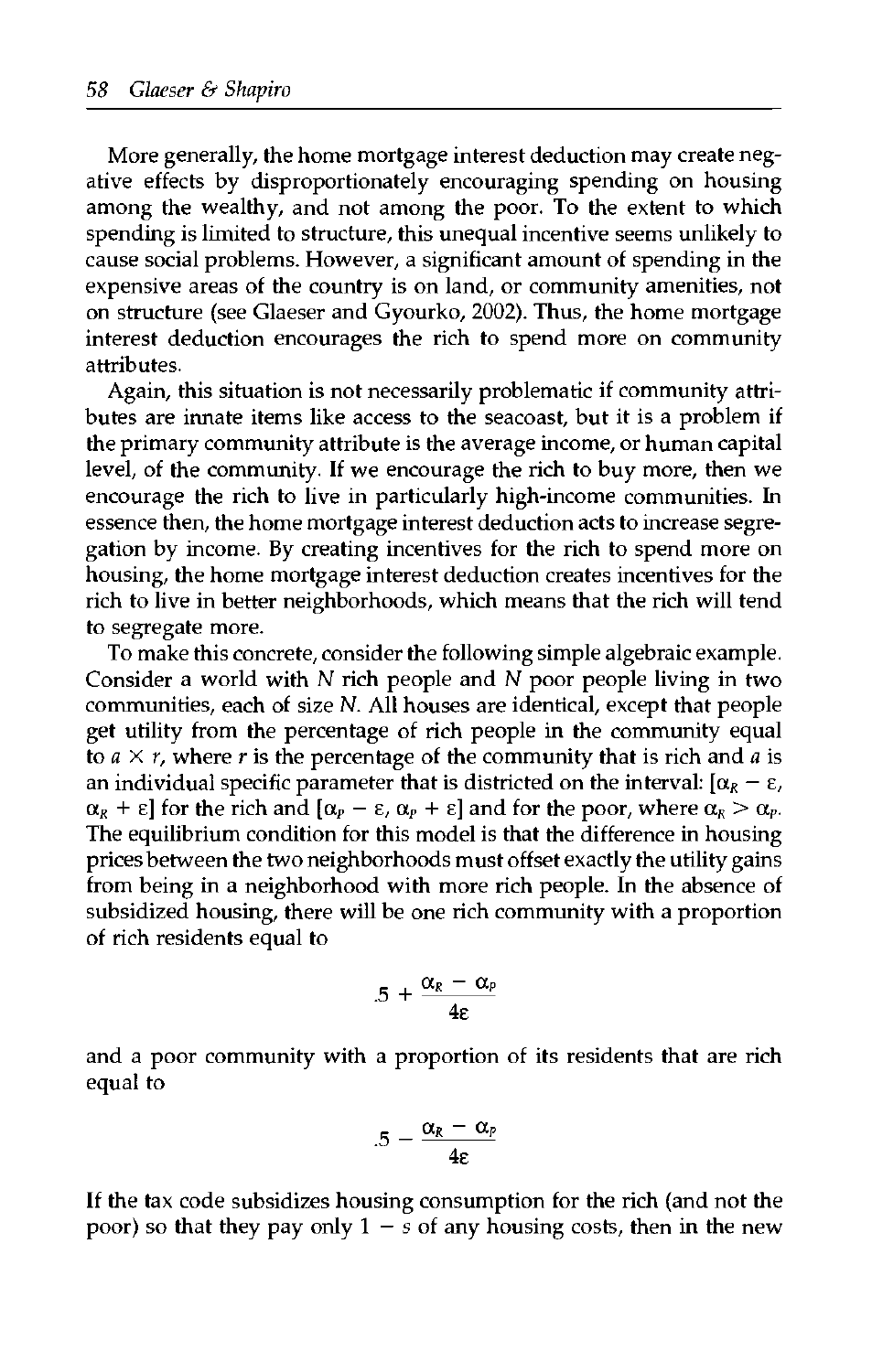equilibrium, the rich community will have a proportion of rich residents equal to

$$
.5+\frac{\alpha_{\scriptscriptstyle R}-(1-s)\alpha_{\scriptscriptstyle P}}{2(2-s)\epsilon}
$$

and the poor community will have a proportion of rich residents equal to

$$
5-\frac{\alpha_{\scriptscriptstyle R}-(1-s)\alpha_{\scriptscriptstyle P}}{2(2-s)\epsilon}
$$

The degree of segregation (i.e., the share of the rich who live in the rich community) rises with the degree of subsidization. Any policy that makes it cheaper for the rich (relative to the poor) to live in the more expensive neighborhood will tend to increase the degree of segregation in society. Conversely, a policy that disproportionately subsidizes the housing consumption of the poor (perhaps Section 8 vouchers) would act to decrease income segregation.<sup>6</sup>

Cutler and Glaeser (1997) argue that black-white segregation is quite harmful to African-Americans. If subsidizing housing consumption abets this segregation, then it will create negative externalities for African-Americans. Because we do not have meaningful estimates of the impact of the subsidy on the level of segregation, it is impossible at this time to calculate the welfare costs from this aspect of housing subsidy. Still, we highlight this potential negative impact of the home mortgage interest deduction as a topic for future research.

#### **5. THE EXTERNALITIES FROM OWNERSHIP**

We now switch from considering the housing consumption margin to considering the ownership margin. The bulk of the discussion about the benefits of the home mortgage interest deduction has focused on this margin and the externalities from homeownership. At this point, we address first the issue of whether there are externalities from homeownership, and if so, how important they are. Then we turn to the issue of whether the home mortgage interest deduction does a good job of promoting homeownership.

<sup>&</sup>lt;sup>6</sup> Indeed, Katz, Kling, and Liebman (2001) find that voucher recipients tend to use their vouchers to move to low-poverty neighborhoods, even when there is nothing explicit about the voucher that subsidizes nonpoor neighborhoods.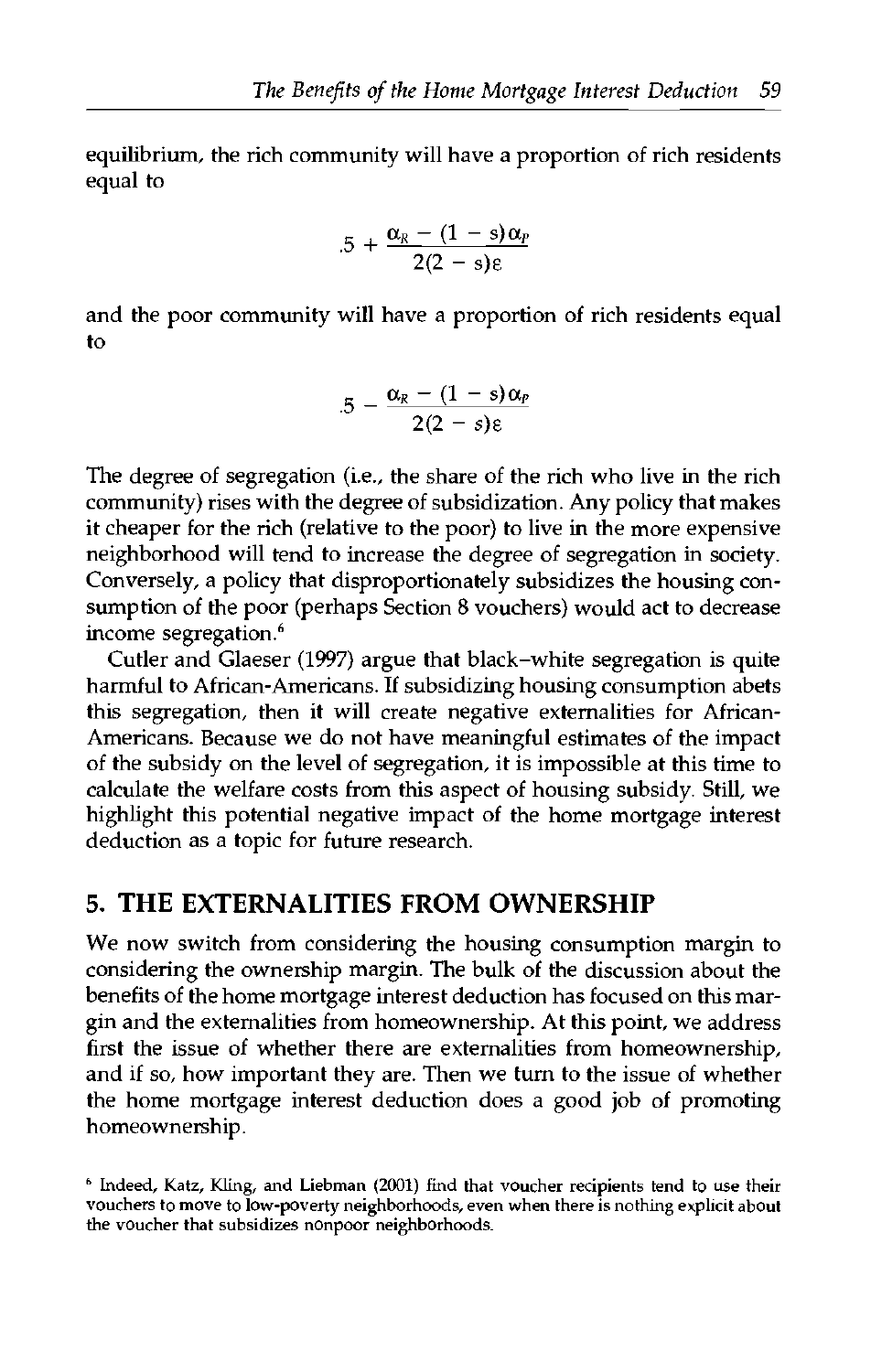The economics literature points to three reasons why homeownership might create externalities. First, homeowners own an asset whose value is tied to the strength of their community. Thus, they have an incentive to act (and vote) for policies and practices that will make their community more attractive. This civic participation may take the form of community activism or contributions to public goods. Of course, free-rider problems still exist, but the property stake in the community creates at least a small incentive to keep the community strong.

This scenario becomes particularly clear in the case of elections. Homeowners tend to prefer government actions that promote the value of their property. In many cases, these actions may be long-term investments that raise the long-term prospects of the community. Because housing is a long-lived asset, it will incorporate expectations about the results of government investment, and owners will reap benefits from long-term government incentives.

Conversely, renters have no financial stake in strengthening the community and they can even lose from investments that strengthen the community because rents are not fixed. If these investments are sufficiently attractive to outsiders, then they will raise rents more than they raise the utility of the renters directly and the renters may lose. Thus, renters are likely to prefer direct government handouts that come to them, while owners will be more likely to trade off such handouts for investments in the community. (The algebra of this argument is given in DiPasquale and Glaeser, 1999.)

The political interest of homeowners has a dark side. Owners face incentives to raise house prices by any means possible. In some cases, improving the community is a natural means of raising prices. In other cases, stopping a new supply of housing is a more effective means of raising prices. Thus, homeowners are likely to act like local monopolists and try to cut off new supply.

The second reason why homeownership creates externalities is that it creates barriers to mobility. There are few economic assets with transaction costs that are big as those involved in home sales. Real estate agents who typically charge between 3 and 6 percent of the value of the house are not uncommon, and both sellers and buyers bear other costs as well. These costs mean that homeowners move much less often than renters do. Indeed, the 2000 Current Population Survey tells us that 32.5 percent of renters changed homes in the previous year, while only 9.1 percent of owners changed houses over the same period.

These costs become exacerbated in down markets, where the leverage created by mortgages means that owners have frequently lost most of their equity. As a result, they may have lost their ability to make a down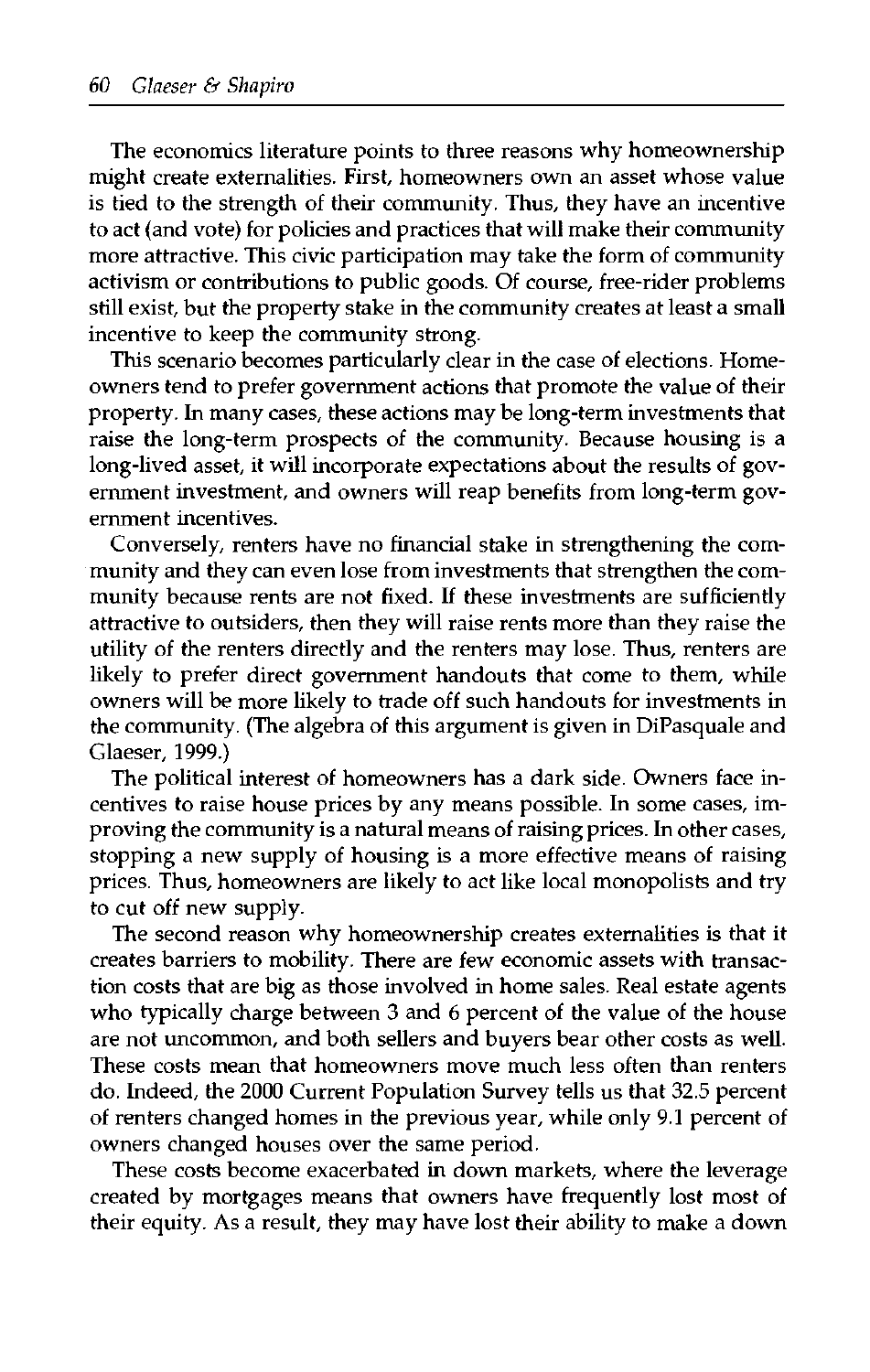payment elsewhere and they find themselves fixed. (This argument is made by Stein, 1995.) As we will discuss later, this permanence, particularly in declining areas, may be harmful because people become trapped in high unemployment areas. Still, there may also be benefits from permanence.

The incentive to invest in a community and in social connections depends on one's time horizon. Individuals who expect to live in an area for only a few months are unlikely both to make friends and to join local organizations. People who are fixed have much more to gain from connecting with others. Likewise, long time horizons will increase the returns to becoming informed about local issues. They will reap the returns from these investments over time. If investment in social connections yields externalities, then this permanence will create positive externalities.

The third possible way in which homeownership might generate externalities is through home maintenance and gardening. Homeowners face incentives to take better care of their homes than do renters. If some of this care creates aesthetic externalities, then homeownership may yield benefits through greater care. Of course, for this externality to be important, landlords must take worse care of their homes than homeowners.

There are two approaches to measuring the externalities from homeownership. The first, and most direct way, is to examine an activity that is believed to yield externalities, for example, gardening or joining clubs, and see whether homeowners do more of this activity than renters. In other words, to run a regression of the form:

outcome = 
$$
a + b \times \text{home ownership} + c \times \text{other controls}
$$
 (2)

This approach is taken by Rossi and Weber (1996), Green and White (1997), and DiPasquale and Glaeser (1999). In some cases, it may make sense to examine community level aggregates of this activity and to see if it is correlated with the community level homeownership rate:

average outcome = 
$$
a + b \times \text{home ownership rate}
$$
  
+  $c \times \text{other controls}$  (3)

The biggest problem with this approach is that homeowners differ from renters along different dimensions. Indeed, as section 2 emphasized, homeowners are likely to be older and richer. Of course, multivariate regressions can control for observable characteristics that are correlated with homeownership. More problematic are the characteristics (e.g., responsibility or patience) that are likely both to generate homeownership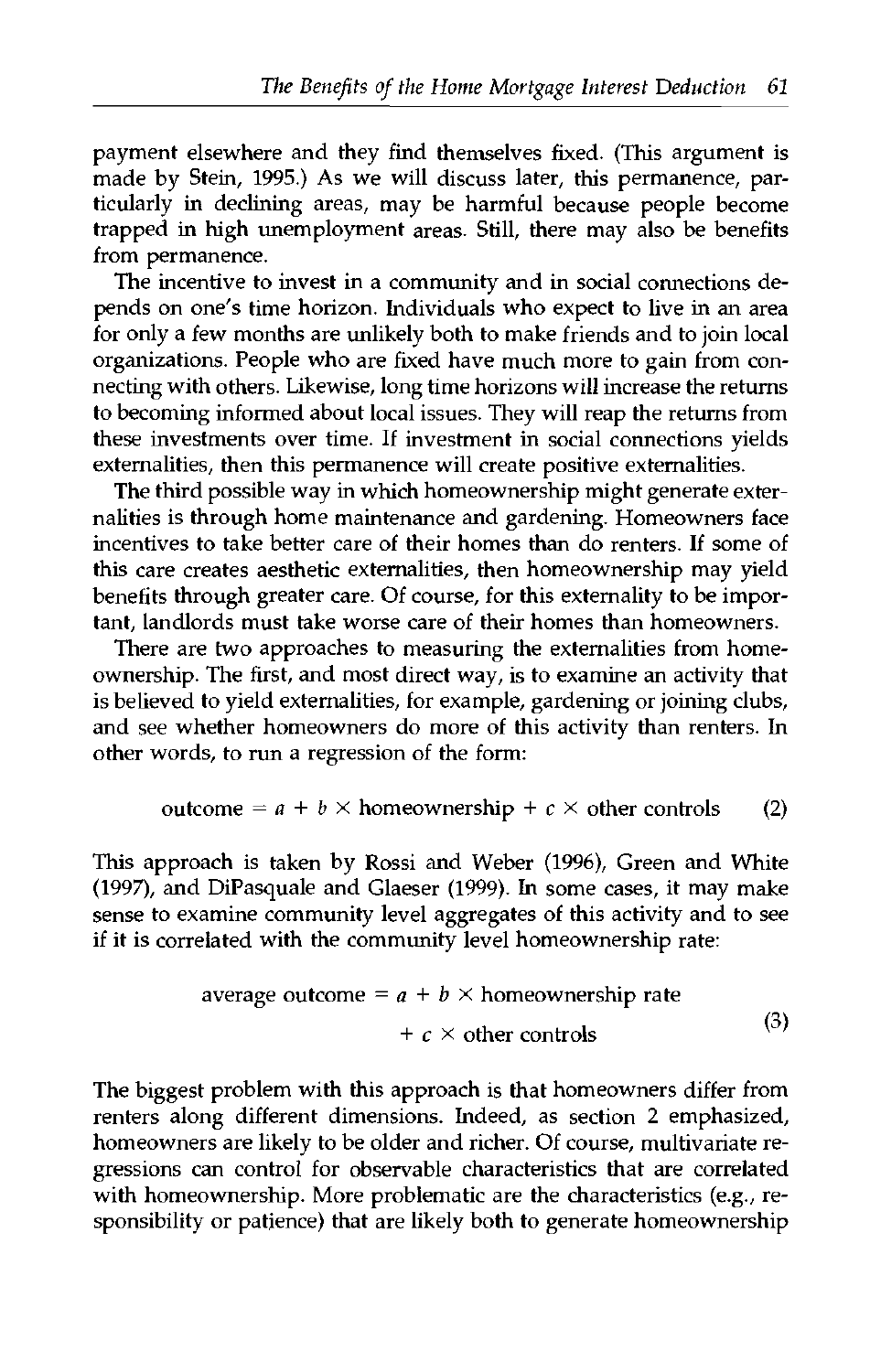and to influence socially beneficial activities. The biases created by omitted variables are likely to be severe and make almost all estimation of this type somewhat dubious.

There are two common approaches to this type of problem. In some cases, it may be possible to use longitudinal data and look at how people change their behavior when they become homeowners. This approach eliminates at least any time-invariant individual characteristics that are likely to be correlated with homeownership. However, this approach cannot deal with time-varying individual heterogeneity, and this form of heterogeneity is likely to be important. If we see someone become more responsible when he or she buys a home, is it the result of the home, or has the individual just matured a little? Still, we believe that longitudinal data is ultimately the best approach to this problem. However, the only use of longitudinal data in this area was done on German data by DiPasquale and Glaeser (1999) and yielded, at best, mixed results.

The reason why longitudinal data is so desirable is that the alternative identification strategy, the instrumental variables approach, seems unlikely to yield convincing results. The instrumental variables approach relies on some natural experiment that increased the homeownership rate and didn't have any other correlation with the relevant outcome. Past attempts at instrumental variables approaches include Green and White's (1997) use of the ratio between rental prices and housing costs. While this attempt is certainly valiant, this ratio is not exogenous and seems likely to be both correlated with and potentially caused by a large number of area level characteristics that are likely to be correlated with outcomes of interest. Likewise, DiPasquale and Glaeser (1999) use statewide variation in the homeownership rate for different demographic subgroups. Again, this attempt suggests more courage than wisdom because these aggregate rates are unlikely to satisfy the relevant orthogonality condition.

There are several reasons why successful instrumental variables strategies have been elusive. Location-level attributes that influence homeownership, such as the housing stock, are likely to have a direct impact on the many outcomes. The share of the housing stock that is detached explains most of the variation in the homeownership rate across cities. Because this housing stock variable is highly correlated with the entire spatial structure of the city, it is very likely to have a direct effect on most outcomes of interest.

Second, if an exogenous attribute makes homeownership cheaper, then it will attract people who are inclined toward homeownership. This migration effect is potentially quite serious. Consider two locales: one subsidizes homeownership and the other doesn't. In principle, this subsidy should be a clean experiment showing the effect of homeownership. How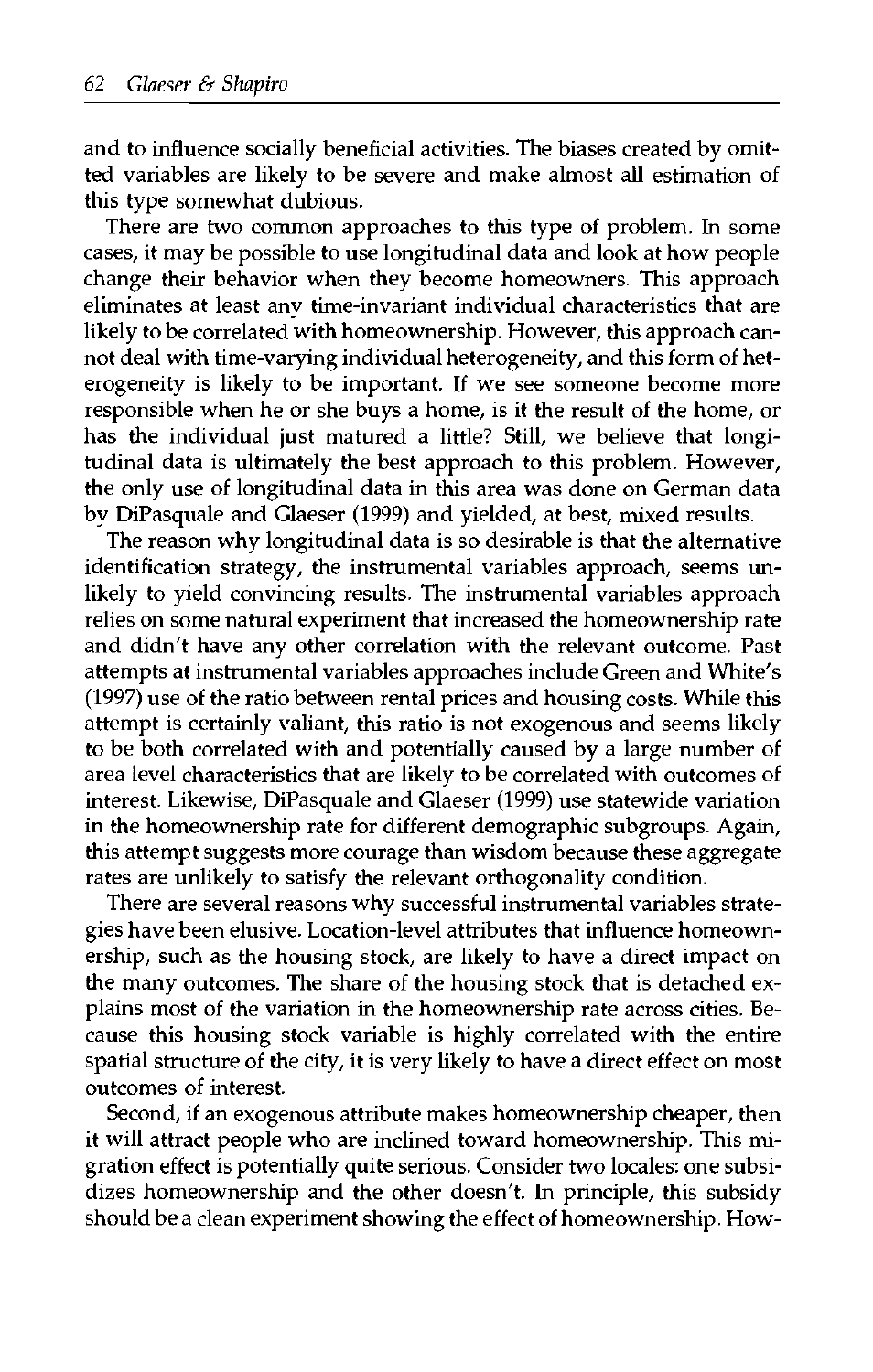ever, people who are prone to own homes will move into one locale and rent-prone individuals will move into the other. The differences across the communities are quite likely to be caused by omitted individual characteristics of the people.

If there is a change in policy, and we believe that this change moves the homeownership rate faster than it influences migration, then in principle we might be able to use the changes in the locale's outcome as a test of the effect of homeownership. Monroe (2001) represents this work best. Monroe looked at branch banking at the state level and found that, when states allowed branch banking, their homeownership rate increased. Unfortunately, the changes in the state homeownership level tended to be too small to identify the impact of homeownership with any precision.

Ideally, there would be some sort of government policy that is specific to the individual, not the locale. By comparing individuals who had access to the policy with identical individuals who didn't, we might be able to test for the impact of homeownership. Of course, such a policy would need to be free of other effects, and in particular free of an independent income effect. In practice, most pro-homeownership policies have tended also to transfer large amounts of wealth to treatment groups. As a result, any effects represent the combined impact of homeownership and greater wealth.

The second approach to measuring the externalities from homeownership is indirect. Instead of seeing whether homeowners differ from renters, we test the impact of living around homeownership on housing prices. In other words, we estimate a variant of regression (1):

$$
log(price) = a \times house attributes + b
$$
  
× neighborhood home ownership rate  
+ c × other controls  
(4)

This approach tries to determine whether housing prices are higher in neighborhoods where other people own homes, and it is obviously also problematic. The neighborhood homeownership rate is likely to be correlated with other neighborhood attributes, such as low housing costs (which would bias the estimate of *b* downward) or attractive neighborhood amenities (which would bias the estimate of *b* upward).

Still, in principle, we can try to control for location-specific amenities. The primary advantage of this approach is that it gives us an actual dollar estimate for the value of homeownership. We believe that this approach makes more sense at the local level, where patterns of homeownership may be somewhat random, than at the city level, where high levels of homeownership are almost completely determined by the housing stock,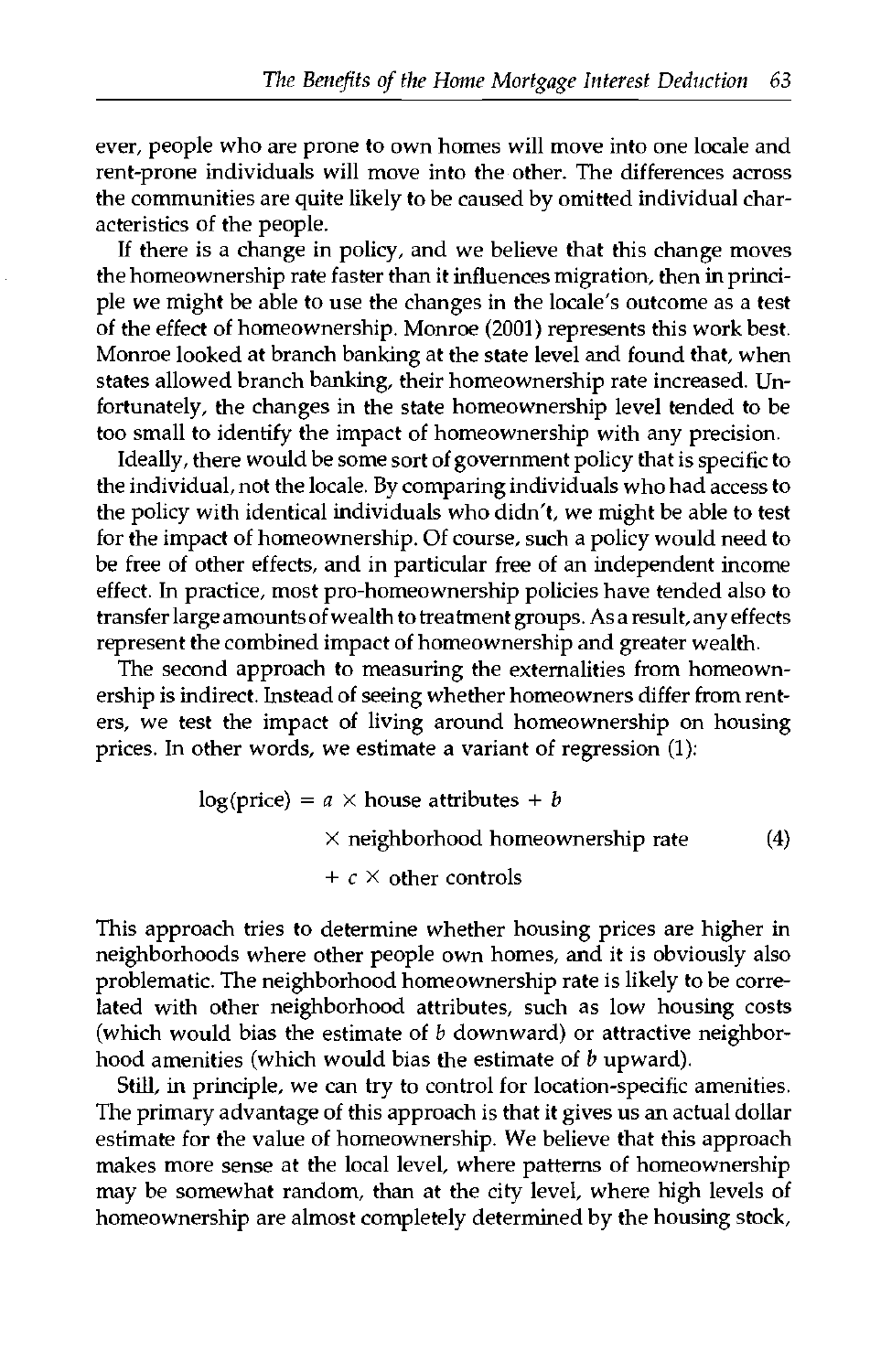which is itself so important in driving prices. We will turn to this approach later when we try to put a dollar value on the externalities from homeownership.

## **6. EVIDENCE ON THE EXTERNALITIES FROM HOMEOWNERSHIP**

We now discuss the evidence on homeownership and several potentially externality-creating activities. First, we discuss the connection between homeownership and home maintenance/gardening. While this connection is in a sense the most mundane, it is also the strongest. Next, we discuss the connection between homeownership and social connections. We then turn to the connection between homeownership and political behavior. We end this section by discussing other externalities potentially related to homeownership.

#### *6.1 Homeownership and Maintenance/Gardening*

Home maintenance and gardening are likely to lead to a more pleasant neighborhood and generate externalities. In section 4, we found that neighborhood home values rise with housing quality. The attention that homeowners' groups pay to enforcing local rules for housing and garden maintenance also provides anecdotal information that supports the existence of externalities from these activities.

A rich body of evidence supports the connection between homeownership and home maintenance. Authors like Galster (1983) and DiPasquale and Glaeser (1999) have shown that homeowners are more likely to engage in home maintenance and gardening. DiPasquale and Glaeser (1999) find that the homeownership effect on housing repairs even survives in longitudinal data with individual fixed effects. Shilling, Sirmans, and Dombrow (1991) show that the rate at which property depreciates is a function of homeownership. If we believe the above estimates, which suggest that the value of a home is a function of the average quality of homes in the neighborhood, then these home maintenance effects will increase the value of homes in the area.

The raw correlation between homeownership and gardening or home maintenance is quite large. If we consider only people who live in singlefamily detached homes, 73.4 percent of owners garden and 49.5 percent of renters garden in the General Social Survey. DiPasquale and Glaeser (1999) report in their German sample that 33 percent of renters report doing home repair or yard work and 57 percent of owners report doing the same activities. This difference in the German data drops in half with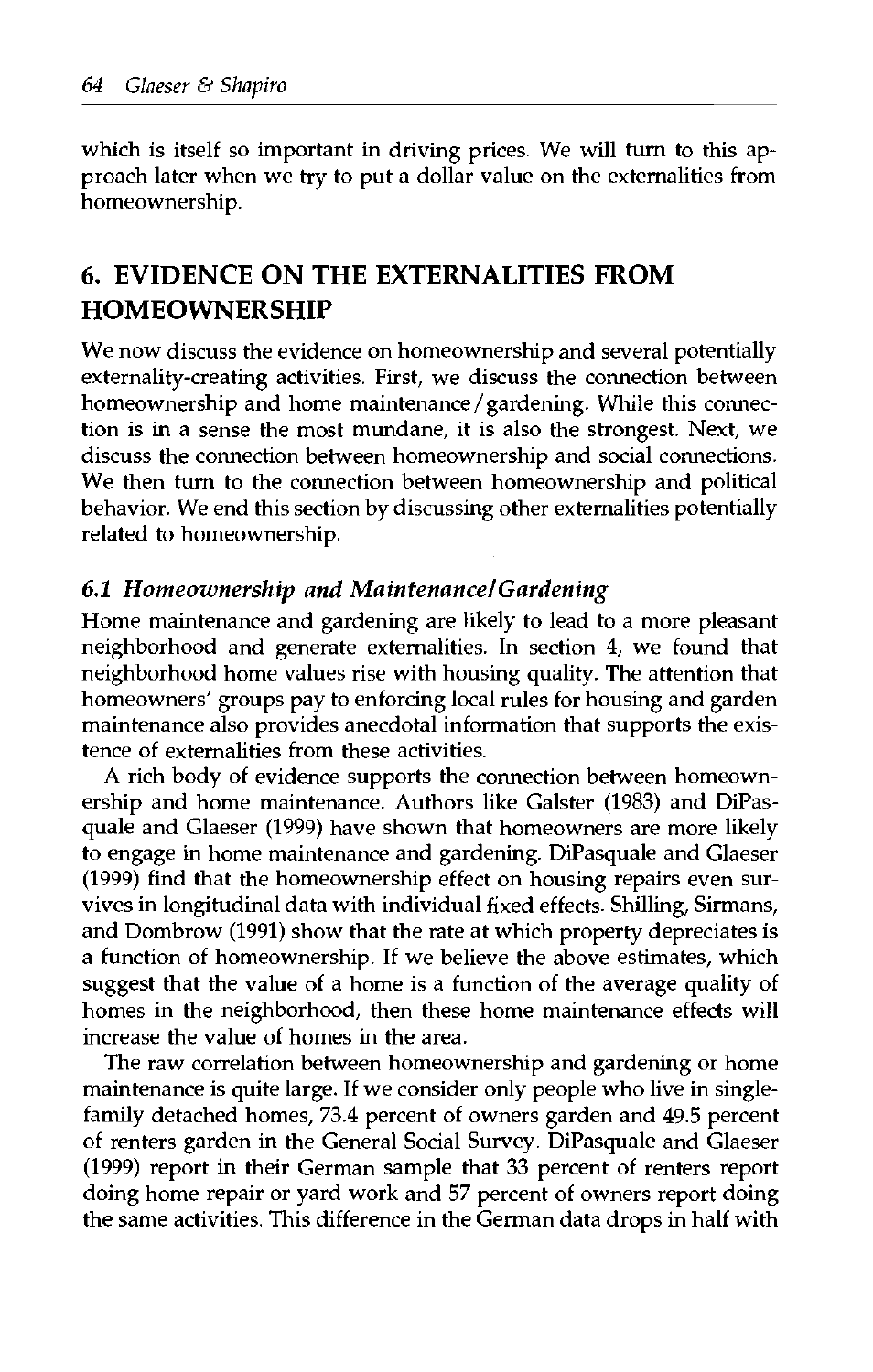individual fixed effects, which means that there is still a 10 percent difference in the rate at which people maintain their homes.

The net effect of these maintenance differentials is that homeowners live in considerably less dilapidated surroundings than renters. Among the set of owner-occupied, single-family detached homes in the American Housing Survey, 3.1 percent have open cracks or holes in the wall or ceiling. The comparable number for rented single-family detached homes is 10.2 percent. Likewise, 2.8 percent of owner-occupied homes have broken plaster or peeling paint, and 1.7 percent have signs of rats or mice. The comparable numbers for rented units are 7.5 percent and 5.4 percent, respectively. It is hard to know the extent to which these differences reflect intrinsic differences in the units or between the residents that are unrelated to homeownership. Still, the gaps are striking enough that they add some credibility to the view that homeowners take better care of their property. When we turn to the hedonic estimates, we will be able to control for housing quality, and we will thus have an estimate of the extent to which the externalities from homeownership work through better home maintenance.

#### *6.2 Homeownership and Social Capital*

The evidence for social groups and homeowners likewise consists primarily of large correlations without any strong evidence for causality. Table 5 shows the membership patterns of owners and renters in the General Social Survey. Owners are more likely than renters to join in every form of group membership. At the bottom of the table, we see two aggregate measures: the types of organizations to which the individual belongs and the frequency with which the individual socializes with his or her neighbors. For both of these variables, homeowners are also more social.

The third column shows the marginal effect estimated in a probit regression where we control for age, age<sup>2</sup>, education level, income level (and a dummy variable for cases where income is missing), marital status, gender, race, and living in a single-family detached home. Many of these differences become insignificant once we control for other individual attributes, but all but two remain positive. The variable that aggregates group membership remains quite significant, but the socialization variable does not.

The endogeneity of homeownership remains worrisome, and it is certainly possible that the correlation between homeownership and group membership stems mainly from unobserved variables that make people more likely to be homeowners and make them more likely to join groups. One possible approach is to use an instrument that increases homeownership and does not have a direct impact on group members. In Table 6, we use the share of the population in a metropolitan area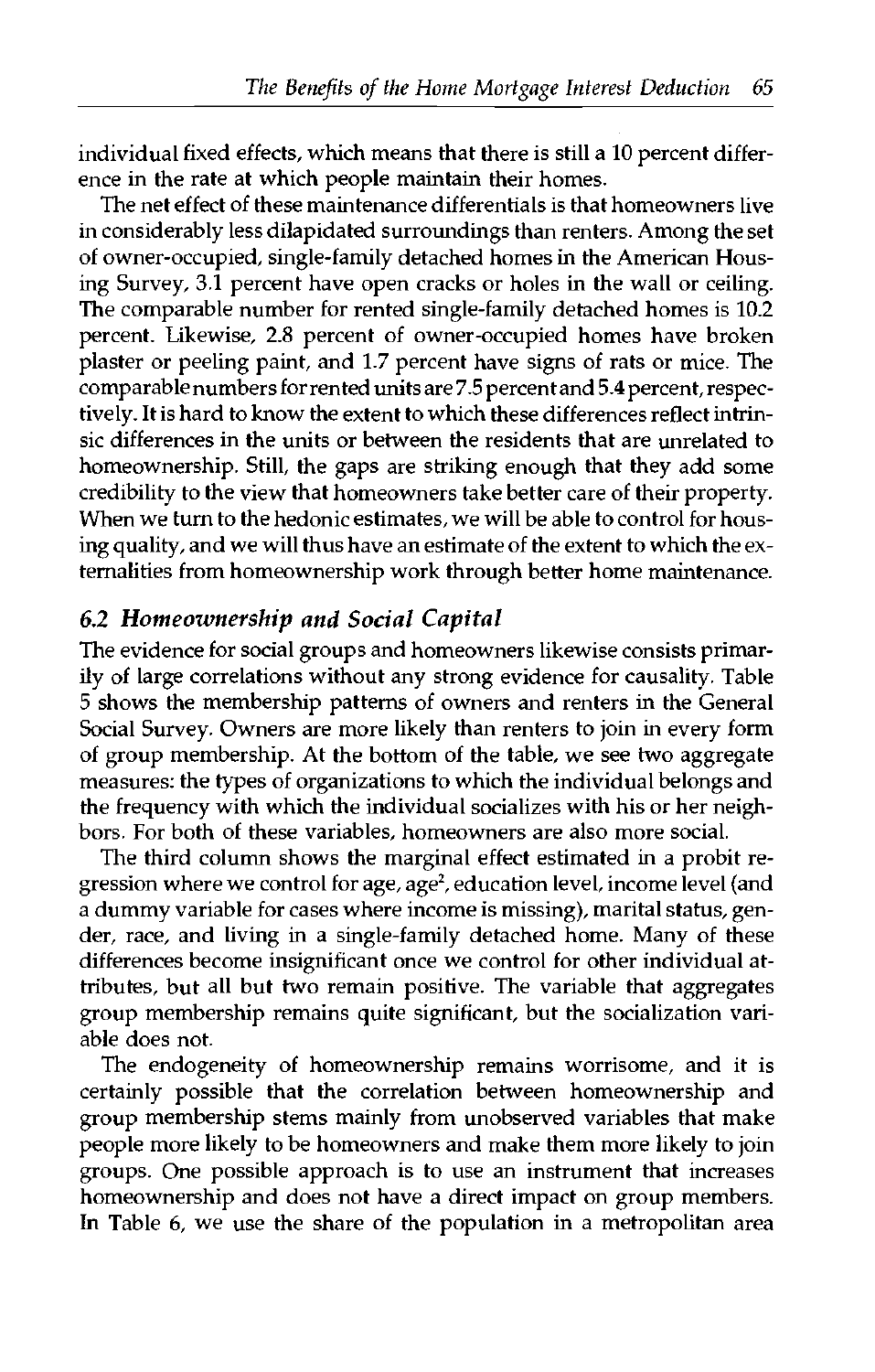| Type of membership<br>organization                                              | Percentage of<br>renters who<br>are members | Percentage of<br>owners who<br>are members | Probit marginal<br>effect |
|---------------------------------------------------------------------------------|---------------------------------------------|--------------------------------------------|---------------------------|
| Fraternalt                                                                      | 5.69                                        | 11.34                                      | 0.0128                    |
| Servicet                                                                        | 7.59                                        | 12.39                                      | 0.0207‡                   |
| Veteranst                                                                       | 4.77                                        | 7.82                                       | 0.0022                    |
| Uniont                                                                          | 9.95                                        | 13.20                                      | 0.0160                    |
| Athletic                                                                        | 19.96                                       | 20.13                                      | 0.0053                    |
| Youth†                                                                          | 8.68                                        | 10.42                                      | 0.0077                    |
| School servicet                                                                 | 11.00                                       | 15.85                                      | 0.0214§                   |
| Hobbyt                                                                          | 7.23                                        | 11.48                                      | 0.0239‡                   |
| School fraternity                                                               | 5.32                                        | 5.56                                       | $-0.0015$                 |
| Nationality                                                                     | 3.46                                        | 3.75                                       | 0.0090                    |
| Farmt                                                                           | 2.09                                        | 4.30                                       | 0.0049                    |
| Literary                                                                        | 8.78                                        | 9.09                                       | $-0.0027$                 |
| Professionalt                                                                   | 13.64                                       | 17.11                                      | 0.0097                    |
| Church-affiliated+                                                              | 9.44                                        | 12.97                                      | 0.03398                   |
| Continuous variables (in                                                        |                                             |                                            |                           |
| units of standard deviations                                                    |                                             |                                            |                           |
| from mean)                                                                      |                                             |                                            |                           |
| How often social evening<br>is spent with neighborst<br>Total number of member- | 0.05                                        | $-0.12$                                    | $-0.0214$                 |
| ship organizationst                                                             | $-0.15$                                     | 0.11                                       | 0.0943‡                   |

TABLE 5 *Homeownership and Social Capital\**

\* Based on authors' calculations from General Social Survey. Details on the survey are available at www.icpsr.umich.edu. Probit regressions include controls for income, a dummy for missing income, age, age<sup>2</sup>, educational attainment, a dummy for single-family detached house, gender, race, and marital status. + Indicates that difference in membership rates by homeownership is significant at 5 percent level.

J Indicates that probit coefficient is significant at 5 percent level.

§ Indicates that probit coefficient is significant at 10 percent level.

that lives in single-family detached housing in 1980 as an instrument for homeownership. As we discussed above, this variable is strongly correlated with homeownership. This element of the housing stock is reasonably exogenous. The main problem with it as an instrument is that people may select across metropolitan areas and as such there may be a correlation, through this migration, between the variable and unobserved individual heterogeneity. Nevertheless, we proceed using this variable as an instrument for homeownership in the organizations regression. We find that, after controlling for observable characteristics, the coefficient on homeownership remains large (indeed, it grows) but becomes statistically insignificant. Overall, we find these results provocative but far from compelling. There is clearly a correlation between homeownership and group membership, but at this stage we cannot be sure of a large, causal link.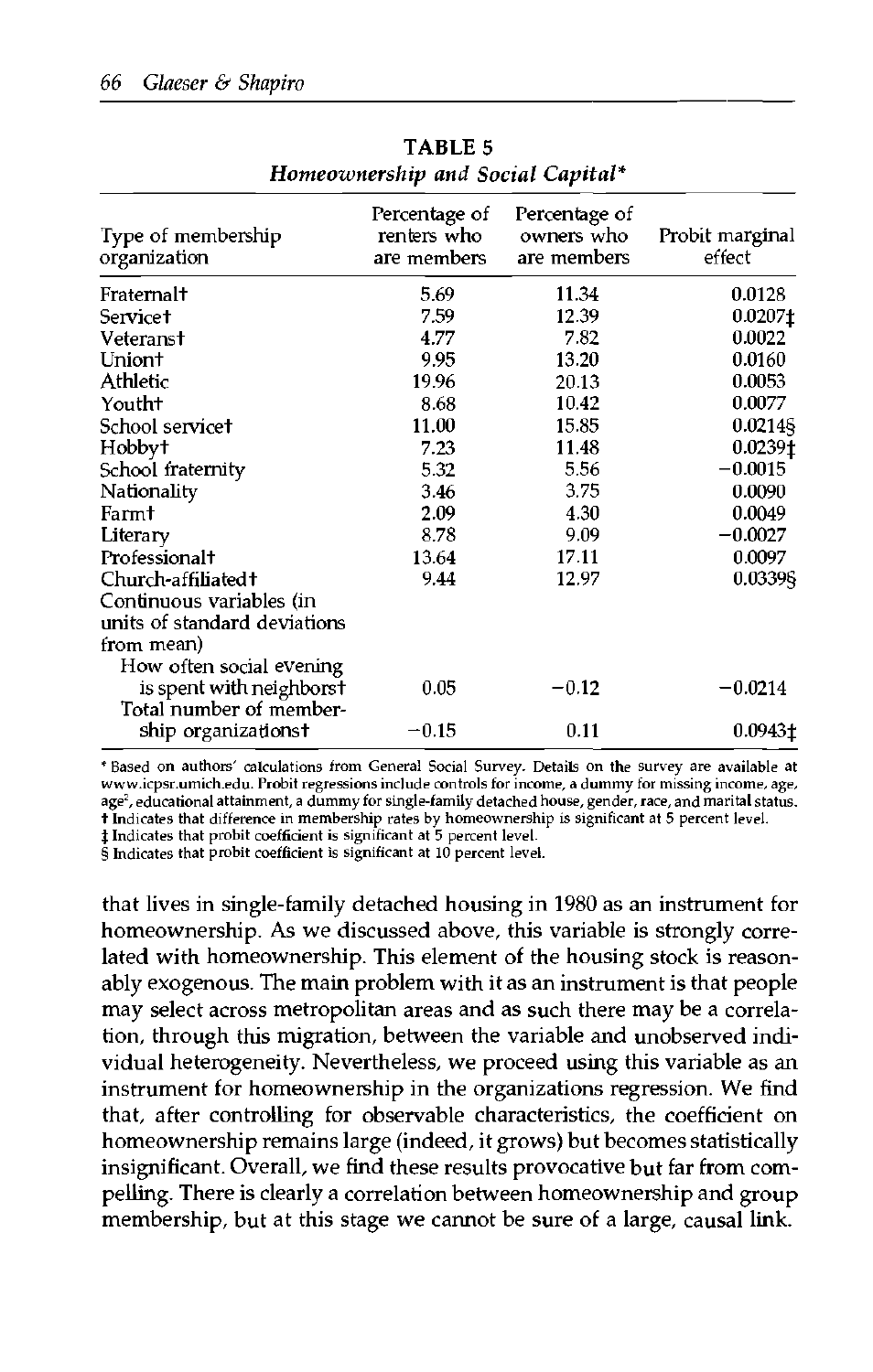| <b>INTERNATIONAL COMMENTATIONS</b> COMMUNISTIC |                   |            |           |           |
|------------------------------------------------|-------------------|------------|-----------|-----------|
|                                                | (1)<br><b>OLS</b> | (2)<br>OLS | (3)<br>IV | (4)<br>IV |
| Own home                                       | 0.2607            | 0.0943     | 0.6888    | 0.3165    |
|                                                | (0.0268)          | (0.0331)   | (0.3137)  | (0.2253)  |
| White                                          |                   | 0.0479     |           | $-0.0213$ |
|                                                |                   | (0.0317)   |           | (0.0405)  |
| Male                                           |                   | 0.0364     |           | 0.0377    |
|                                                |                   | (0.0251)   |           | (0.0214)  |
| Married                                        |                   | $-0.0183$  |           | $-0.0585$ |
|                                                |                   | (0.0279)   |           | (0.0372)  |
| College graduate                               |                   | 0.5745     |           | 0.5617    |
|                                                |                   | (0.0324)   |           | (0.0403)  |
| High school dropout                            |                   | $-0.3657$  |           | $-0.2918$ |
|                                                |                   | (0.0321)   |           | (0.0332)  |
| Log(income)                                    |                   | 0.0980     |           | 0.0814    |
|                                                |                   | (0.0164)   |           | (0.0281)  |
| Income missing                                 |                   | 0.8704     |           | 0.6651    |
|                                                |                   | (0.1656)   |           | (0.2937)  |
| Single-family detached house                   |                   | 0.0763     |           | $-0.0548$ |
|                                                |                   | (0.0310)   |           | (0.1098)  |
| Age                                            |                   | 0.0035     |           | $-0.0019$ |
|                                                |                   | (0.0043)   |           | (0.0056)  |
| Age <sup>2</sup> / 1,000                       |                   | $-0.0107$  |           | 0.0288    |
|                                                |                   | (0.0430)   |           | (0.0502)  |
| Constant                                       | $-0.1482$         | $-1.2588$  | $-0.4229$ | $-0.9722$ |
|                                                | (0.0212)          | (0.1721)   | (0.1920)  | (0.3224)  |
| Observations                                   | 5951              | 5870       | 5751      | 5640      |
| $R^2$                                          | 0.0156            | 0.1427     | 0.0016    | 0.1258    |

**TABLE 6** *Homeownership and Membership (Dependent Variable: Number of Membership Organizations [Standardized])\**

\* Based on authors' calculations from General Social Survey. Details on the survey are available at www.icpsr.umich.edu. Column IV indicates the percentage of single-family detached housing in metropolitan area in 1980 used in a probit model to produce a predicted probability of being a homeowner. Standard errors in column IV regressions adjusted for clustering on metropolitan area.

#### *6.3 Politics and Homeownership*

A second channel through which homeownership might create externalities is the political process. Homeownership should give people more incentive to be involved politically. It may also get them to make political choices that favor the long-run health of their community (which will create higher housing prices). Conversely, as DiPasquale and Glaeser (1999) show, renters have an incentive to favor policies that bring immediate benefits relative to long-run gains.

In Table 7, we use data from the General Social Survey to show the connection between homeownership and several political variables. The first two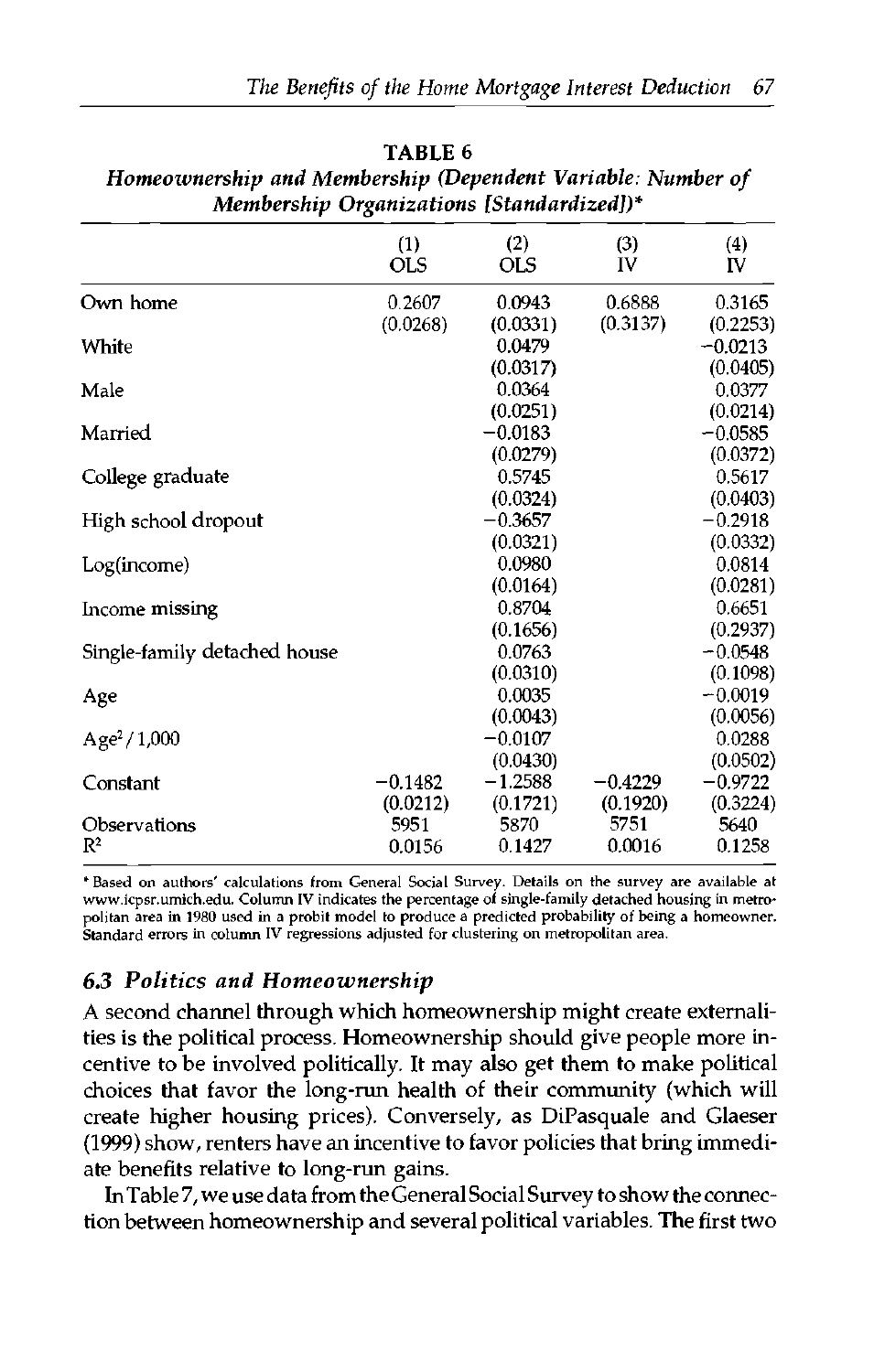| Percentage who                                              | Renters      | Owners       | Probit marginal<br>effect                  |
|-------------------------------------------------------------|--------------|--------------|--------------------------------------------|
| Know name of local school board<br>head <b>t</b>            | 22.2         | 36.8         | $0.0905$ <b>t</b>                          |
| Know name of U.S. representativet                           | 22.1         | 43.2         | 0.10441                                    |
| Vote in local electionst<br>Worked to solve local problemst | 52.4<br>24.6 | 76.5<br>39.0 | 0.1075 <sup>±</sup><br>0.0732 <sub>1</sub> |

TABLE 7 *Homeownership and Politics\**

\* Based on authors' calculations from General Social Survey. Details on the survey are available at www.icpsr.umich.edu. Probit regressions include controls for income, a dummy for missing income, age, age<sup>2</sup>, squared, educational attainment, a dummy for single-family detached house, gender, race, and marital status.

t Indicates that difference in rates by homeownership is significant at 5 percent level.

*X* Indicates that probit coefficient is significant at 5 percent level.

rows show that homeowners are more likely to be informed about political figures. The first row shows that 36.8 percent of homeowners know the name of the local school board head and that 22.2 percent of renters have the same knowledge. This effect isn't just the result of homeowners having children. When we control for a wide array of background characteristics, the gap between owners and renters remains large and significant.

In the second row, we show that 22.1 percent of renters know the name of their U.S. representative and 43.2 percent of owners know the same information. This gap drops in half when we control for other characteristics, but the difference remains significant. There does appear to be a significant difference in political knowledge associated with homeowning.

The third row of the table shows that 52.4 percent of renters and 76.5 percent of homeowners report that they have voted in local elections. When we include our other controls, this difference drops to 10.75 percent, which is still quite significant. DiPasquale and Glaeser (1999) found that this effect does not decline when they control for years of residence in the community. As usual, we cannot be sure that homeownership isn't proxying for other omitted characteristics. Still, there appears to be significant evidence for the hypothesis that homeowners are more politically involved in local affairs.

We also look at the connection between homeownership and people saying that they have worked to solve local problems. This variable is self-reported and hard to interpret. Still, the difference between homeowners and renters is striking: 39 percent of owners say that they have worked to solve local problems; 24.6 percent of renters make the same claim. This gap falls to 9.3 percent once we control for other attributes. Certainly, this finding presents some evidence supporting the view that homeownership creates incentives to improve the neighborhood.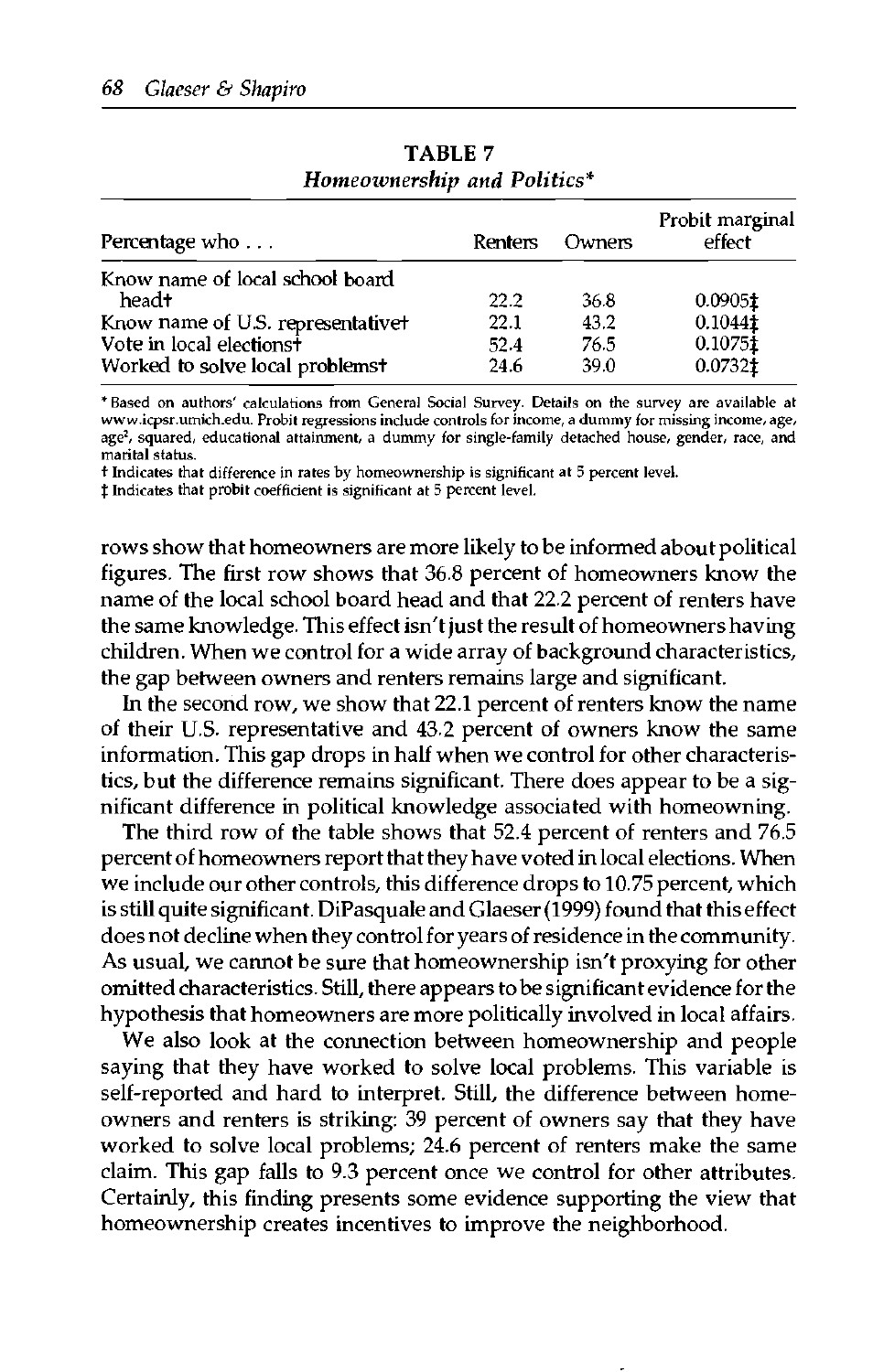Another approach to this issue is to look at the association between local government spending patterns and homeownership. While we do not have actual voting records across communities, we do have local public finance variables from the *City and County Data Book.* These variables are difficult to interpret because they represent only spending by the locality itself. Thus, if the locality is in a state that generally takes responsibility for a larger share of certain types of spending, this fact will influence our variables. We try to correct for this problem by including state fixed effects. We also control for income, age, education, and population density in the locality. With these controls, we find the following two results for data in 1990:

 $log(per capita expenditures) = -.026 \times home ownership rate (5)$ 

and

 $log(percent of spending on welfare) = -0.019$ 

 $\times$  homeownership rate  $(6)$ 

The standard error on the homeownership coefficient in the first regression is .005, and the standard error in the second regression is .004. The number of observations in both regressions is 1,076. We also found that homeownership reduces the share of spending on health and hospitals and increases spending on highways.

While these results are certainly open to debate, they suggest that homeownership is associated with lower per capita spending and less spending on transfers. The interpretation of this finding is that homeowners may work harder to keep taxes down and to avoid transfers, which do not build long-run property values. While these effects of homeownership are not unambiguously positive, they do support the hypothesis that homeownership alters political behavior.

Homeowners face incentives to invest in their communities; they also face incentives to restrict the supply of new housing to raise prices. Through zoning and other land-use controls, economics predicts that homeowners will work hard to ensure that no substitutes for their houses are brought on the market. This attempt to restrict supply will impose costs on people who want to live in the area and should be seen as a negative consequence of homeownership.

To show the impact of homeownership on the desire for zoning, we looked at all local voting measures submitted as referenda in California in 2000. A typical measure was a San Francisco referendum on the following question: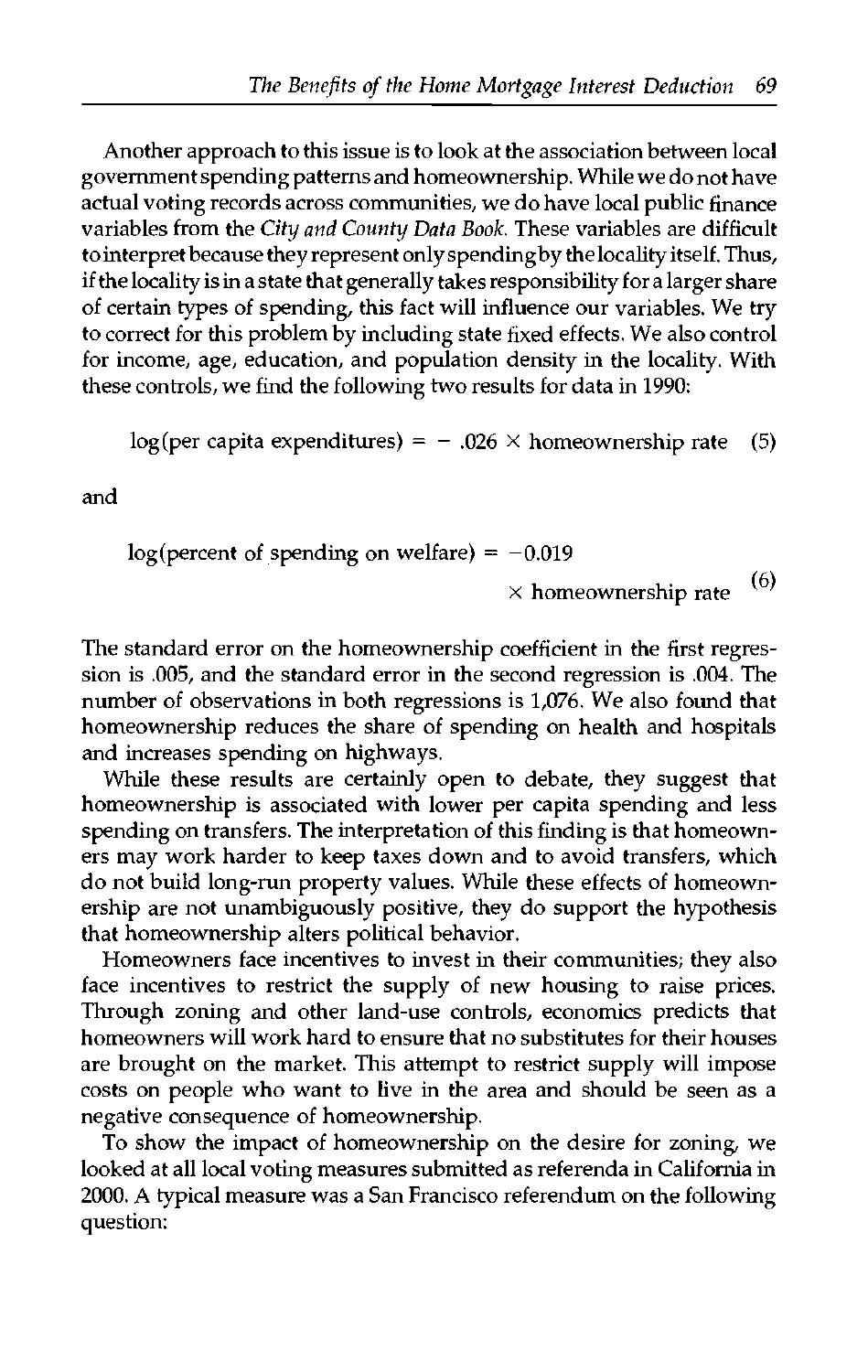*Shall the rules that govern converting rental housing to condominiums also apply to converting rental housing to certain forms of joint ownership with exclusive rights of occupancy, and shall the annual 200-unit cap on such conversions be made permanent?*

Other measures similarly restricted new owner-occupied housing or made it easier for communities to do so. The relationship across voting units between homeownership and support for the measures is shown in Figure 4. The underlying regression is:

percentage pro-zoning =  $19.2 + .5 \times$  homeownership,  $N = 30$ ,  $R^2 = .197$  (7)  $(.12)(.2)$ 

Standard errors are in parentheses. The positive effects of homeownership on local quality should be weighed against its negative effect on restricting the supply of new construction.



**FIGURE 4.** *Homeownership and Support for Zoning\**

\* Percentage owner-occupied is based on U.S. counties, 1998, and *City and County Data Book,* 1994, as appropriate for the jurisdiction. Percentage voting for measure refers to the percentage of voters supporting the year 2000 zoning measure proposed in the California jurisdiction. Data on voting on local measures taken from the California Local Elections Data Archive, 2000, available at http://www.csus.edu/ isr/ isr3.html.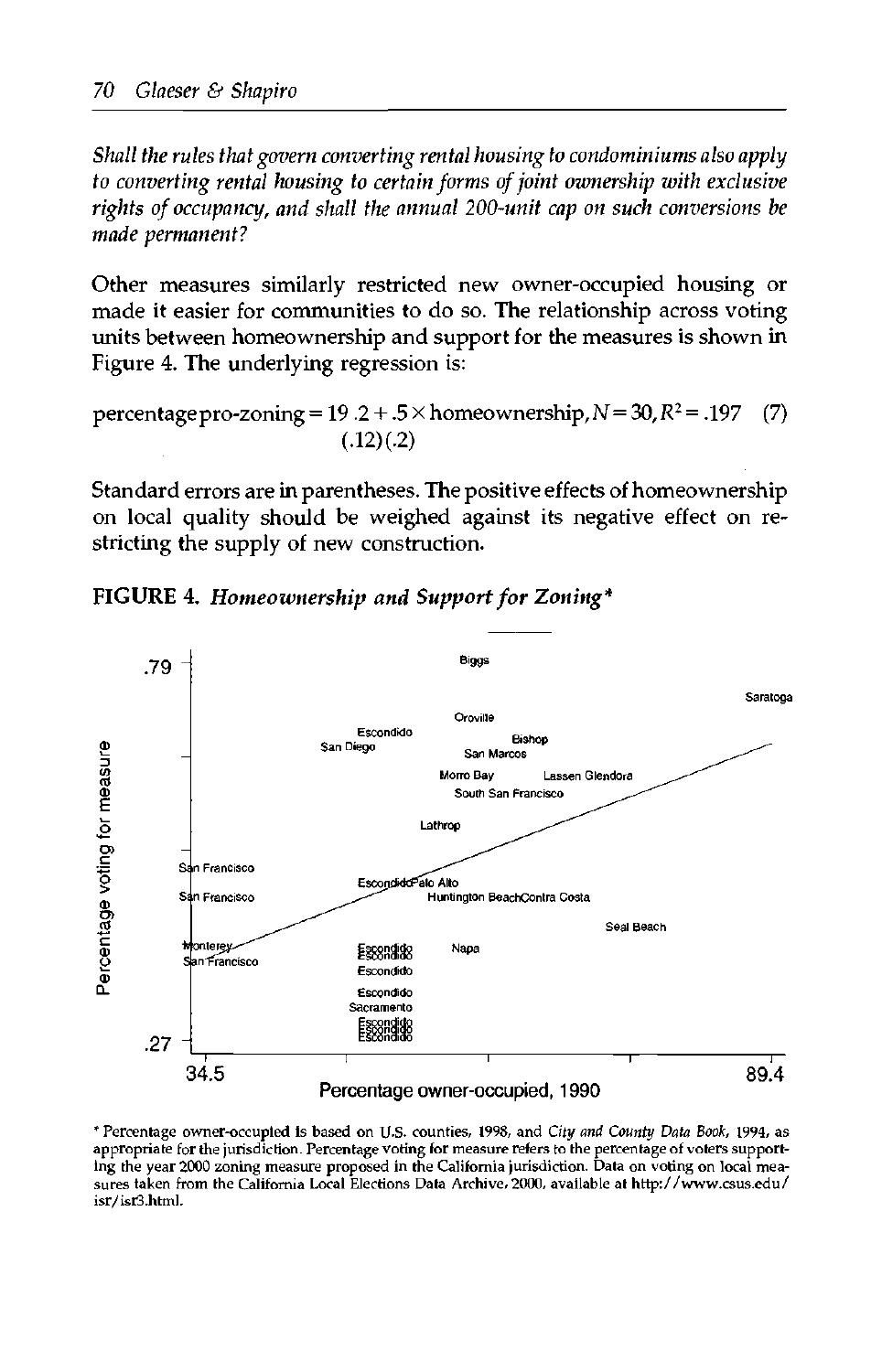#### *6.4 Other Externalities: Voting, Children, and Unemployment*

Another possible externality that may be related to homeownership is investment in children. Research by Green and White (1997) showed that children of homeowners are about 25 percent less likely to drop out of school than children of comparable renters. This effect is strikingly large in magnitude and quite robust across specifications and across data sets. Green and White (1997) showed that this effect holds in the Panel Study of Income Dynamics, the High School and Beyond Survey, and the Current Population Survey.

Of course, as discussed above, the natural objection to this research is that homeownership is endogenous and likely to be correlated with other parental characteristics that may well create good outcomes for children. For example, more future-oriented parents may be more likely both to save to buy homes and to invest in their children. This effect may well be the result of spurious correlation, just as the results of DiPasquale and Glaeser, (1999) might be. Also, the theoretical grounds for believing in this connection are not obvious. Perhaps the permanence and community investment created by homeowners helps children, but it isn't clear why.

Green and White (1997) were well aware of this problem and tried to address it using a measure of relative housing cost, which reflects the ratio of housing prices to local rents. Using this measure as an instrument, they still found significant effects of homeownership on the dropout rate. Of course, one could also argue that these variables are themselves also likely to be correlated with omitted characteristics related to the outcomes of children. Still, the fact is striking and certainly worthy of more research.

As we discussed above, an externality related to the raising of children exists if the government cares more about the children relative to parents, and if parents care about children relative to themselves. The positive effects of homeownership on children may be the best argument for subsidizing homeownership, if indeed these effects are found to be causal. Given the importance and ambiguities surrounding Green and White's results, it seems clear that this question needs additional research.

A final set of externalities connected to homeownership might work through the unemployment rate. In some very highly publicized research, Oswald (1999) argued that high homeownership rates lead to high levels of unemployment. He showed across regions in Europe that homeownership and unemployment tended to go together. His argument is that homeownership creates barriers to mobility and that these barriers stop workers from moving in response to labor market shock. In areas with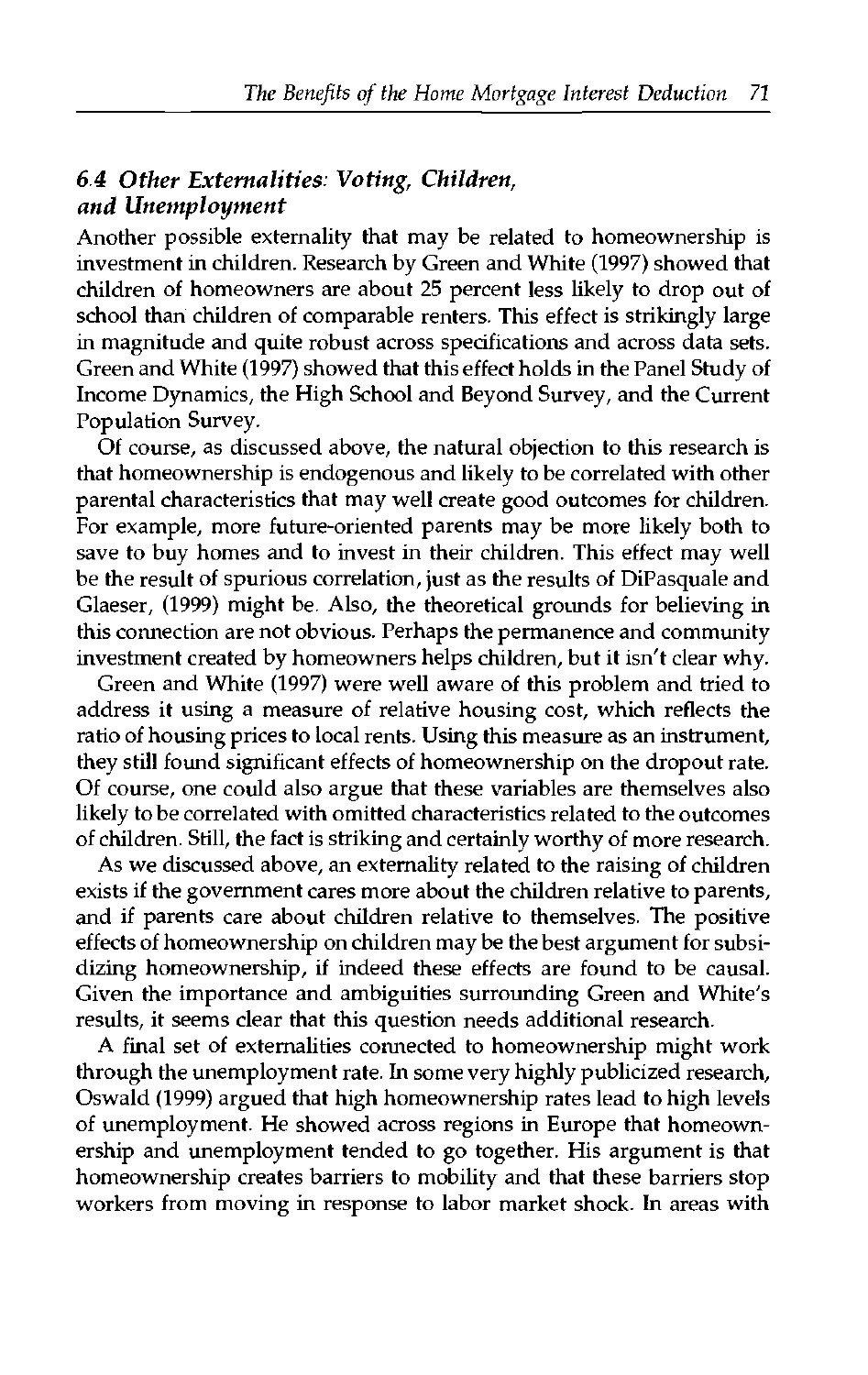renters, people can move quickly in response to a shock. In areas with homeowners, the workers are less mobile.

We think that three issues are in line with this research. First, Glaeser and Gyourko (2001) argued that durable housing means that the overall housing stock is fixed, even if the residents are renters. Population levels tend to decline only very slowly in response to negative labor supply shocks, even when the population is made up of renters. In a world of renters, adjustment to a local downturn is not easy. Renting makes it easy only for one group of residents to flee and be replaced by another group of residents. Glaeser and Gyourko (2001) claimed that this fixed nature of houses helps us to understand why low human capital people sort into declining cities. If there are huge welfare gains from this sorting, then renting is beneficial, but there needs to be gains from sorting, not just gains from emigration.

Second, the case for a homeownership-unemployment connection in the United States seems empirically quite weak. For example, across U.S. cities, the correlation between homeownership and unemployment is —42 percent. This negative relationship remains when we control for per capita income and human capital variables. Far from increasing unemployment, homeownership appears to be correlated negatively with unemployment. We certainly wouldn't interpret this relationship to be causal, and we certainly believe that omitted variables are likely to explain it. Still, the negative relationship does push us away from believing the Oswald hypothesis.

Third, the negative effect of homeownership on mobility is not itself evidence of any sort of externalities, even if it leads to unemployment. Housing economists have long emphasized the fixed costs involved in buying a house and that homeownership increases mobility costs. In general, these higher costs are internalized by the homeowner. Only if externalities are related to unemployment, perhaps through the tax structure and unemployment benefits, does a correlation between unemployment and homeownership create a case for taxing (as opposed to subsidizing) homeownership.

## **7. HEDONIC ESTIMATES OF THE EXTERNALITIES FROM HOMEOWNERSHIP**

There is substantial evidence suggesting that homeowners take better care of their homes and that they are also more likely to join social groups. Does any of this matter? Do these activities increase the willingness of neighbors to pay for proximity to homeowners? To answer these questions, we turn again to the neighborhood module from the American Housing Survey. As discussed above, we use the average homeownership rate in the neighborhood as our key variable and we control for (1) the average level of neighborhood human capital, (2) the average predicted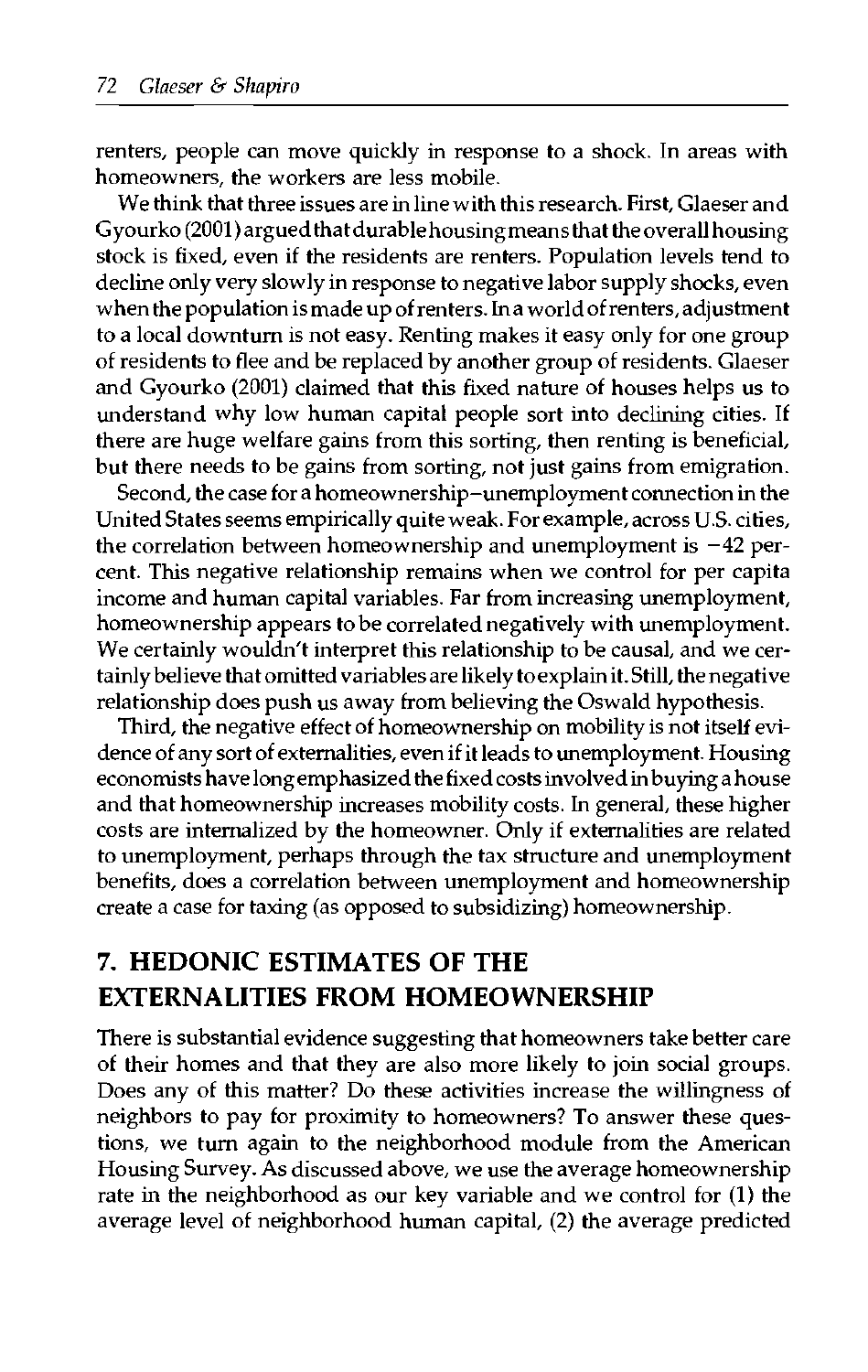housing value of neighboring houses described aboved and (3) the usual collection of individual house characteristics.

We report our basic results in regression (1) of Table 8. We find that a 10 percent increase in the local homeownership rate is associated with a 2.5 percent increase in housing values. This result echoes the much more sophisticated findings of Coulson, Hwang, and Imai (2001), who also use this sample to document positive spillovers from homeownership. However, they, use a selection model that actually attempts to deal with sorting across communities.

In regression (2), we test the hypothesis that the effect of homeownership is mainly due to home maintenance by controlling for the average number of housing problems in the neighborhood. When we include this control, the coefficient on homeownership falls by half and becomes only marginally significant. One natural interpretation of this regression is that most of the benefits from local homeownership comes from better housing maintenance.

Finally, in regression (3), we include a control for the share of houses that are single-family detached dwellings. This variable has a negative impact on housing prices presumably because people are more likely to build multi-unit dwellings in areas where land costs are high. When we control for this variable, we find that the coefficient on the average homeownership rate doubles. Now a 10 percent increase in the neighborhood homeownership rate is associated with a 4.7 percent increase in housing values.

In regressions (4)-(6), we repeat regressions  $(1)-(3)$  but we include metropolitan area fixed effects to account for any cross-city heterogeneity. The results are smaller and less precisely estimated, but they are generally still significant.

A final piece of evidence on the impact of homeowners on localities is their impact on local growth. In past work (e.g., Glaeser et al., 1995), one of us has used city growth regressions as a means of testing whether a particular attribute is good for a city. Thus, the generally strong positive relationship between local schooling levels and local growth has been interpreted as evidence that local human capital is an engine of local innovation and growth. Thus, it makes sense to check whether homeownership is positively related to local growth.

In Figure 5, we show the positive relationship between homeownership and population growth at the city level between 1990 and 2000 for cities with more than 50,000 inhabitants. The underlying regression is:

population growth = 
$$
-0.024 + 0.22
$$
  
(0.03) (0.05)  
 $\times$  home ownership rate,  $N = 503$ ,  $R^2 = 0.03$  (8)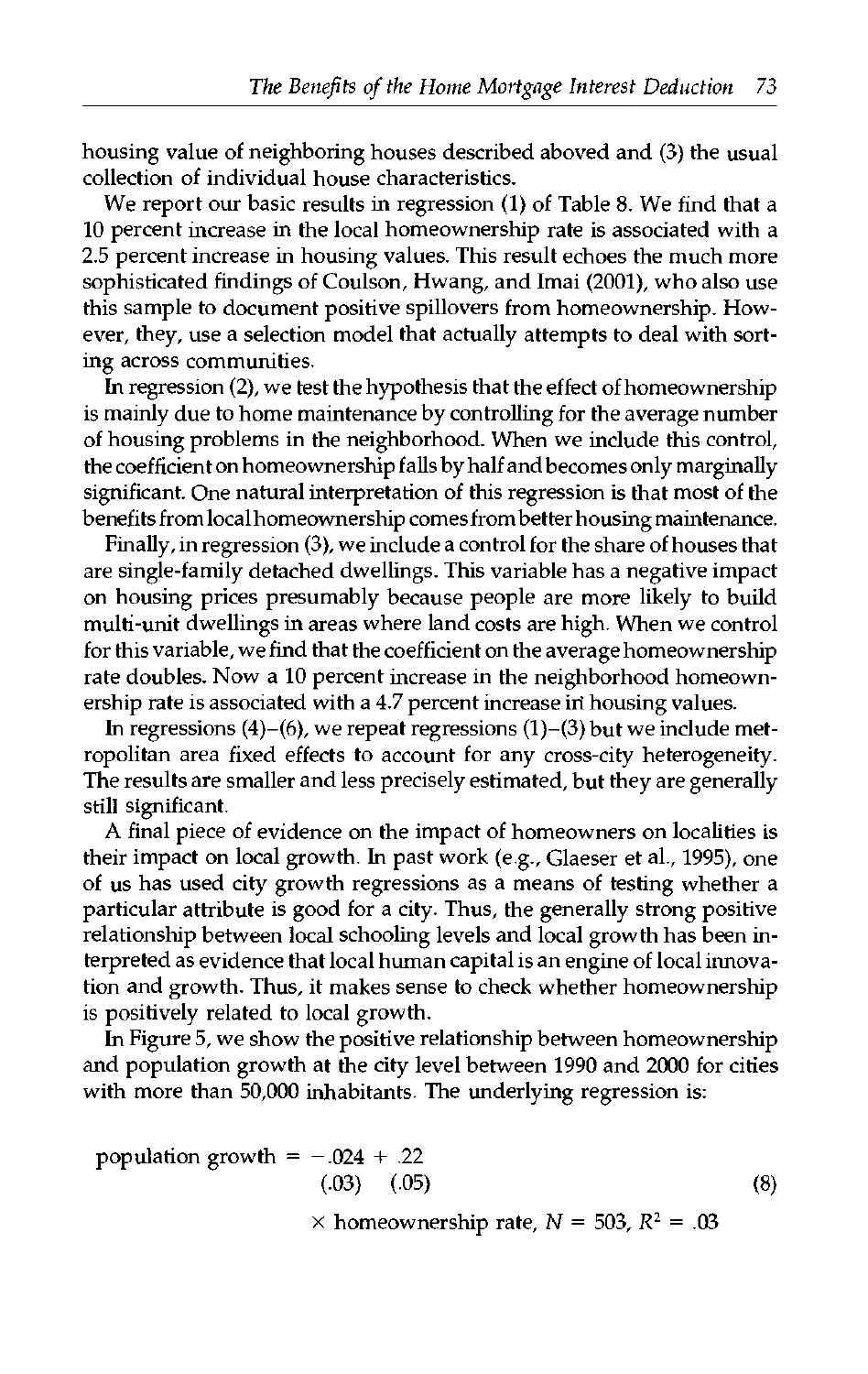| House Value and Neighborhood Homeownership Dependent Variable: Log Value of Unit* |                                                                                                                                                                      | TABLE 8                                                                  |                                                                          |                                                                                                                                                                                                                                                                                                               |                                                                                            |                                                                                                                                    |
|-----------------------------------------------------------------------------------|----------------------------------------------------------------------------------------------------------------------------------------------------------------------|--------------------------------------------------------------------------|--------------------------------------------------------------------------|---------------------------------------------------------------------------------------------------------------------------------------------------------------------------------------------------------------------------------------------------------------------------------------------------------------|--------------------------------------------------------------------------------------------|------------------------------------------------------------------------------------------------------------------------------------|
|                                                                                   | $\widehat{\Xi}$                                                                                                                                                      | $\widehat{\mathfrak{O}}$                                                 | ම                                                                        | $\widehat{\mathbf{t}}$                                                                                                                                                                                                                                                                                        | Õ                                                                                          | $\widehat{\mathbf{e}}$                                                                                                             |
| Percentage homeowners                                                             | 0.2630                                                                                                                                                               | 0.1827                                                                   |                                                                          |                                                                                                                                                                                                                                                                                                               | 0.0834                                                                                     |                                                                                                                                    |
| Mean years of schooling                                                           | $(0.0882)$<br>0.0395<br>$(0.0046)$                                                                                                                                   | (0.0911)<br>0.0369                                                       | $\begin{array}{c} 0.4736 \\ (0.1128) \\ 0.0377 \end{array}$              | $\begin{array}{c} 0.1512 \\ (0.0793) \\ 0.0398 \\ (0.0041) \end{array}$                                                                                                                                                                                                                                       | $\begin{array}{c} (0.0805) \\ 0.0381 \\ (0.0042) \\ (-0.2467) \end{array}$                 |                                                                                                                                    |
|                                                                                   |                                                                                                                                                                      |                                                                          | (0.0046)                                                                 |                                                                                                                                                                                                                                                                                                               |                                                                                            |                                                                                                                                    |
| Mean number of problems                                                           |                                                                                                                                                                      | $(0.0047)$<br>$-0.2794$<br>(0.0839)                                      | $-0.2438$                                                                |                                                                                                                                                                                                                                                                                                               | (0.0732)                                                                                   |                                                                                                                                    |
| Share single-family detached                                                      |                                                                                                                                                                      |                                                                          | $(0.0836)$<br>$-0.4154$                                                  |                                                                                                                                                                                                                                                                                                               |                                                                                            | $6.1756$<br>$0.0970$<br>$0.0342$<br>$0.0042$<br>$0.0042$<br>$0.0042$<br>$0.0063$<br>$0.0063$<br>$0.00270$<br>$0.00270$<br>$0.0075$ |
| Garage/carport                                                                    |                                                                                                                                                                      | 0.0852                                                                   |                                                                          |                                                                                                                                                                                                                                                                                                               | 0.1089                                                                                     |                                                                                                                                    |
|                                                                                   |                                                                                                                                                                      | $(0.0175)$<br>$0.0320$                                                   | $\begin{array}{c} (0.0960) \\ 0.0879 \\ (0.0175) \\ (0.0196 \end{array}$ |                                                                                                                                                                                                                                                                                                               |                                                                                            |                                                                                                                                    |
| Basement                                                                          |                                                                                                                                                                      |                                                                          |                                                                          |                                                                                                                                                                                                                                                                                                               |                                                                                            |                                                                                                                                    |
| Central air-conditioning                                                          | $\begin{array}{r} 0.0860 \\ 0.0176) \\ 0.0356 \\ 0.0215) \\ 0.0356 \\ 0.0412 \\ 0.0426) \\ 0.0426 \\ 0.0426) \\ 0.0014 \\ 0.0014 \\ 0.0014 \\ 0.0014 \\ \end{array}$ | $\begin{array}{c} (0.0215) \\ 0.0415 \\ (0.0172) \\ -0.0416 \end{array}$ | (0.0172)<br>$(0.0217)$<br>$0.0425$                                       | $\begin{array}{l} 1114 \\ 1126 \\ 1265 \\ 1365 \\ 1486 \\ 1566 \\ 1566 \\ 1666 \\ 1666 \\ 1666 \\ 1666 \\ 1666 \\ 1666 \\ 1666 \\ 1666 \\ 1666 \\ 1666 \\ 1666 \\ 1666 \\ 1666 \\ 1666 \\ 1666 \\ 1666 \\ 1666 \\ 1666 \\ 1666 \\ 1666 \\ 1666 \\ 1666 \\ 1666 \\ 1666 \\ 1666 \\ 1666 \\ 1666 \\ 1666 \\ 16$ | $(0.270)\n(0.11436)\n(0.0655)\n(0.0653)\n(0.0336)\n(0.0000)\n(0.0000)\n(0.0020)\n(0.0020)$ | $\begin{array}{l} (0.0282) \\ (0.055) \\ (0.0231) \\ (0.023) \\ (0.0336) \\ (0.0336) \\ (0.0033) \\ (0.0008) \end{array}$          |
| Located in central city                                                           |                                                                                                                                                                      |                                                                          | $-0.0559$<br>$(0.0423)$                                                  |                                                                                                                                                                                                                                                                                                               |                                                                                            |                                                                                                                                    |
| Age of structure (years)                                                          |                                                                                                                                                                      | $(0.0425)$<br>-0.0014                                                    | 0.0016                                                                   |                                                                                                                                                                                                                                                                                                               |                                                                                            |                                                                                                                                    |
|                                                                                   |                                                                                                                                                                      | $(0.0005)$<br>$0.1518$                                                   | (0.0005)                                                                 |                                                                                                                                                                                                                                                                                                               |                                                                                            |                                                                                                                                    |
| Number of bathrooms                                                               | $\begin{array}{c} (0.0005) \\ 0.1519 \\ (0.0121) \end{array}$                                                                                                        | (0.0120)                                                                 | $\frac{0.1515}{(0.0120)}$                                                |                                                                                                                                                                                                                                                                                                               |                                                                                            | $\begin{array}{c} 0.1988 \\ 0.0219 \end{array}$                                                                                    |
|                                                                                   |                                                                                                                                                                      |                                                                          |                                                                          |                                                                                                                                                                                                                                                                                                               |                                                                                            |                                                                                                                                    |
|                                                                                   |                                                                                                                                                                      |                                                                          |                                                                          |                                                                                                                                                                                                                                                                                                               |                                                                                            |                                                                                                                                    |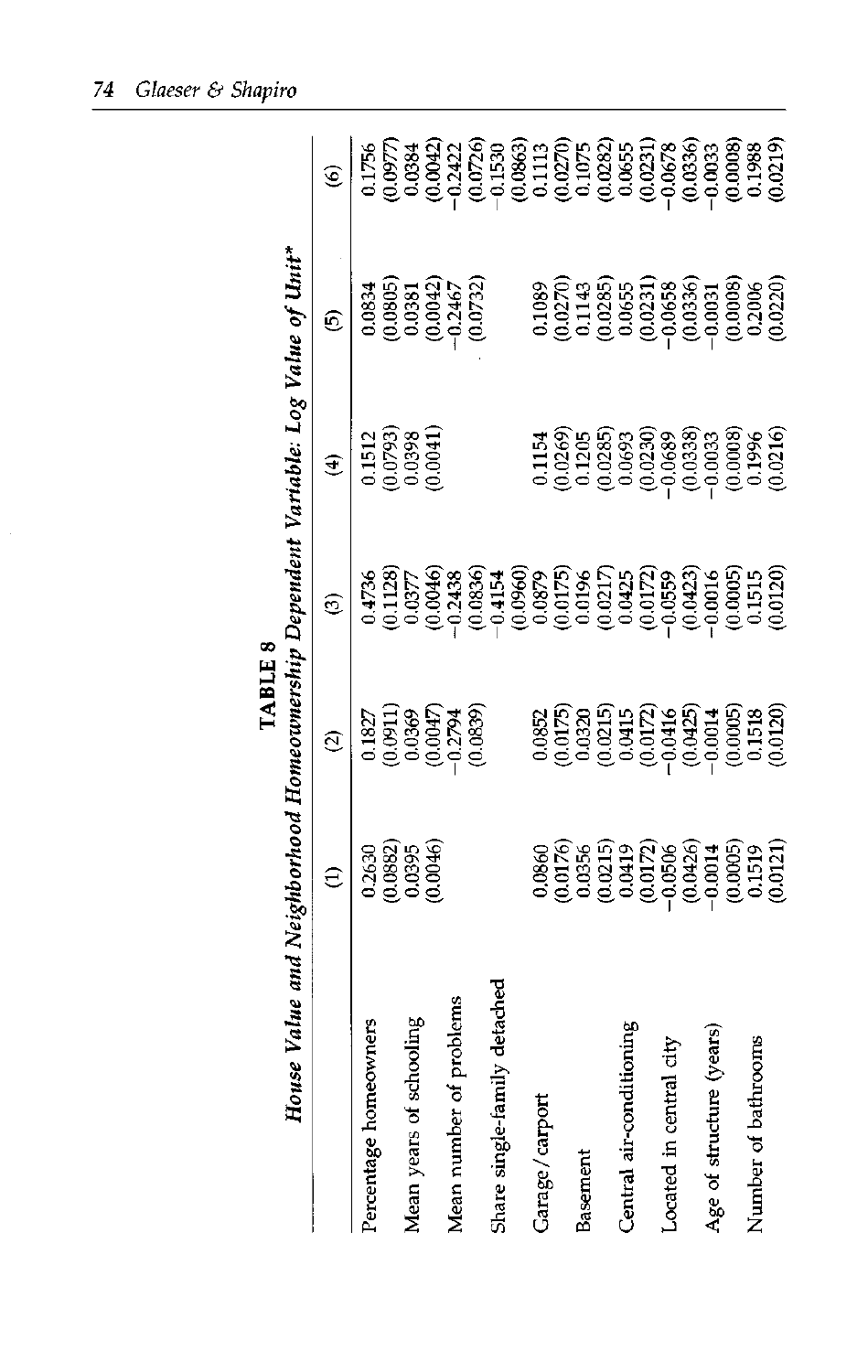| Number of bedrooms                                         |                    |                                                                                                                                                                                                                                                                                                     |                    |                                                                                                                                                                                                                                                                    |                                                                                                                                                                                                                        |                                                                                                                                                                                                       |
|------------------------------------------------------------|--------------------|-----------------------------------------------------------------------------------------------------------------------------------------------------------------------------------------------------------------------------------------------------------------------------------------------------|--------------------|--------------------------------------------------------------------------------------------------------------------------------------------------------------------------------------------------------------------------------------------------------------------|------------------------------------------------------------------------------------------------------------------------------------------------------------------------------------------------------------------------|-------------------------------------------------------------------------------------------------------------------------------------------------------------------------------------------------------|
|                                                            |                    |                                                                                                                                                                                                                                                                                                     |                    |                                                                                                                                                                                                                                                                    |                                                                                                                                                                                                                        |                                                                                                                                                                                                       |
| Number of other room                                       |                    |                                                                                                                                                                                                                                                                                                     |                    |                                                                                                                                                                                                                                                                    |                                                                                                                                                                                                                        |                                                                                                                                                                                                       |
|                                                            |                    |                                                                                                                                                                                                                                                                                                     |                    |                                                                                                                                                                                                                                                                    |                                                                                                                                                                                                                        |                                                                                                                                                                                                       |
| Steam heat                                                 |                    |                                                                                                                                                                                                                                                                                                     |                    |                                                                                                                                                                                                                                                                    |                                                                                                                                                                                                                        |                                                                                                                                                                                                       |
|                                                            |                    |                                                                                                                                                                                                                                                                                                     |                    |                                                                                                                                                                                                                                                                    |                                                                                                                                                                                                                        |                                                                                                                                                                                                       |
| Electric heat                                              |                    |                                                                                                                                                                                                                                                                                                     |                    |                                                                                                                                                                                                                                                                    |                                                                                                                                                                                                                        |                                                                                                                                                                                                       |
|                                                            |                    |                                                                                                                                                                                                                                                                                                     |                    |                                                                                                                                                                                                                                                                    |                                                                                                                                                                                                                        |                                                                                                                                                                                                       |
| Other heating type                                         |                    |                                                                                                                                                                                                                                                                                                     |                    |                                                                                                                                                                                                                                                                    |                                                                                                                                                                                                                        |                                                                                                                                                                                                       |
|                                                            |                    |                                                                                                                                                                                                                                                                                                     |                    |                                                                                                                                                                                                                                                                    |                                                                                                                                                                                                                        |                                                                                                                                                                                                       |
| Number of problems                                         |                    |                                                                                                                                                                                                                                                                                                     |                    |                                                                                                                                                                                                                                                                    |                                                                                                                                                                                                                        |                                                                                                                                                                                                       |
|                                                            |                    |                                                                                                                                                                                                                                                                                                     |                    |                                                                                                                                                                                                                                                                    |                                                                                                                                                                                                                        |                                                                                                                                                                                                       |
| Constant                                                   |                    |                                                                                                                                                                                                                                                                                                     |                    |                                                                                                                                                                                                                                                                    |                                                                                                                                                                                                                        |                                                                                                                                                                                                       |
|                                                            |                    | $\begin{array}{l} 0.418 \\ 0.646 \\ 0.646 \\ 0.646 \\ 0.646 \\ 0.646 \\ 0.646 \\ 0.646 \\ 0.646 \\ 0.646 \\ 0.646 \\ 0.646 \\ 0.646 \\ 0.646 \\ 0.646 \\ 0.646 \\ 0.646 \\ 0.646 \\ 0.646 \\ 0.646 \\ 0.646 \\ 0.646 \\ 0.646 \\ 0.646 \\ 0.646 \\ 0.646 \\ 0.646 \\ 0.646 \\ 0.646 \\ 0.646 \\ 0.$ |                    | $\begin{smallmatrix} 60.0293\\ 0.01211\\ 0.0570\\ 0.00901\\ 0.00091\\ 0.00090\\ 0.00000\\ 0.00000\\ 0.00000\\ 0.00000\\ 0.00000\\ 0.00000\\ 0.00000\\ 0.00000\\ 0.00000\\ 0.00000\\ 0.00000\\ 0.00000\\ 0.00000\\ 0.00000\\ 0.00000\\ 0.00000\\ 0.00000\\ 0.00000$ | $0.0278$<br>$0.01210$<br>$0.0090$<br>$0.0090$<br>$0.0090$<br>$0.0045$<br>$0.0090$<br>$0.00090$<br>$0.0000$<br>$0.0000$<br>$0.0000$<br>$0.0000$<br>$0.0000$<br>$0.0000$<br>$0.0000$<br>$0.0000$<br>$0.0000$<br>$0.0000$ | $0.0278$<br>$0.0121$<br>$0.0571$<br>$0.0696$<br>$0.0696$<br>$0.0696$<br>$0.0696$<br>$0.0696$<br>$0.0696$<br>$0.0696$<br>$0.0696$<br>$0.0696$<br>$0.0696$<br>$0.0674$<br>$0.063$<br>$0.063$<br>$0.063$ |
| Specification                                              |                    |                                                                                                                                                                                                                                                                                                     |                    |                                                                                                                                                                                                                                                                    |                                                                                                                                                                                                                        |                                                                                                                                                                                                       |
| <b>Diservation</b>                                         | RE<br>4,225<br>626 | RE<br>4,225<br>626                                                                                                                                                                                                                                                                                  | RE<br>4,225<br>626 |                                                                                                                                                                                                                                                                    |                                                                                                                                                                                                                        |                                                                                                                                                                                                       |
| Number of neighborhoods                                    |                    |                                                                                                                                                                                                                                                                                                     |                    | $\begin{array}{c} \rm FE \\ 4,225 \\ 526 \\ 0.6317 \end{array}$                                                                                                                                                                                                    | FE<br>4,225<br>626<br>0.6349                                                                                                                                                                                           | FE<br>4,225<br>526<br>0.6357                                                                                                                                                                          |
|                                                            |                    |                                                                                                                                                                                                                                                                                                     |                    |                                                                                                                                                                                                                                                                    |                                                                                                                                                                                                                        |                                                                                                                                                                                                       |
| Authors' calculations based on the American Housing Survey |                    |                                                                                                                                                                                                                                                                                                     |                    | 1993 neighborhood cluster sample. Columns (1) through (3) report results from specification with                                                                                                                                                                   |                                                                                                                                                                                                                        |                                                                                                                                                                                                       |

**o a** =>taf **c IP'S <sup>o</sup> <sup>o</sup>** *a* 01 pie. g O O ia<br>it ິດ<br>ຕ xed c o cati eci a, គ្គ Its art; **E o**  $\begin{matrix} 5 \ 6 \ 1 \ 1 \ 1 \end{matrix}$ s based<br>n effects<br>aghborl andon<br>andon<br>by <sup>re</sup><br>by  $\frac{5}{6}$   $\frac{1}{8}$   $\frac{1}{8}$ thors' c<br>hborho<br>rs cluste  $*$  Au neighborh $*$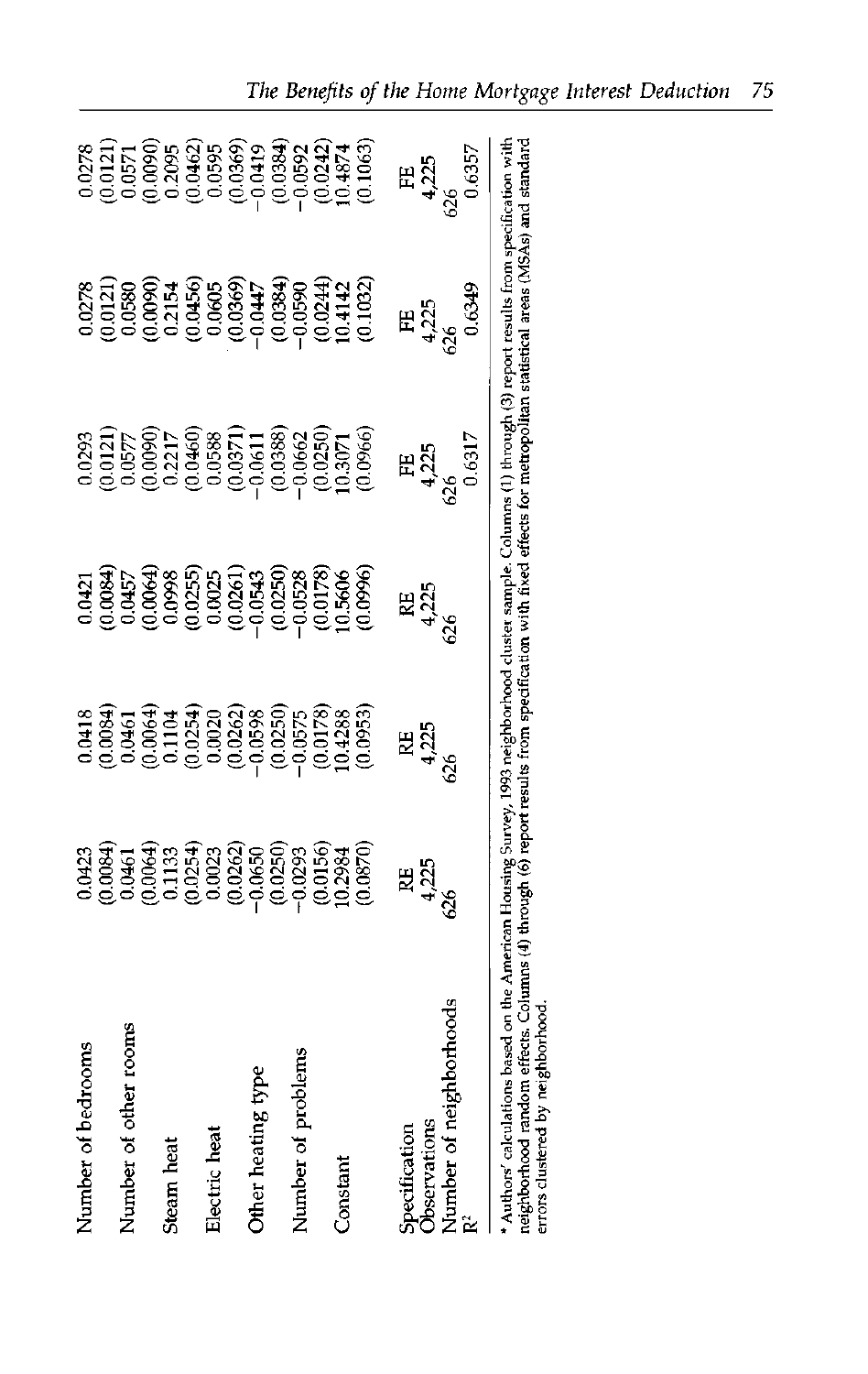

FIGURE 5. *Homeownership and City Growth'*

\* Percentage owner-occupied in 1990 and 1990 population are taken from the *City and County Data Book,* 1994. Sample includes all cities with 50,000 people or more in 1990. Population in 2000 is from Census 2000 data, available at www.census.gov. See Glaeser and Shapiro (2003) for more details about growth data.

Standard errors are in parentheses. The relationship is certainly not overwhelming, but it does indicate that cities with more homeownership have done well at attracting additional residents over the past decade. Certainly, none of this evidence shows conclusively that there are positive jurisdictional spillovers from homeownership, but it does, at least, leave the matter open.

## **8. DOES THE HOME MORTGAGE INTEREST DEDUCTION PROMOTE HOMEOWNERSHIP?**

In the previous three sections, we have discussed the evidence on the presence of externalities from homeownership. We believe that this evidence is weak but suggestive. However, any evaluation of the home mortgage interest deduction and homeownership should also ask the following question: does the deduction have any impact at all on homeownership? Because homeownership is tied so closely to structure type and because the groups that appear most likely to be on the margin between renting and owning don't itemize in either case, it seems reasonably likely that the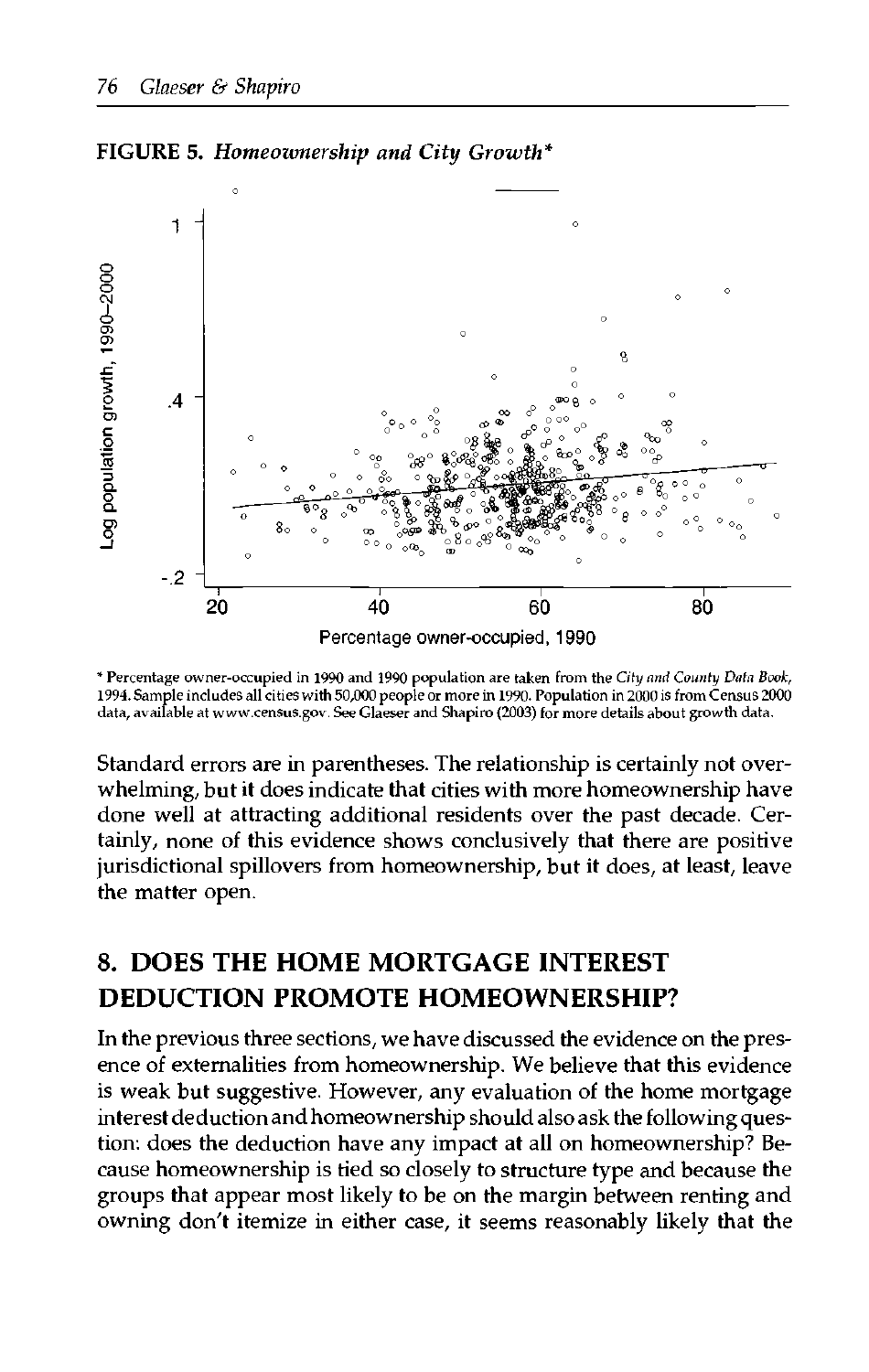home mortgage interest deduction has a very small impact on the overall homeownership rate. In this section, we marshal some evidence on the connection between the deduction and the homeownership rate.

Our first pieces of evidence use the time series over the past 40 years. We know from section 3 that the ownership subsidy created by the tax code is  $(\bar{i} + \pi + \tau)$ *p* per dollar spent on housing if the individual itemizes when she or he is both an owner and a renter,  $(i + \pi + \tau_p)\tau - \tau D/P<sub>H</sub>H$ if she or he itemizes only when she or he owns, and  $\tau \theta(\hat{i} + \pi)$  if she or he doesn't itemize in either case. In all cases, the subsidy is roughly proportional to the nominal interest. Thus, a doubling of the nominal interest rate will cause the subsidy roughly to double (because the nominal interest rate is several times as large as the property tax rate).

Of course, the nominal interest rate also causes the price of housing to rise. A better test of the importance of the subsidy is to see whether changes in inflation cause the homeownership rate to rise. In a world without the deduction, changes in inflation should not really affect the level of homeownership. After all, as Poterba (1984) documents, the real cost of funds is relatively independent of inflation. The one clear impact of the level of inflation is that it increases the tax-created subsidy for owning a home.

A second time series test of the importance of the homeownership rate is the role of itemization. Clearly, as the level of itemization increases (for reasons other than homeownership), the subsidy to homeownership should go up. Likewise, if the government increases the standard deduction in an attempt to simplify the tax code and reduce itemization, then homeownership should fall, if the tax subsidy is at all important. Thus, our second time series test of the importance of the home mortgage interest deduction is to see whether changes in the degree of itemization cause the level of homeownership to increase. Of course, there is a natural spurious positive correlation that occurs because homeowners are more likely to itemize than renters; thus, the coefficient will tend to be an overestimate of the true coefficient.

Table 9 shows our results. Using quarterly data since 1971, regression (1) shows the relationship between the subsidy rate and the level of homeownership. Increases in subsidy cause the homeownership rate to increase, but the effect is slight and insignificant. A1 percent increase in the subsidy rate causes homeownership to rise by .0009 percent. In regression (2), we show that this result remains unchanged when we control for the conventional mortgage interest rate (which has its predicted negative sign). Regression (3) includes demographic controls, following Rosen and Rosen (1980).

In regression (4), we look at itemization. In this case, there is a significant negative relationship, which goes in the wrong direction. This coefficient becomes insignificant when we control for the conventional mortgage interest rate. The basic story of these regressions is shown by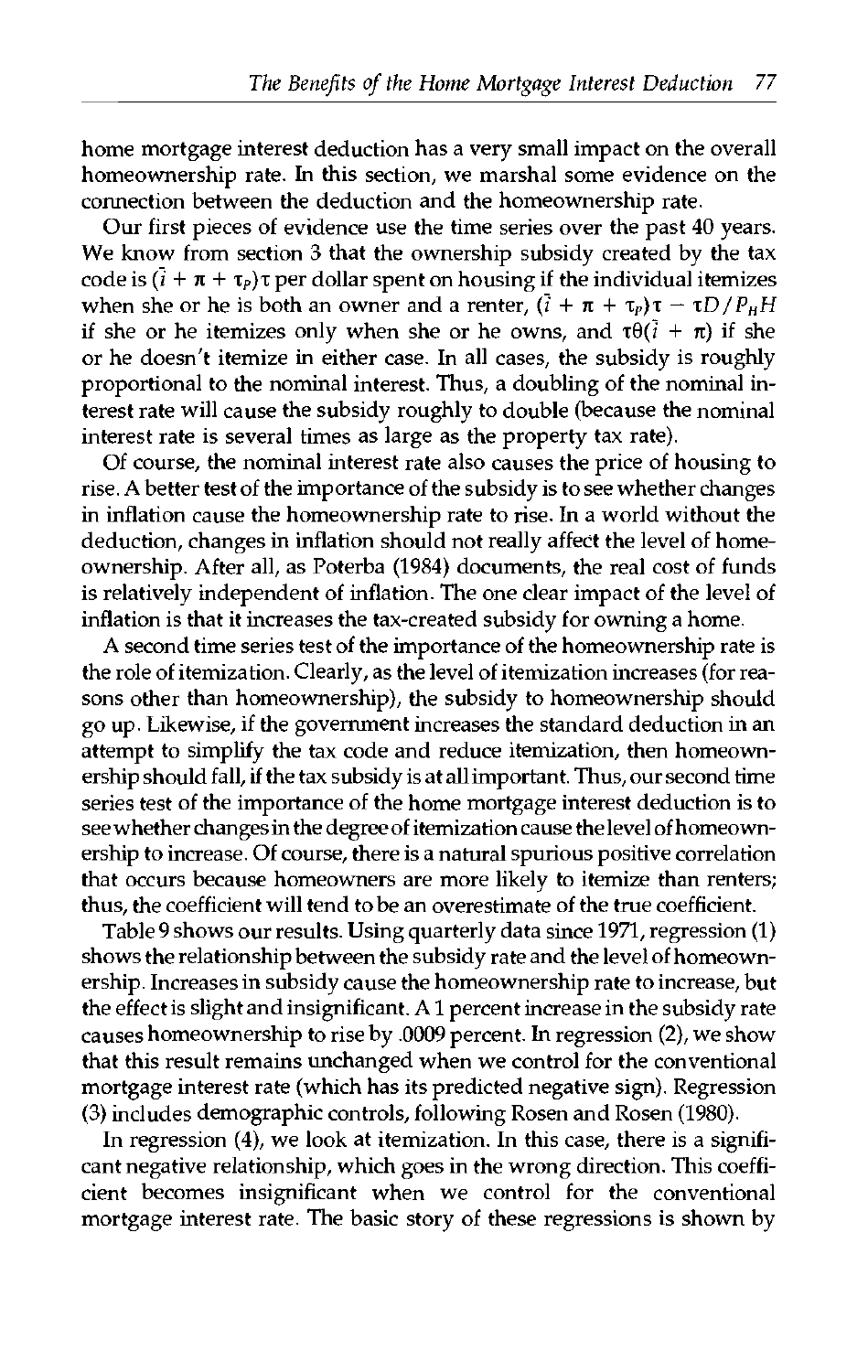|                                                                                                                                                                                                                                                                                                                                                                                                                                                                                                                                                                                                                                                                                                                                                                                                                                                                                                                                                                                                                    |                        | TABLE 9                  |                    |                        |                        |                    |
|--------------------------------------------------------------------------------------------------------------------------------------------------------------------------------------------------------------------------------------------------------------------------------------------------------------------------------------------------------------------------------------------------------------------------------------------------------------------------------------------------------------------------------------------------------------------------------------------------------------------------------------------------------------------------------------------------------------------------------------------------------------------------------------------------------------------------------------------------------------------------------------------------------------------------------------------------------------------------------------------------------------------|------------------------|--------------------------|--------------------|------------------------|------------------------|--------------------|
| Homeownership and the Subsidy (Dependent Variable: Homeownership Rate [Percentage])*                                                                                                                                                                                                                                                                                                                                                                                                                                                                                                                                                                                                                                                                                                                                                                                                                                                                                                                               |                        |                          |                    |                        |                        |                    |
|                                                                                                                                                                                                                                                                                                                                                                                                                                                                                                                                                                                                                                                                                                                                                                                                                                                                                                                                                                                                                    | $\widehat{\texttt{e}}$ | $\widehat{\mathfrak{S}}$ | ම්                 | $\widehat{\mathbf{t}}$ | $\widehat{\mathbf{e}}$ | $\hat{\bullet}$    |
| Subsidy $(%)$                                                                                                                                                                                                                                                                                                                                                                                                                                                                                                                                                                                                                                                                                                                                                                                                                                                                                                                                                                                                      | (0.0017)<br>0.009      | (0.0017)<br>0.0011       | (0.009)<br>0.0007  |                        |                        |                    |
| Conventional mortgage interest rate (%)                                                                                                                                                                                                                                                                                                                                                                                                                                                                                                                                                                                                                                                                                                                                                                                                                                                                                                                                                                            |                        | $-0.0777$                | 0.1433             |                        | $-0.0261$              | 0.2029             |
|                                                                                                                                                                                                                                                                                                                                                                                                                                                                                                                                                                                                                                                                                                                                                                                                                                                                                                                                                                                                                    |                        | (0.0365)                 | (0.0353)           |                        | (0.0336)               | (0.0370)           |
| Real per capita disposable income (\$1,000)                                                                                                                                                                                                                                                                                                                                                                                                                                                                                                                                                                                                                                                                                                                                                                                                                                                                                                                                                                        |                        |                          | (0.1821)<br>0.2815 |                        |                        | (0.1733)<br>0.3405 |
| Share itemizing (%)                                                                                                                                                                                                                                                                                                                                                                                                                                                                                                                                                                                                                                                                                                                                                                                                                                                                                                                                                                                                |                        |                          |                    | $-0.0554$              | $-0.0174$              | $-0.0558$          |
|                                                                                                                                                                                                                                                                                                                                                                                                                                                                                                                                                                                                                                                                                                                                                                                                                                                                                                                                                                                                                    |                        |                          |                    | (0.0130)               | (0.0230)               | (0.0162)           |
| People per household                                                                                                                                                                                                                                                                                                                                                                                                                                                                                                                                                                                                                                                                                                                                                                                                                                                                                                                                                                                               |                        |                          | 5.2133             |                        |                        | 7.1825             |
|                                                                                                                                                                                                                                                                                                                                                                                                                                                                                                                                                                                                                                                                                                                                                                                                                                                                                                                                                                                                                    |                        |                          | (1.3418)           |                        |                        | (1.3934)           |
| Percentage urban                                                                                                                                                                                                                                                                                                                                                                                                                                                                                                                                                                                                                                                                                                                                                                                                                                                                                                                                                                                                   |                        |                          | $-1.1951$          |                        |                        | $-1.0455$          |
|                                                                                                                                                                                                                                                                                                                                                                                                                                                                                                                                                                                                                                                                                                                                                                                                                                                                                                                                                                                                                    |                        |                          | (0.4116)           |                        |                        | (0.3923)           |
| Percentage age 25+ with at least some college                                                                                                                                                                                                                                                                                                                                                                                                                                                                                                                                                                                                                                                                                                                                                                                                                                                                                                                                                                      |                        |                          | 0.3075             |                        |                        | 0.2671             |
|                                                                                                                                                                                                                                                                                                                                                                                                                                                                                                                                                                                                                                                                                                                                                                                                                                                                                                                                                                                                                    |                        |                          | (0.0654)           |                        |                        | (0.0631)           |
| Constant                                                                                                                                                                                                                                                                                                                                                                                                                                                                                                                                                                                                                                                                                                                                                                                                                                                                                                                                                                                                           | 64.6495                | 65.5902                  | 19.7559            | 66.4704                | 65.5786                | 04.8634            |
|                                                                                                                                                                                                                                                                                                                                                                                                                                                                                                                                                                                                                                                                                                                                                                                                                                                                                                                                                                                                                    | (0.1013)               | (0.3627)                 | (26.3851)          | (0.4488)               | (0.7122)               | (25.4132)          |
| Observations                                                                                                                                                                                                                                                                                                                                                                                                                                                                                                                                                                                                                                                                                                                                                                                                                                                                                                                                                                                                       | 148                    | 123                      | 111                | 144                    | 119                    | 111                |
| Ř                                                                                                                                                                                                                                                                                                                                                                                                                                                                                                                                                                                                                                                                                                                                                                                                                                                                                                                                                                                                                  | 0.0019                 | 0.0366                   | 0.3407             | 0.1128                 | 0.0144                 | 0.4050             |
| *Quarterly homeownership data, 1965-2001, from www.census.gov. Columns (1), (2), and (3) use quarterly data on the quarterly change in the consumer price<br>the conventional mortgage interest rate beginning in 1971. Interest rate data taken from www.freelunch.com. Columns (4), (5), and (6) use annual data on percentage<br>index (CPI) beginning in 1965 to calculate subsidy as in section 3. CPI data taken from www.freelunch.com. Columns (2), (5), (5), and (6) use quarterly data on<br>itemizing beginning in 1965 and quarter 1 homeownership rate. Data on itemizing taken from www.irs.gov. Columns (3) and (6) use annual data on real (chain-<br>weighted) per capita disposable income and population per household. Data from www.freelunch.com. Columns (3) and (6) use data on percentage of Americans<br>living in urban areas and percentage of adults with at least some college, both taken from www.census.gov and interpolated between decennial census years<br>where appropriate. |                        |                          |                    |                        |                        |                    |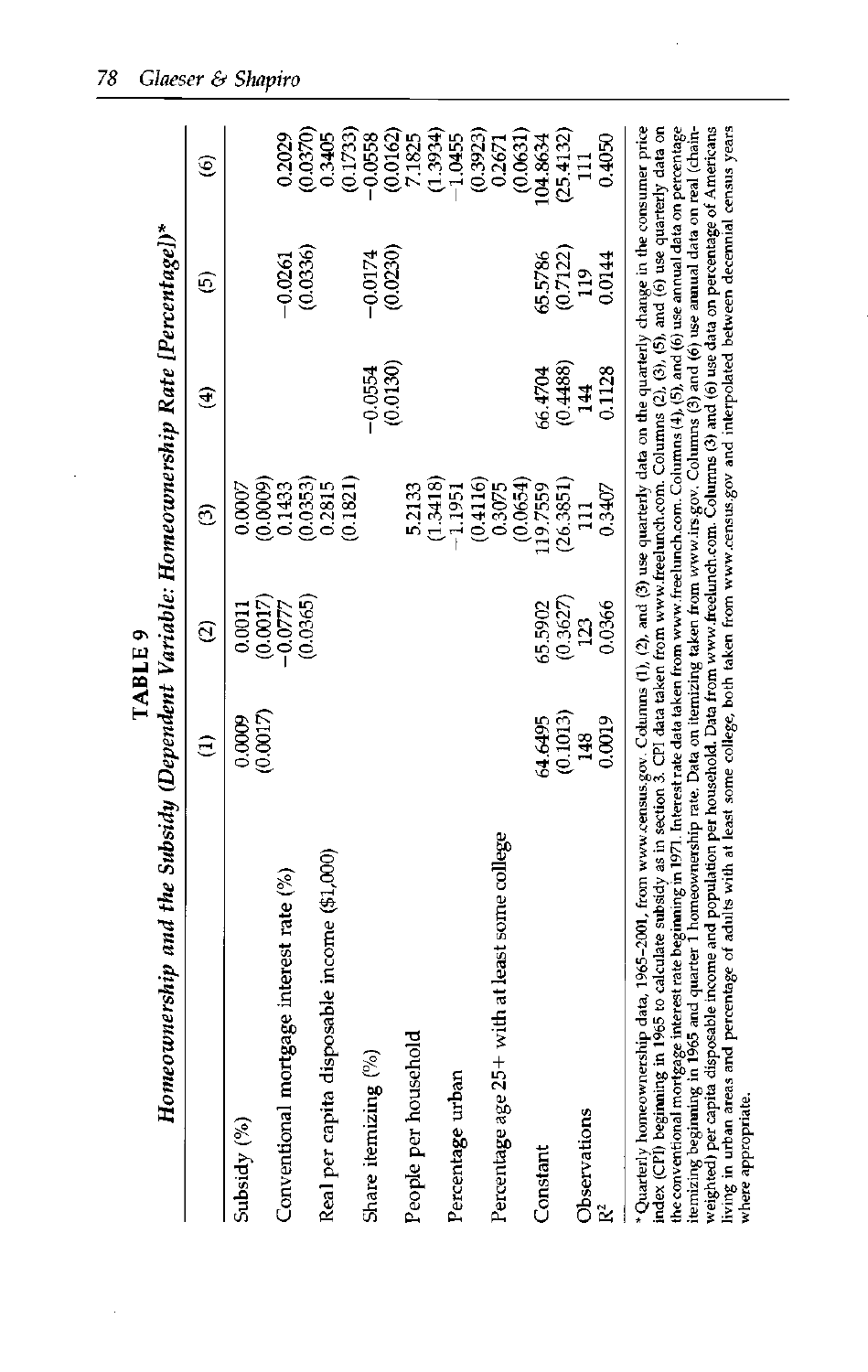Figures 1 and 2. Over the past 40 years, the inflation rate and the share of people who itemize both have had major ups and downs. The homeownership rate has been extraordinarily flat, and the immobility of the homeownership rate serves as evidence for the weak connection between the home mortgage interest deduction and the level of homeownership.

To explore this relationship further, we look at cross-state data within the United States. From the TAXSIM database from the National Bureau of Economic Research (Feenberg and Coutts, 1993), we extract a measure at the extent to which the mortgage interest subsidy differs by state. This subsidy represents the marginal subsidy to mortgage interest raced by an average taxpayer in the state. Figure 6 shows the cross-state variation in the degree of mortgage subsidy and its relationship to the homeownership rate. States with a larger subsidy tend to have slightly lower homeownership rates, but there is essentially no relationship. Figure 7 shows the relationship between changes in the degree of mortgage subsidy and changes in the homeown-



FIGURE 6. *Homeownership and the Mortgage Subsidy\**

\* Homeownership rate is percentage of housing owner-occupied in 2000. Data from www.census.gov. Mortgage interest subsidy is marginal subsidy to mortgage interest of average taxpayer by state from 1990 to 2000. Income distribution held fixed. Data from www.nber.org/taxsim. See Feenberg and Coutts (1993) for details on the TAXSIM model. In particular, the mortgage interest subsidy is calculated as follows: nationally representative data on income in 1995 is deflated as appropriate for each year and used to calculate the state income tax liabilities owed by each person in the state-year cell. Then mortgage interest is increased by 1 percent for each taxpayer, the state tax is recalculated, and a marginal tax is calculated as the ratio of additional tax to additional mortgage interest. More details are available at http: / / www.nber.org / taxsim / state-avr-rates / index.html.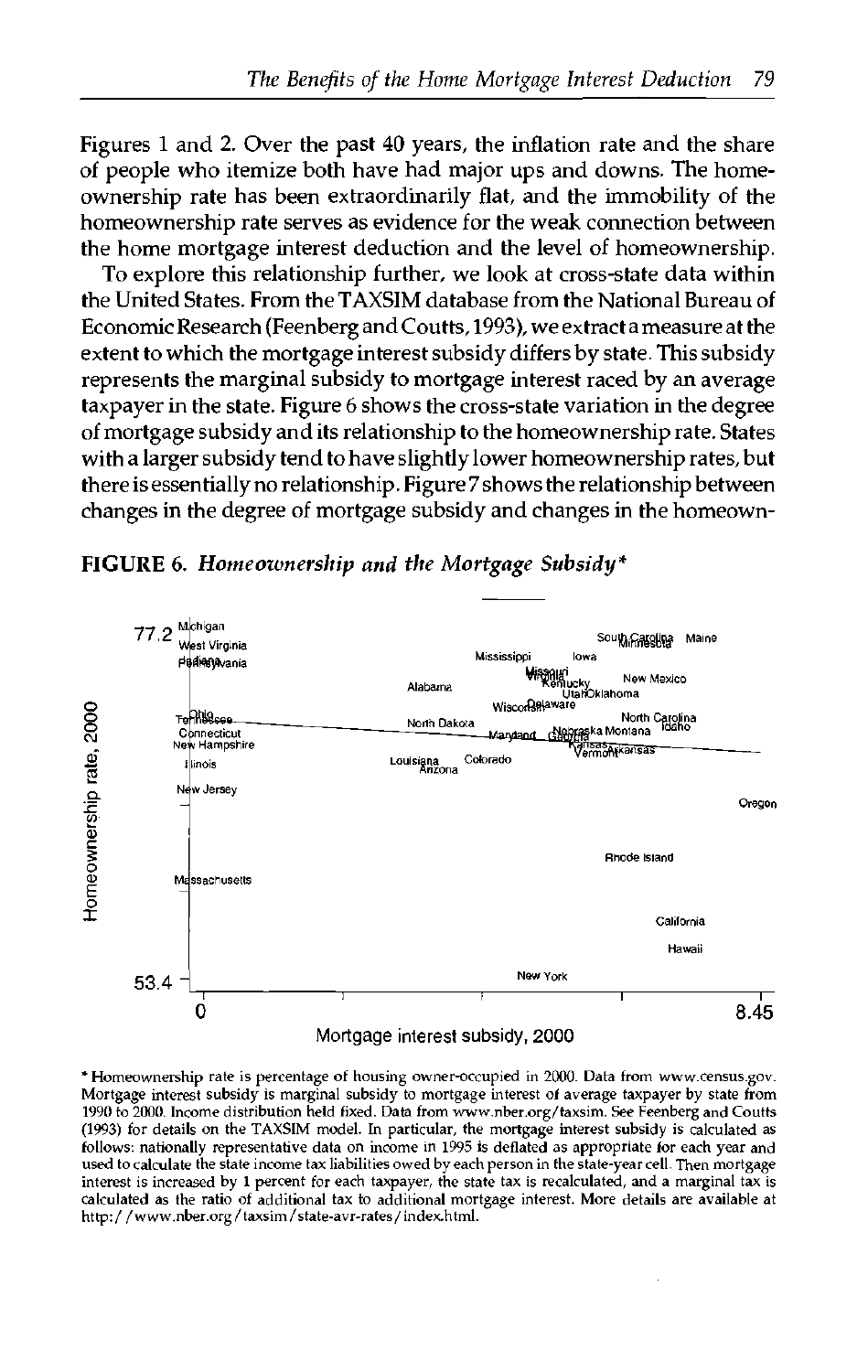

FIGURE 7. *Homeownership and Changes in the Mortgage Subsidy\**

\* Change in homeownership rate is change in percentage of housing owner-occupied from 1990 to 2000. Data from www.census.gov. Change in mortgage interest subsidy is change in marginal subsidy to mortgage interest of average taxpayer by state from 1990 to 2000. Income distribution held fixed. Data from www.nber.org/taxsim. See Feenberg and Coutts (1993) for details on the Taxsim model. In particular, the mortgage interest subsidy is calculated as follows: nationally representative data on income in 1995 is deflated as appropriate for each year and used to calculate the state income tax liabilities owed by each person in the state-year cell. Then mortgage interest is increased by 1 percent for each taxpayer, the state tax is recalculated, and a marginal tax is calculated as the ratio of additional tax to additional mortgage interest. More details are available at http: / / www.nber.org/~taxsim/state-avr-rates/index.html.

ership rate between 1990 and 2000. Again, there is essentially no relationship. This data further confirms our basic point: the home mortgage interest deduction doesn't have much to do with the homeownership rate.

### **9. CONCLUSION**

We have argued that there is a limited body of evidence suggesting that homeownership creates positive spillovers for nearby neighbors. Homeowners do appear to be more active citizens: they vote more; they take better care of their homes. Houses that are surrounded by homeowners are worth a little more than houses that are surrounded by renters. There are also negative aspects to homeownership. Homeowners respond more slowly to labor market shocks, and they vote to constrict the new housing supply. Still, there is enough evidence to support the view that pro-homeownership policies are at least possibly beneficial.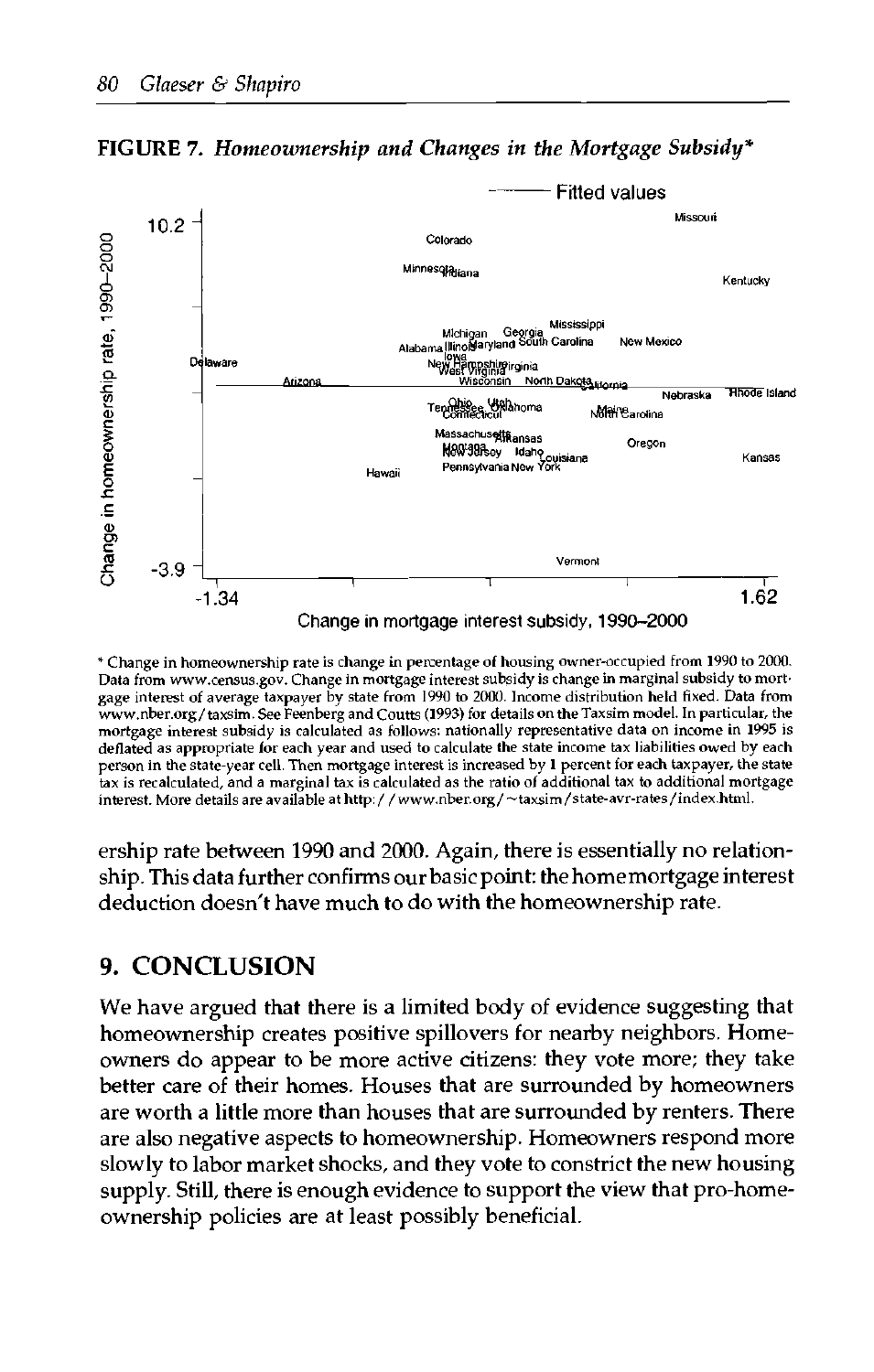However, the home mortgage interest deduction is really not a prohomeownership policy in any meaningful sense. It subsidizes housing consumption, but its impact on the homeownership rate appears to be minimal. This finding seems to occur because homeownership is strongly determined by choice of structure type, i.e., living in a single-family detached home, and because the poorer people who are on the homeownership margin generally don't itemize, even if they own. Our best evidence on the irrelevance of the deduction compared to the homeownership rate is that, over the past 40 years, as the deduction's implicit subsidy has soared and crashed, the rate of homeownership has barely budged.

The home mortgage interest deduction needs to be judged on other grounds. Is it desirable as a means of making the income tax schedule less progressive? Is it desirable as a subsidy to housing consumption? The home mortgage interest deduction may or may not make sense, but it does not have a major impact on the homeownership rate, and the externalities from homeownership (if they exist) cannot be used as a justification for the deduction. Instead, other government policies, particularly those that reduce the down-payment levels for poorer Americans, are a much more effective means of influencing the level of homeownership.

#### **REFERENCES**

- Aaron, Henry J (1972). *Shelter and Subsidies: Who Benefits from Federal Housing Policies?* Washington, D.C.: Brookings Institution.
- Coulson, N. Edward, Seok-Joon Hwang, and Susumu Imai (2001). "The Value of Owner-Occupation in Neighborhoods." Perm State University Working Paper, September.
- Cutler, David, and Edward L. Glaeser (1997). "Are Ghettos Good or Bad?" *Quarterly Journal of Economics* 112(3):827-872.
- DiPasquale, Denise, and Edward L. Glaeser (1998). "Incentives and Social Capital: Are Homeowners Better Citizens?" National Bureau of Economic Research Working Paper No. w6363. January 1998.
- DiPasquale, Denise, and Edward L. Glaeser (1999). "Incentives and Social Capital: Are Homeowners Better Citizens?" *Journal of Urban Economics* 45:354-384.
- Epple, Dennis (1987). "Hedonic Prices and Implicit Markets: Estimating Demand and Supply Functions for Differentiated Products." *Journal of Political Economy* 95(l):59-80.
- Feenberg, Daniel, and Elisabeth Coutts (1993). "An Introduction to the TAXSIM Model." *Journal of Policy Analysis and Management* 12(1):189-194.
- Galster, George (1983). "Empirical Evidence on Cross-Tenure Differences in House Maintenance and Conditions." *Land Economics* 59:107-113.
- Glaeser, Edward L., and loseph Gyourko (2001). "Urban Decline and Durable Housing." National Bureau of Economic Research Working Paper no. w8598. November.